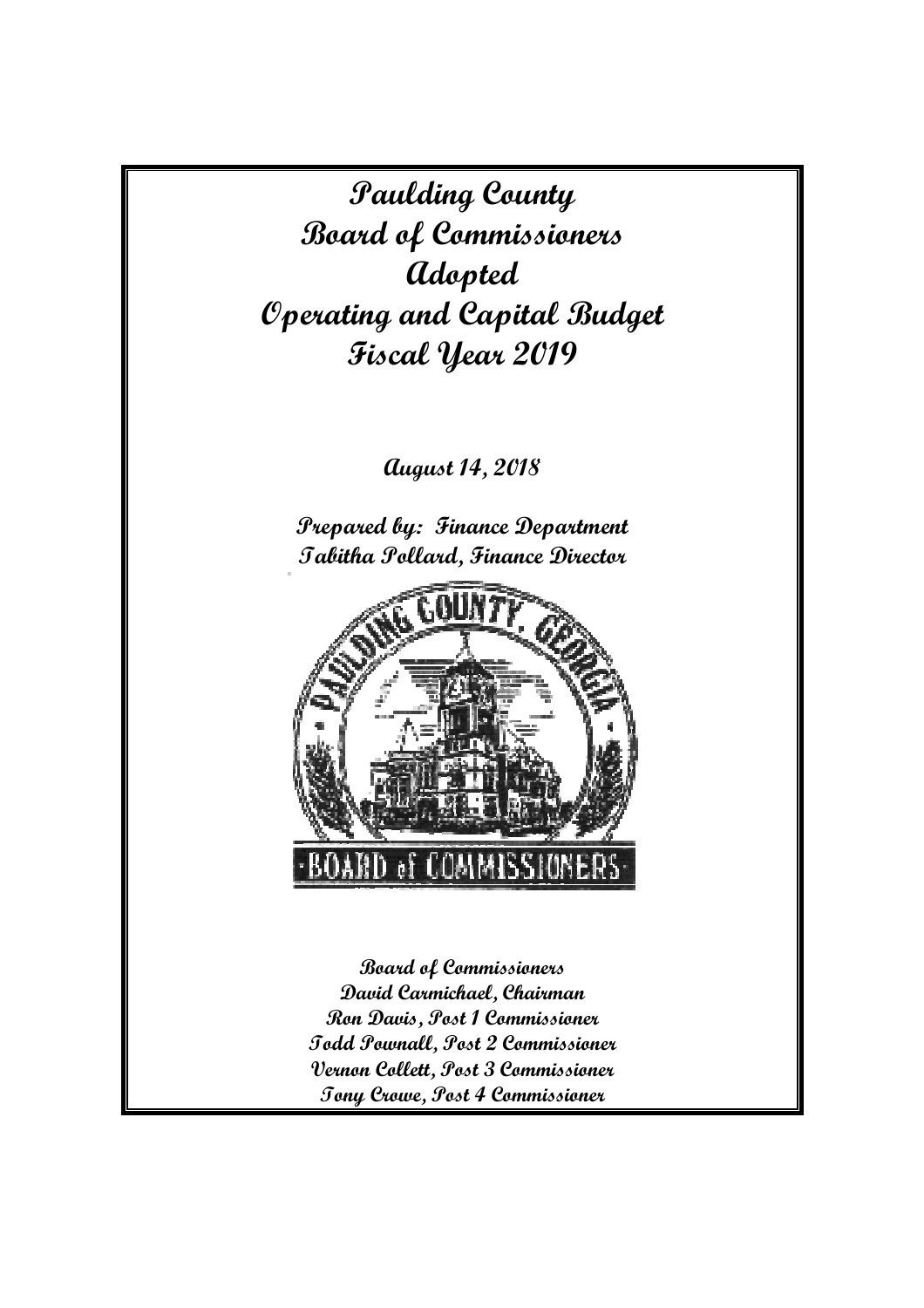# **Table of Contents**

| General Fund Budget Summary                | 1              |
|--------------------------------------------|----------------|
| FY 2019 Revenues and Budgeted Expenditures | $\overline{2}$ |
| <b>General Fund Detail</b>                 |                |
| <b>General Government</b>                  |                |
| <b>Board of Commissioners</b>              | 5              |
| Finance                                    | 6              |
| Tax Commissioner                           | 7              |
| <b>Tax Assessor</b>                        | 8              |
| <b>Government Services</b>                 | 9              |
| Channel 23 Public Information              | 10             |
| <b>Board of Elections</b>                  | 11             |
| <b>Government Facilities</b>               | 12             |
| <b>Human Resources</b>                     | 13             |
| Administration                             | 14             |
| <b>Information Technology</b>              | 15             |
| <b>Judicial</b>                            |                |
| <b>Superior Court</b>                      | 16             |
| Drug Court                                 | 16             |
| Clerk of Court                             | 17             |
| <b>Board of Equalization</b>               | 17             |
| Probate Court                              | 18             |
| <b>District Attorney</b>                   | 19             |
| <b>Magistrate Court</b>                    | 20             |
| Juvenile Court                             | 21             |
| Public Defender                            | 22             |
| <b>Public Safety</b>                       |                |
| Coroner                                    | 23             |
| Sheriff                                    | 24             |
| <b>Detention Center</b>                    | 25             |
| Marshal                                    | 26             |
| <b>Animal Control</b>                      | 27             |
| <b>Public Works</b>                        |                |
| Department of Transportation               | 28             |
| Fleet                                      | 29             |
| Recycling                                  | 30             |
| <b>Utility Coordinator</b>                 | 30             |
| <b>Storm Water</b>                         | 31             |
| <b>Culture and Recreation</b>              |                |
| Parks and Recreation                       | 32             |
| Library                                    | 33             |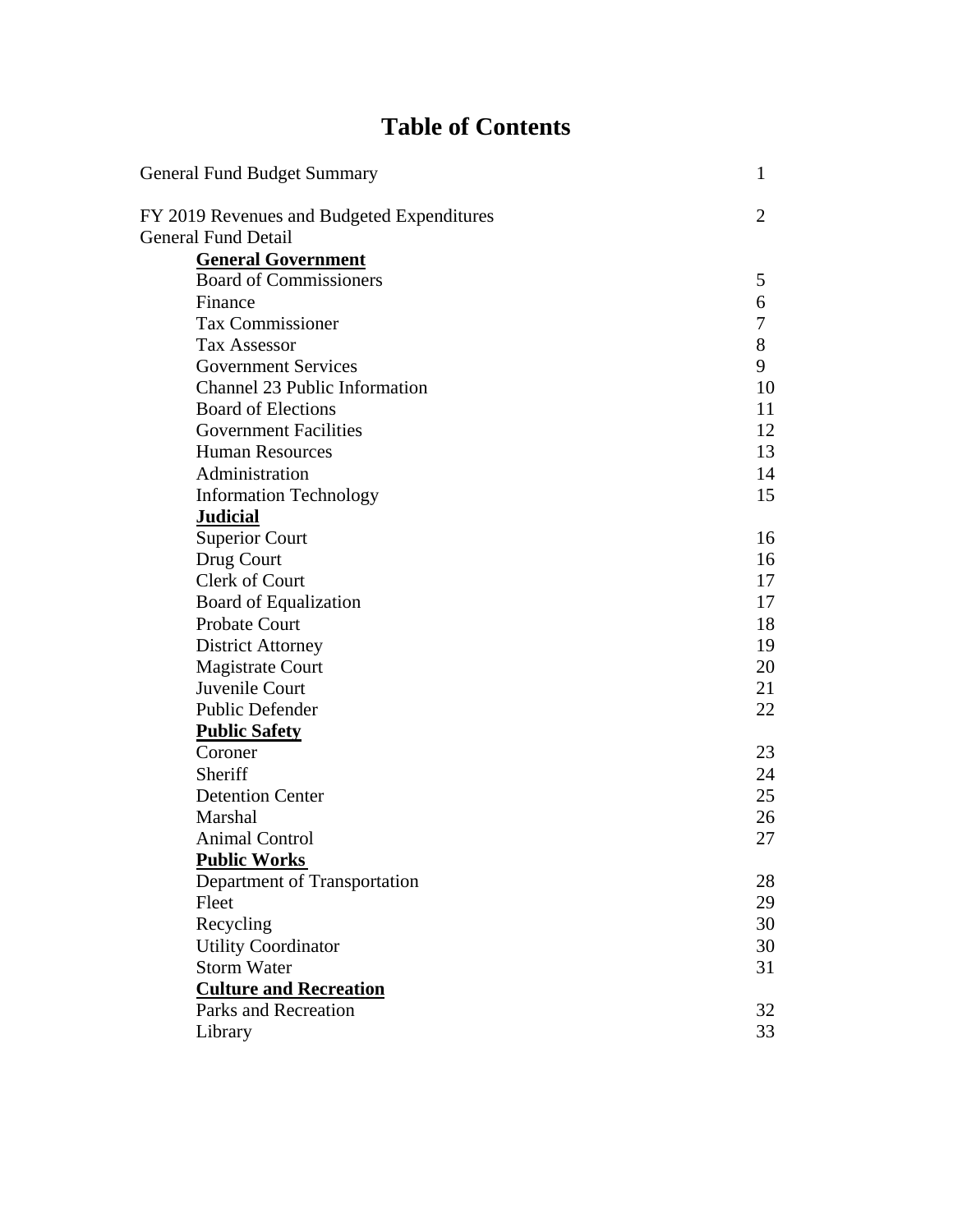## **Table of Contents (continued)**

| <b>Health and Welfare</b>                  |    |
|--------------------------------------------|----|
| <b>Community Services</b>                  | 34 |
| <b>Bus Services</b>                        | 35 |
| <b>Senior Citizens Center</b>              | 36 |
| <b>Housing and Development</b>             |    |
| Extension                                  | 37 |
| <b>Community Development</b>               | 38 |
| Non-Departmental and Transfers             | 39 |
| E-911 Budget                               | 40 |
| Fire Budget                                | 41 |
| Paulding County Personnel List             | 42 |
| <b>General Fund Capital Expense Budget</b> | 43 |
| <b>Frequently Asked Questions</b>          | 46 |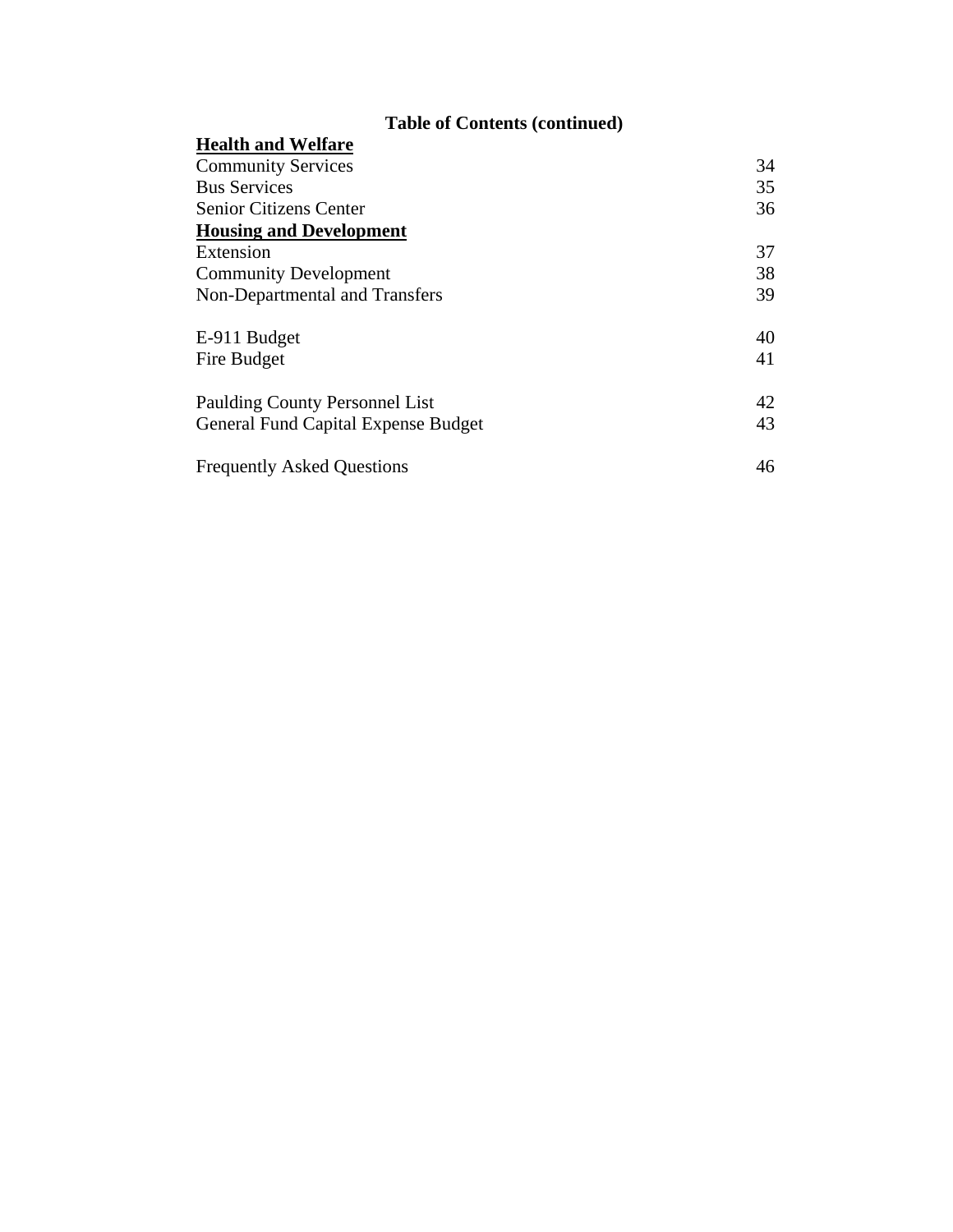### Paudling County Board of Commissioners General Fund Budget Summary FY 2019

|                                                          | 2018             | 2019             | \$\$        |
|----------------------------------------------------------|------------------|------------------|-------------|
|                                                          | <b>Budget</b>    | Proposed         | inc/dec     |
|                                                          |                  |                  |             |
| Commission                                               | 705,900          | 748,600          | 42,700      |
| Finance                                                  | 502,200          | 620,300          | 118,100     |
| <b>Tax Commissioner</b>                                  | 1,183,700        | 1,425,800        | 242,100     |
| Tax Assessor                                             | 1,653,400        | 1,747,550        | 94,150      |
| <b>Public Information</b>                                | 221,875          | 123,803          | (98,072)    |
| <b>Voter Registration</b>                                | 528,800          | 691,000          | 162,200     |
| <b>Government Facilities</b>                             | 1,588,059        | 1,797,427        | 209,368     |
| Human Resources                                          | 362,800          | 468,390          | 105,590     |
| Administration                                           | 178,000          | 365,500          | 187,500     |
| Information Technology                                   | 1,775,474        | 2,144,269        | 368,795     |
| <b>Superior Court</b>                                    | 679,700          | 651,000          | (28,700)    |
| <b>Adult Drug Court</b>                                  | 144,400          | 146,000          | 1,600       |
| <b>Clerk of Courts</b>                                   | 1,107,900        | 1,202,344        | 94,444      |
| Board of Equalization                                    | 51,200           | 53,200           | 2,000       |
| Probate                                                  | 813,900          | 890,300          | 76,400      |
| District Attorney                                        | 1,440,050        | 1,749,851        | 309,801     |
| Magistrate                                               | 525,400          | 562,300          | 36,900      |
| Juvenile                                                 | 628,850          | 734,252          | 105,402     |
| <b>Public Defender</b>                                   | 802,755          | 752,700          | (50,055)    |
| Coroner                                                  | 101,800          | 107,800          | 6,000       |
| Sheriff                                                  | 15,805,553       | 16,869,647       | 1,064,094   |
| <b>Detention Center</b>                                  | 6,433,425        | 6,805,684        | 372,259     |
| Marshal                                                  | 908,967          | 835,303          | (73, 664)   |
| <b>Animal Control</b>                                    | 755,400          | 802,618          | 47,218      |
| DOT                                                      | 11,528,850       | 13,102,029       | 1,573,179   |
| Fleet                                                    | 807,320          | 874,865          | 67,545      |
| Recycling                                                | 189,000          | 254,600          | 65,600      |
| Stormwater                                               | 800,393          | 1,058,800        | 258,407     |
| <b>Utility Coordinator</b>                               | 1,000,000        | 1,000,000        |             |
| Parks & Recreation                                       | 2,632,860        | 2,904,028        | 271,168     |
| Library                                                  | 1,269,606        | 1,351,708        | 82,102      |
| <b>Community Services</b>                                | 113,100          | 157,200          | 44,100      |
| <b>Bus Service</b>                                       | 240,170          | 240,900          | 730         |
| Senior Citizens Center                                   | 310,400          | 277,934          | (32, 466)   |
| Extension                                                | 106,400          | 125,600          | 19,200      |
| Development Division<br>Airport                          | 1,549,600        | 1,672,467        | 122,867     |
| Non-Departmental<br>Oper Transfer E911                   | 7,670,100        | 5,741,800        | (1,928,300) |
| Oper Transfer Solid Waste<br>Oper Transfer Reservoir CIP | 1,200,000        | 1,200,000        |             |
| Total                                                    | \$<br>68,317,307 | \$<br>72,257,569 | 3,940,262   |
|                                                          |                  |                  |             |
| Revenue                                                  |                  |                  |             |
| General Fund                                             | \$<br>65,215,800 | \$<br>68,818,600 | 5.52%       |
| Use of Fund Balance                                      | \$<br>3,171,307  | \$<br>3,438,969  |             |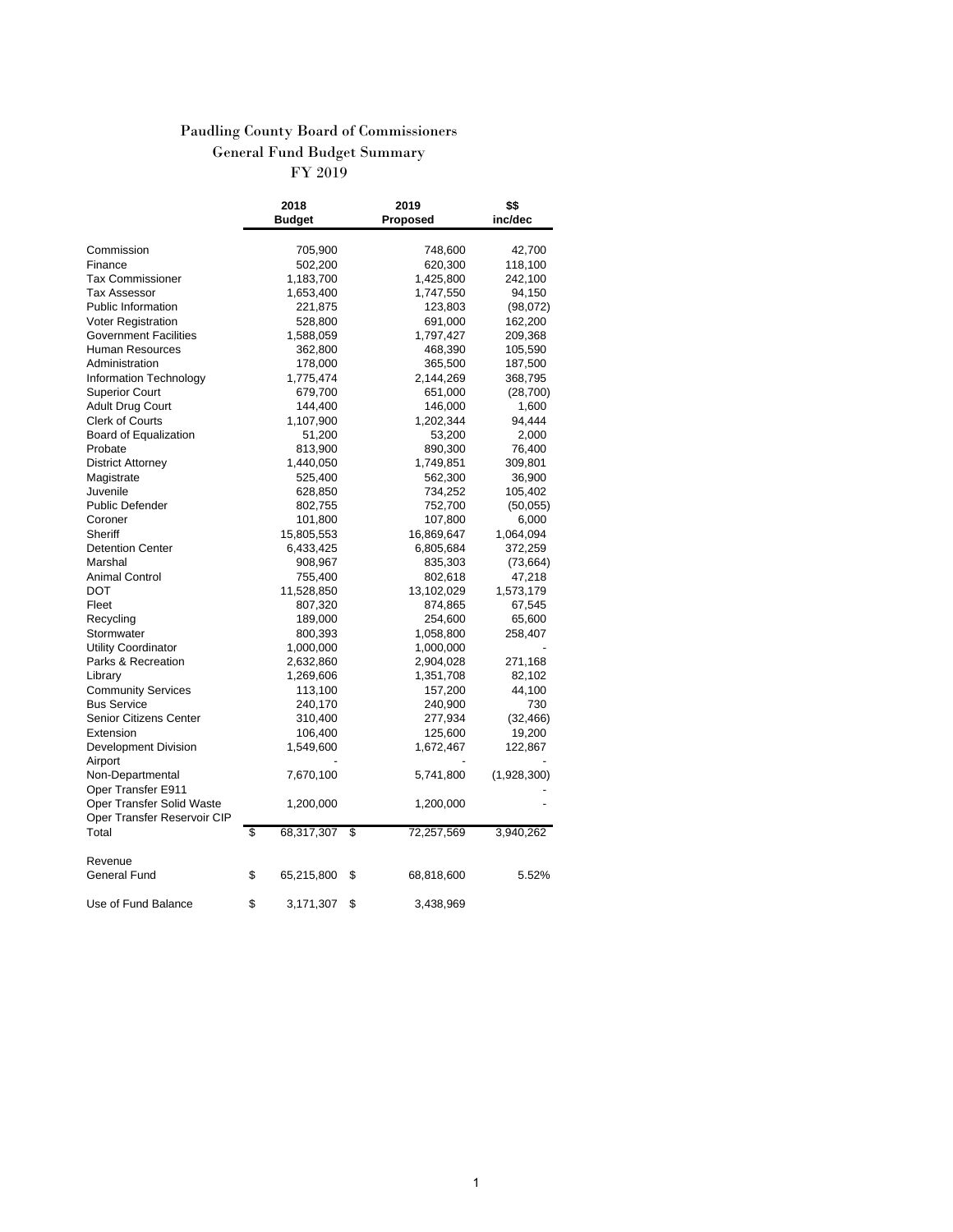*Maintenance & Operations @ 6.079 Bond and Interest* @2.07 *Voter Approved Fire Tax @ 3.1*

### **PAULDING COUNTY, GEORGIA FY 2019 REVENUES & BUDGETED EXPENDITURES 13-Aug-18**

### ALL FUNDS



#### *REVENUES*

|                             |                  |    |                          |                          |                      |                          |     |                          |                          |                          |     |                          | Total           |
|-----------------------------|------------------|----|--------------------------|--------------------------|----------------------|--------------------------|-----|--------------------------|--------------------------|--------------------------|-----|--------------------------|-----------------|
|                             | General          |    | Fire                     | Sp.Rev.                  | <b>Special Court</b> | Enterprise               |     | Sp. Rev.                 | Debt                     | $\mathbf{CIP}$           |     | *Water/                  | <b>Budgeted</b> |
|                             | Fund             |    | Fund                     | E-911                    | Funds                | <b>Solid Waste</b>       |     | <b>SPLOST</b>            | <b>Service</b>           | Fund                     |     | Sewer                    | Funds           |
| Property Tax                | \$<br>27,120,000 | -8 | 13,744,000 \$            |                          |                      | \$<br>$\sim$             | -\$ | $\overline{\phantom{a}}$ | 9,500,000 \$             | $\sim$                   | -\$ | -S<br>$\sim$             | 50,364,000      |
| Other Tax                   | 32,698,000       |    | 514,000                  | $\overline{\phantom{a}}$ |                      | $\overline{\phantom{a}}$ |     | 15,000,000               | 300,000                  | $\overline{\phantom{0}}$ |     | $\overline{\phantom{0}}$ | 48,512,000      |
| Licenses & Permits          | 1,523,000        |    |                          | $\overline{\phantom{0}}$ |                      |                          |     |                          | $\overline{\phantom{a}}$ | $\overline{\phantom{a}}$ |     | $\sim$                   | 1,523,000       |
| Intergovernmental           | 549,100          |    |                          |                          |                      | 1,000,000                |     |                          |                          | 100,000                  |     | $\overline{\phantom{0}}$ | 1,649,100       |
| <b>Charges for Services</b> | 6,208,100        |    |                          |                          |                      |                          |     |                          |                          | -                        |     | 30,000,000               | 36,208,100      |
| Fines and Forfeitures       | 1,085,000        |    |                          | $\overline{\phantom{0}}$ | 640,000              | $\overline{\phantom{a}}$ |     |                          | $\overline{\phantom{0}}$ | $\overline{\phantom{a}}$ |     | $\overline{\phantom{0}}$ | 1,725,000       |
| Investment Income           | 500,000          |    | 50,000                   | 2,600,000                |                      | $\overline{\phantom{a}}$ |     | 50,000                   |                          | ۰                        |     | $-$                      | 3,200,000       |
| Contribututions             | 15,000           |    |                          |                          |                      |                          |     |                          |                          |                          |     |                          | 15,000          |
| Miscellaneous               | 579,000          |    | 5,000                    |                          |                      |                          |     |                          |                          |                          |     |                          | 584,000         |
| <b>Operating Transfers</b>  |                  |    |                          | $\overline{\phantom{a}}$ |                      | 200,000                  |     |                          | $\overline{\phantom{a}}$ |                          |     | $\overline{\phantom{a}}$ | 200,000         |
| PY Fund Balance             | 2,048,069        |    | $\overline{\phantom{a}}$ | 697,300                  | 405,000              |                          |     | 342,000                  |                          | 40,000,000               |     |                          | 43,492,369      |
| <b>Total Revenue</b>        | 72,325,269       |    | 14,313,000               | 3,297,300                | .045.000             | 1.200.000                |     | 15,392,000               | 9,800,000                | 40,100,000               |     | 30,000,000               | 187,472,569     |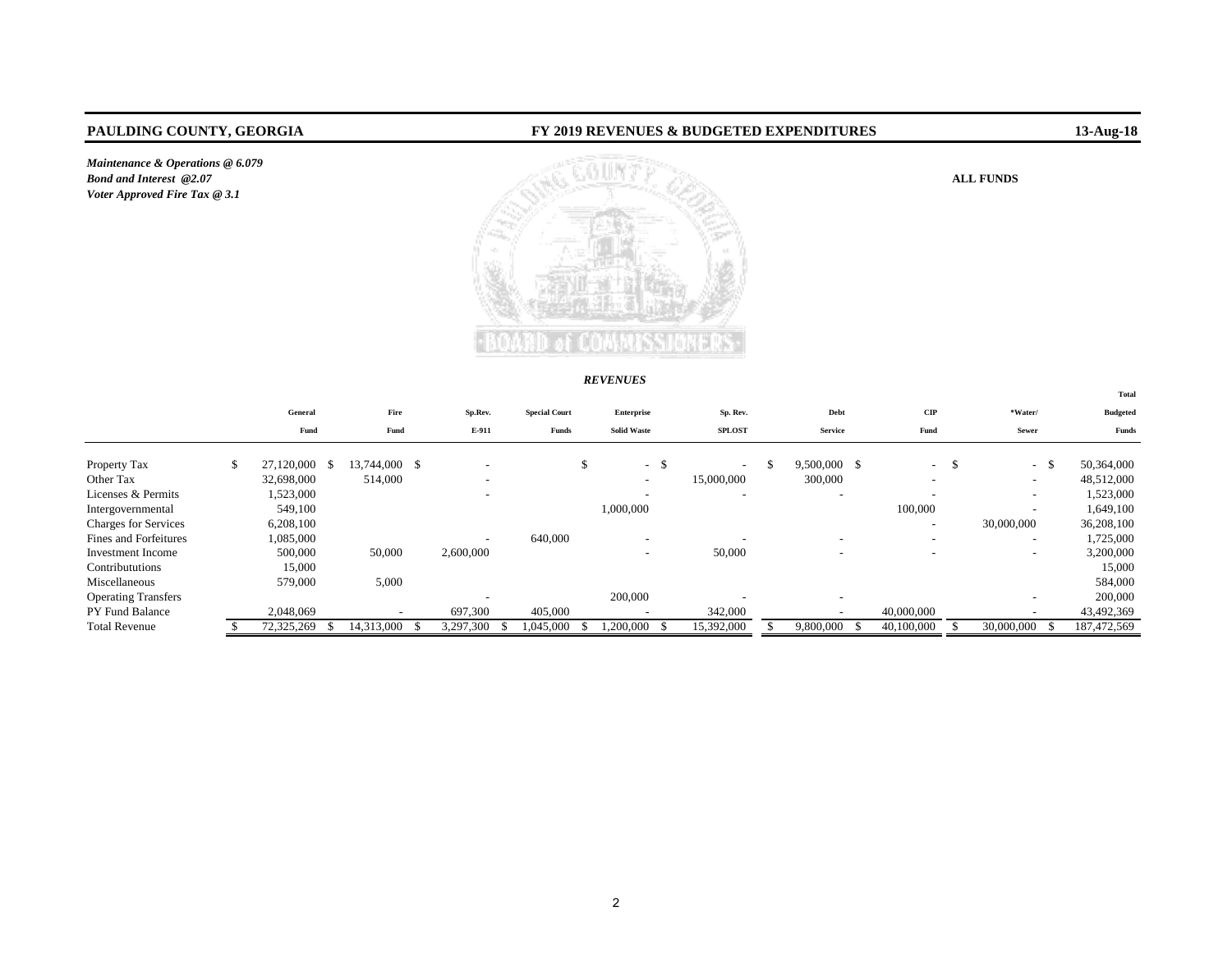| PAULDING COUNTY, GEORGIA      |              |            |            |            |               |                         |                    | FY 2019 REVENUES & BUDGETED EXPENDITURES |                    |             | 13-Aug-18        |
|-------------------------------|--------------|------------|------------|------------|---------------|-------------------------|--------------------|------------------------------------------|--------------------|-------------|------------------|
|                               |              |            |            |            |               | <b>EXPENDITURES</b>     |                    |                                          |                    |             |                  |
|                               |              | Gen. Fund  | Fire       | E-911 Fund | <b>Courts</b> | <b>Solid Wst</b>        | <b>SPLOST</b>      | Debt Sve.                                | $\mathbf{CIP}$     | Water/Sewer | <b>All Funds</b> |
| Commission                    | $\mathbb{S}$ | 748,600    |            | \$         |               | $-$ \$<br>$\mathcal{S}$ | $\mathbf{\hat{S}}$ | $\mathbf{s}$                             | $\mathbf{\hat{S}}$ | $-$ \$      | 748,600          |
| Finance                       |              | 620,300    |            |            |               |                         |                    |                                          |                    |             | 620,300          |
| Tax Commissioner              |              | 1,425,800  |            |            |               |                         |                    |                                          |                    |             | 1,425,800        |
| Tax Assessor                  |              | 1,747,550  |            |            |               |                         |                    |                                          |                    |             | 1,747,550        |
| <b>Government Services</b>    |              |            |            |            |               |                         |                    |                                          |                    |             |                  |
| Public Information            |              | 123,803    |            |            |               |                         |                    |                                          |                    |             | 123,803          |
| <b>Board of Equalization</b>  |              | 53,200     |            |            |               |                         |                    |                                          |                    |             | 53,200           |
| Voter Registration            |              | 691,000    |            |            |               |                         |                    |                                          |                    |             | 691,000          |
| <b>Government Facilities</b>  |              | 1,797,427  |            |            |               |                         |                    |                                          |                    |             | 1,797,427        |
| Human Resources               |              | 468,390    |            |            |               |                         |                    |                                          |                    |             | 468,390          |
| Administration                |              | 365,500    |            |            |               |                         |                    |                                          |                    |             | 365,500          |
| <b>Information Technology</b> |              | 2,144,269  |            |            |               |                         |                    |                                          |                    |             | 2,144,269        |
| <b>Superior Court</b>         |              | 651,000    |            |            |               |                         |                    |                                          |                    |             | 651,000          |
| Drug Accountability Ct        |              | 146,000    |            |            |               |                         |                    |                                          |                    |             |                  |
| Clerk of Courts               |              | 1,202,344  |            |            | 120,000       |                         |                    |                                          |                    |             | 1,322,344        |
| Probate                       |              | 890,300    |            |            |               |                         |                    |                                          |                    |             | 890,300          |
| <b>District Attorney</b>      |              | 1,749,851  |            |            | 210,000       |                         |                    |                                          |                    |             | 1,959,851        |
| Magistrate                    |              | 562,300    |            |            |               |                         |                    |                                          |                    |             | 562,300          |
| Juvenile                      |              | 734,252    |            |            | 20,000        |                         |                    |                                          |                    |             | 754,252          |
| Public Defender               |              | 752,700    |            |            |               |                         |                    |                                          |                    |             | 752,700          |
| Coroner                       |              | 107,800    |            |            |               |                         |                    |                                          |                    |             | 107,800          |
| Sheriff                       |              | 16,869,647 |            |            | 120,000       |                         | 1,200,000          |                                          |                    |             | 18,189,647       |
| <b>Detention Center</b>       |              | 6,873,384  |            |            | 475,000       |                         |                    |                                          | 40,000,000         |             | 47,348,384       |
| E911                          |              |            |            | 3,297,300  |               |                         | 450,000            |                                          |                    |             | 3,747,300        |
| Fire                          |              |            | 13,094,600 |            |               |                         | 1,104,000          |                                          |                    |             | 14,198,600       |
| Marshal                       |              | 835,303    |            |            |               |                         | 50,000             |                                          |                    |             | 885,303          |
| Animal Control                |              | 802,618    |            |            |               |                         | 46,000             |                                          |                    |             | 848,618          |
| <b>Public Safety</b>          |              |            |            |            |               |                         |                    |                                          |                    |             |                  |
| <b>DOT</b>                    |              | 13,102,029 |            |            |               |                         | 7,700,000          |                                          |                    |             | 20,802,029       |
| Fleet                         |              | 874,865    |            |            |               |                         |                    |                                          |                    |             | 874,865          |
| Recycling                     |              | 254,600    |            |            |               |                         |                    |                                          |                    |             | 254,600          |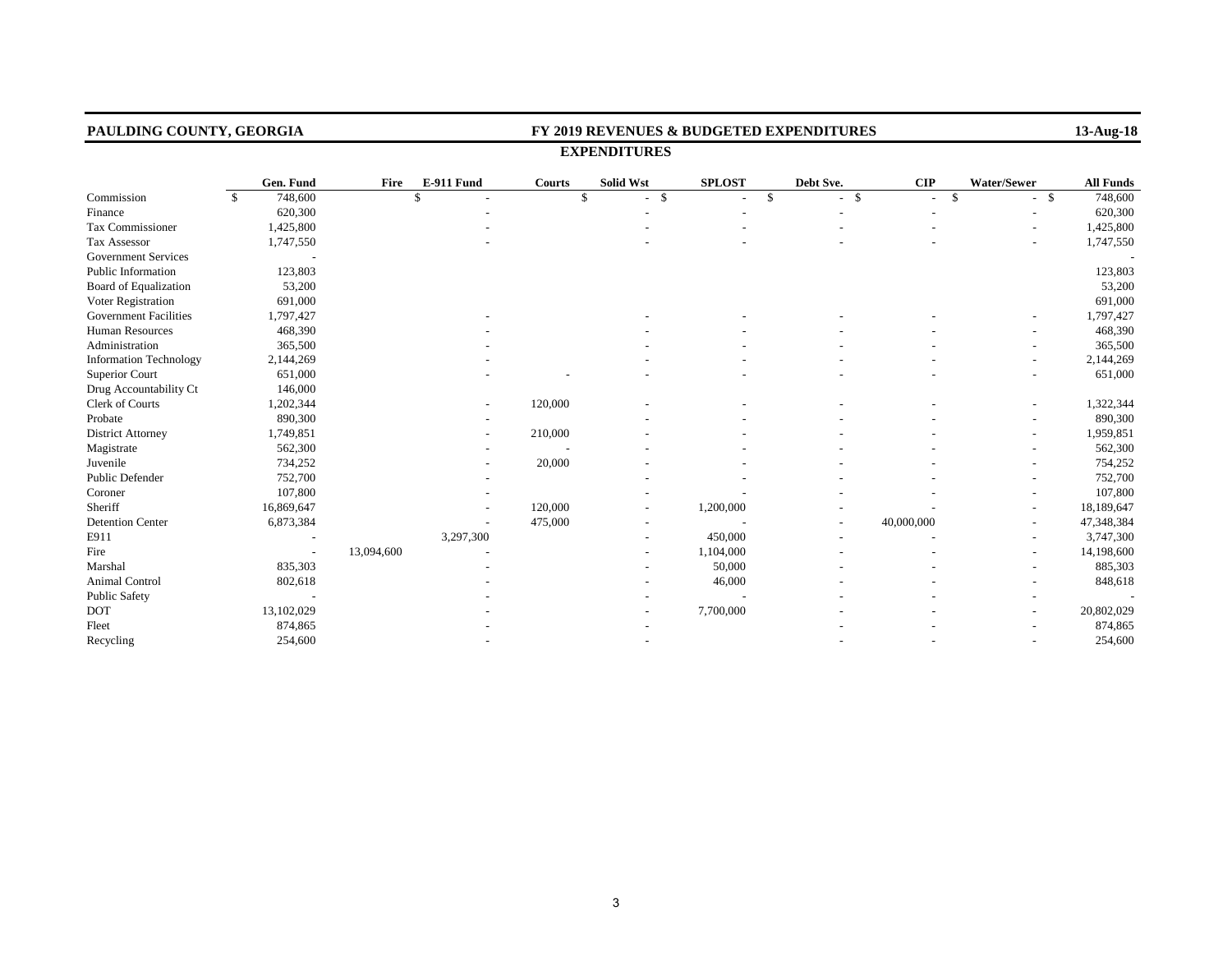| PAULDING COUNTY, GEORGIA       |                  |            |                   |                  |                  |               | <b>FY 2019 REVENUES &amp; BUDGETED EXPENDITURES</b> |                          |                          | 13-Aug-18        |
|--------------------------------|------------------|------------|-------------------|------------------|------------------|---------------|-----------------------------------------------------|--------------------------|--------------------------|------------------|
|                                | Gen. Fund        | Fire       | <b>E-911 Fund</b> | Courts           | <b>Solid Wst</b> | <b>SPLOST</b> | Debt Sve.                                           | CIP                      | Water/Sewer              | <b>All Funds</b> |
| Stormwater                     | 1,058,800        |            |                   |                  |                  |               |                                                     |                          |                          | 1,058,800        |
| <b>Utility Coordinator</b>     | 1,000,000        |            |                   |                  |                  |               |                                                     |                          |                          | 1,000,000        |
| Parks & Recreation             | 2,904,028        |            |                   |                  |                  | 2,680,000     |                                                     |                          | $\overline{\phantom{a}}$ | 5,584,028        |
| Library                        | 1,351,708        |            |                   |                  |                  |               |                                                     |                          | $\overline{\phantom{a}}$ | 1,351,708        |
| <b>Community Services</b>      | 157,200          |            |                   |                  |                  |               |                                                     |                          |                          | 157,200          |
| <b>Bus Service</b>             | 240,900          |            |                   |                  |                  |               |                                                     |                          | $\overline{\phantom{a}}$ | 240,900          |
| Senior Citizens Center         | 277,934          |            |                   |                  |                  |               |                                                     |                          | $\overline{\phantom{a}}$ | 277,934          |
| Extension                      | 125,600          |            |                   |                  |                  |               |                                                     |                          |                          | 125,600          |
| <b>Community Development</b>   | 1,672,467        |            |                   |                  |                  |               |                                                     | 100,000                  | $\overline{\phantom{a}}$ | 1,772,467        |
| Airport                        |                  |            |                   |                  |                  |               |                                                     |                          |                          |                  |
| County Engineer                |                  |            |                   |                  |                  |               |                                                     |                          |                          |                  |
| Non-Departmental               | 5,741,800        |            |                   |                  |                  |               |                                                     |                          |                          | 5,741,800        |
| Solid Waste                    | 1,200,000        |            |                   |                  |                  |               |                                                     |                          |                          | 1,200,000        |
| Oper. Trans. E911              |                  |            |                   |                  |                  |               |                                                     |                          |                          |                  |
| Drug Treatment                 |                  |            |                   | 50,000           |                  |               |                                                     |                          |                          | 50,000           |
| Oper. Trans. CIP               |                  |            |                   |                  |                  |               |                                                     |                          |                          |                  |
| Oper Trans Debt Service        |                  |            |                   |                  |                  |               | 9,800,000                                           | $\overline{\phantom{a}}$ | 5,000,000                | 14,800,000       |
| Economic Development           |                  |            |                   |                  |                  | 187,000       |                                                     |                          |                          | 187,000          |
| Reservoir Project              |                  |            |                   |                  |                  |               |                                                     |                          |                          |                  |
| Law Library                    |                  |            |                   | 50,000           |                  |               |                                                     |                          |                          | 50,000           |
| <b>Cities</b>                  |                  |            |                   |                  |                  | 1,975,000     |                                                     |                          |                          | 1,975,000        |
| Net Income                     |                  |            |                   |                  |                  |               |                                                     |                          | 1,800,000                | 1,800,000        |
| Other Services & Charges       |                  | 1,218,400  |                   |                  | 1,200,000        |               |                                                     |                          | 23,200,000               | 25,618,400       |
| Total Budgeted Expenditures \$ | 72,325,269<br>-S | 14,313,000 | 3,297,300         | 1,045,000<br>-\$ | 1,200,000<br>£.  | 15,392,000    | 9,800,000                                           | 40,100,000               | 30,000,000<br>-\$        | 187,472,569      |

- - - - - - - - -

\*Water and Sewer Fund is considered an enterprise fund; therefore, the budget is a flexible budget. A flexible budget requires the revenues and expenses to fluctuate according to actual income.

e de la construcción de la construcción de la construcción de la construcción de la construcción de la constru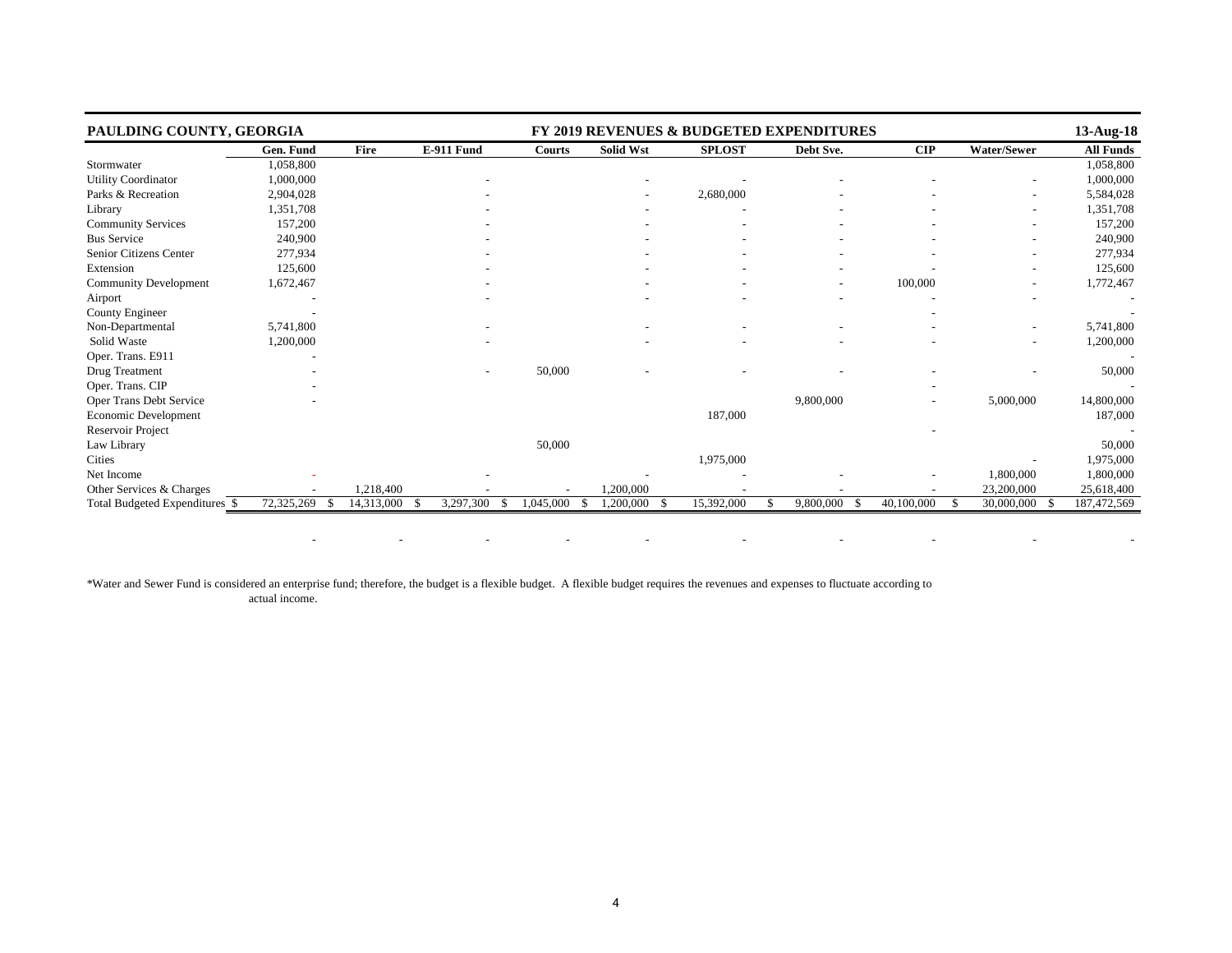**Common** 

### **Board of Commissioners -- Budget Details**

Chairman David Carmichael



<u> 1989 - Johann Barnett, mars eta indonez erroman erroman erroman erroman erroman erroman erroman erroman errom</u>

|                          | Actual        | Actual       | Actual       | <b>Budget</b> | Reauested      | Proposed       |  |         |
|--------------------------|---------------|--------------|--------------|---------------|----------------|----------------|--|---------|
|                          | 2015          | 2016         | 2017         | 2018          | <b>FY 2019</b> | <b>FY 2019</b> |  | Inc/Dec |
| Salaries                 | $337.144$ \\$ | $338.810$ \$ | $347.100$ \$ | 354,600 \$    | $421,900$ \$   | 389,300        |  | 34,700  |
| Fringe Benefits          | $109.847$ \$  | $111,893$ \$ | $111,300$ \$ | $112,000$ \$  | $136.900$ \$   | 114,100        |  | 2,100   |
| <b>Operating Expense</b> | 174.571 \$    | $207.572$ \$ | 157,600 \$   | $239.300$ \$  | $245.200$ \$   | 245,200        |  | 5,900   |
| Capital Outlay           |               |              |              |               |                |                |  |         |
| Total Department Budget  | $621.562$ \$  | $658.275$ \$ | $616,000$ \$ | 705.900 \$    | 804,000 \$     | 748,600        |  | 42,700  |
|                          |               |              |              |               |                |                |  | 6.05%   |

| Positions               | P G | Actual | Actual | Actual | <b>Budget</b> | Requested      | Proposed |         | Requested:      |
|-------------------------|-----|--------|--------|--------|---------------|----------------|----------|---------|-----------------|
|                         |     | 2015   | 2016   | 2017   | 2018          | <b>FY 2019</b> | FY 2019  | Inc/Dec | Personnel       |
| Chairman                |     |        |        |        |               |                |          |         | FT Deputy Clerk |
| <b>PT</b> Commissioners |     |        |        |        |               |                |          |         |                 |
| County Clerk            |     |        |        |        |               |                |          |         |                 |
| Deputy Clerk            |     |        |        |        |               |                |          |         | Capital Outlay  |
| Administrative Asst     |     |        |        |        |               |                |          |         |                 |
| PT Admin Asst.          |     |        |        |        |               |                |          |         |                 |
| Total                   |     |        |        |        |               |                | 10       |         |                 |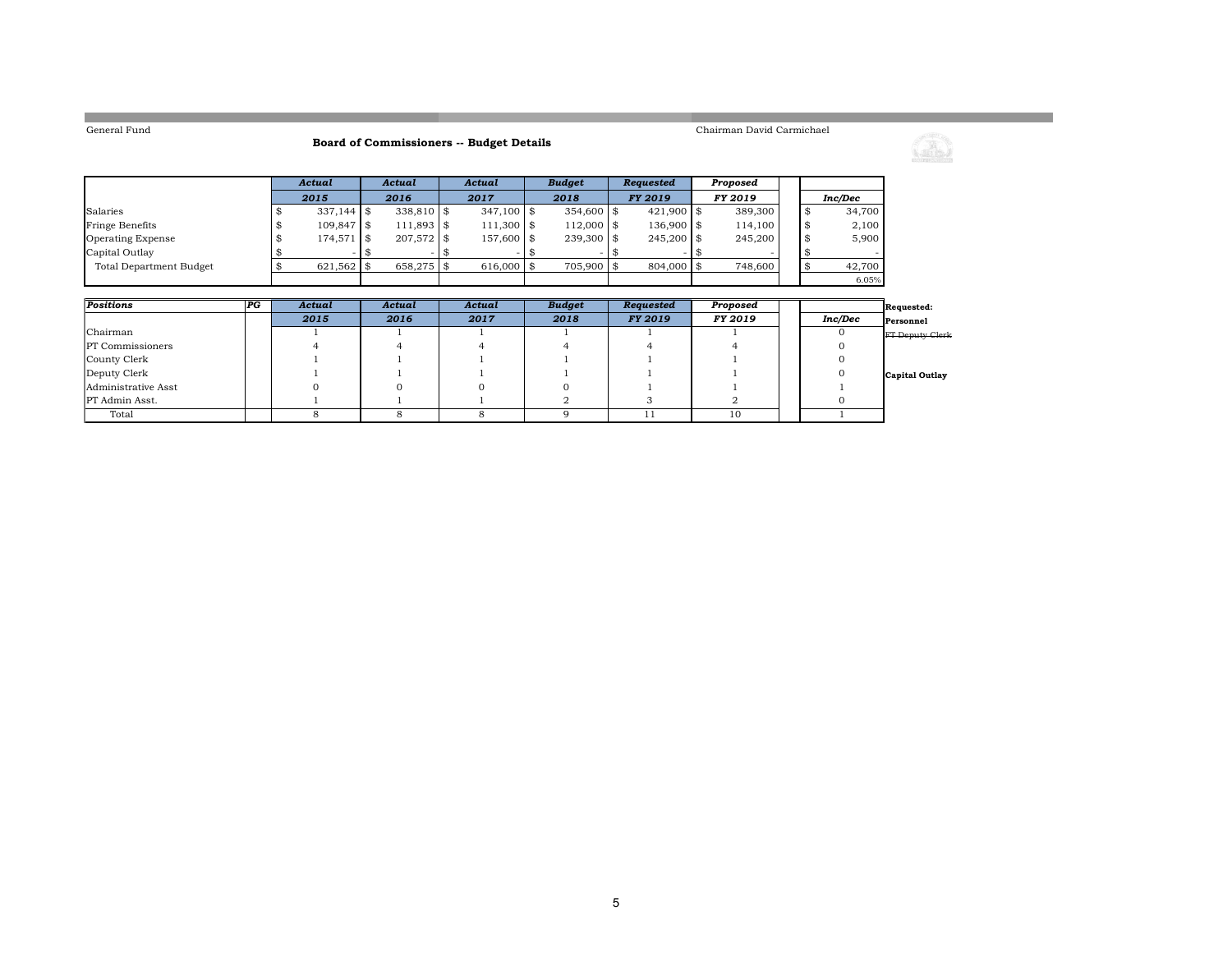**The Story** 

### **Finance Department -- Budget Details**

### *Actual Actual Actual Budget Requested Proposed 2015 2016 2017 2018 FY 2019 FY 2019 Inc/Dec* Salaries & Fringe Benefits 337,012 \$ 358,881 \$ 381,700 \$ 359,300 \$ 409,000 \$ 409,000 \$ 49,700 \$ 49,700 \$ 49,700<br>
Fringe Benefits \$ 108,539 \$ 113,317 \$ 128,400 \$ 114,100 \$ 182,500 \$ 182,500 \$ 68,400 Fringe Benefits 108,539 \$ 113,317 \$ 128,400 \$ 114,100 \$ 182,500 \$ 182,500 \$ 68,400 \$ Operating Expense 19,895 \$ 21,773 \$ 28,800 \$ 28,800 \$ 28,800 \$ 28,800 \$ - \$ Capital Outlay | \$ - | \$ - | \$ - | \$ - | \$ - | \$ -Total Department Budget  $\boxed{\$\quad 465,446 \$ 493,971 \$ 538,900 \$ 502,200 \$ 620,300 \$ 620,300 \$ 118,100$ 23.52%

Tabitha Pollard, Finance Director

| Positions                    | PG | <b>Budget</b> | Actual | Actual | <b>Budget</b> | Requested      | Proposed |         |                       |
|------------------------------|----|---------------|--------|--------|---------------|----------------|----------|---------|-----------------------|
|                              |    | 2015          | 2016   | 2017   | 2018          | <b>FY 2019</b> | FY 2019  | Inc/Dec | Requested:            |
| Comptroller                  | 26 |               |        |        |               |                |          |         | Personnel             |
| Acct Supervisor              | 20 |               |        |        |               |                |          |         |                       |
| <b>Sr. Payroll Tech</b>      | 14 |               |        |        |               |                |          |         |                       |
| St. Acct. Payable Tech       | 14 |               |        |        |               |                |          |         |                       |
| Accounts Payable Tech        | 14 |               |        |        |               |                |          |         | <b>Capital Outlay</b> |
| <b>Purchasing Specialist</b> | 14 |               |        |        |               |                |          |         |                       |
| <b>Purchasing Techs</b>      | 10 |               |        |        |               |                |          |         |                       |
| Total                        |    |               |        |        |               |                |          |         |                       |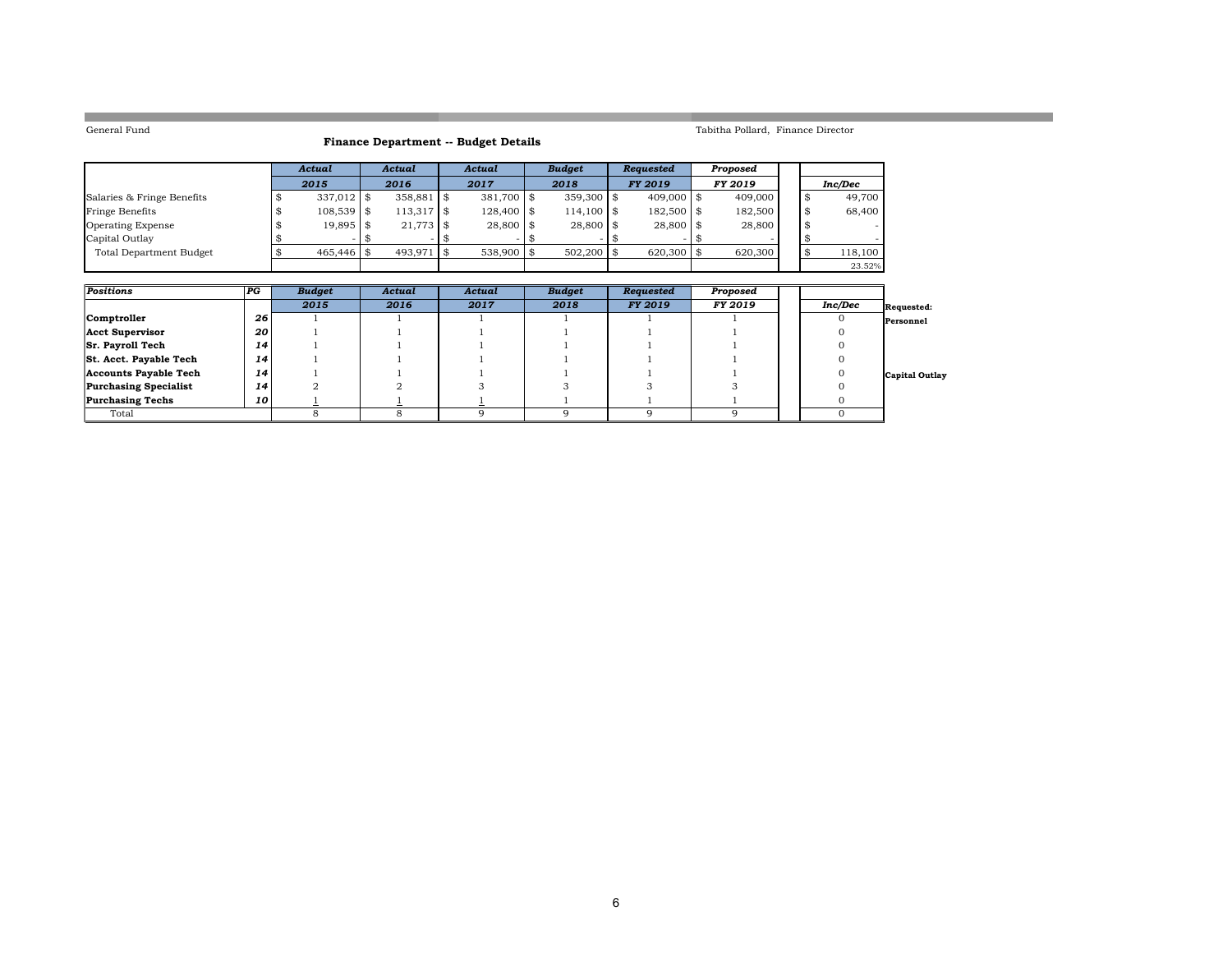**College** 

### **Tax Commissioner Budget Details**

### Bill Watson, Tax Commissioner

|                                | Actual        | Actual          | Actual           | <b>Budget</b> |      | <b>Requested</b> | Proposed  |  |         |
|--------------------------------|---------------|-----------------|------------------|---------------|------|------------------|-----------|--|---------|
|                                | 2015          | 2016            | 2017             | 2018          |      | <b>FY 2019</b>   | FY 2019   |  | Inc/Dec |
| Salaries                       | $637.719$ \\$ | 647.790 \$      | 668,000 \$       | 669,300 \$    |      | $731.200$ \\$    | 731.200   |  | 61.900  |
| Fringe Benefits                | $263,031$ \$  | $279,372$ \$    | $280.200$ \\$    | $297.300$ \$  |      | $353.700$ \\$    | 353.700   |  | 56,400  |
| <b>Operating Expense</b>       | 176,867 \$    | $204.107$ \$    | $220.600$ \ \$   | $217,100$ \$  |      | $216.900$ \$     | 216,900   |  | (200)   |
| Capital Outlay                 |               |                 |                  |               |      | $124.000$ \\$    | 124.000   |  | 124,000 |
| <b>Total Department Budget</b> | 1.077.616 \$  | $.131.268$   \$ | $1.168,800$ \ \$ | 1.183.700     | . \$ | 1,425,800 \$     | 1,425,800 |  | 242,100 |
|                                |               |                 |                  |               |      |                  |           |  | 20.45%  |

| Positions                 | PG | Actual | Actual | Actual | <b>Budget</b> | Requested      | Proposed |         |                                                        |
|---------------------------|----|--------|--------|--------|---------------|----------------|----------|---------|--------------------------------------------------------|
|                           |    | 2015   | 2016   | 2017   | 2018          | <b>FY 2019</b> | FY 2019  | Inc/Dec | Requested:                                             |
| Tax Commissioner          |    |        |        |        |               |                |          |         | Personnel                                              |
| Deputy Tax Commissioner   | 16 |        |        |        |               |                |          |         |                                                        |
| <b>Office Manager</b>     | 14 |        |        |        |               |                |          |         |                                                        |
| Administrative Assistant  | 14 |        |        |        |               |                |          |         | Capital Outlay                                         |
| <b>Sr. Tax Clerks</b>     | 12 |        |        |        |               |                |          |         | Web design improvements                                |
| Tag/Title Clerks          | 9  |        |        |        |               |                |          |         | To purchase new equipment required by state mandate    |
| <b>PT Tag/Title Clerk</b> |    |        |        |        |               |                |          |         | To replace AS-400 which reaches end of life April 2019 |
| Total                     |    | 20     | 20     | 20     | 20            | 20             | 20       |         |                                                        |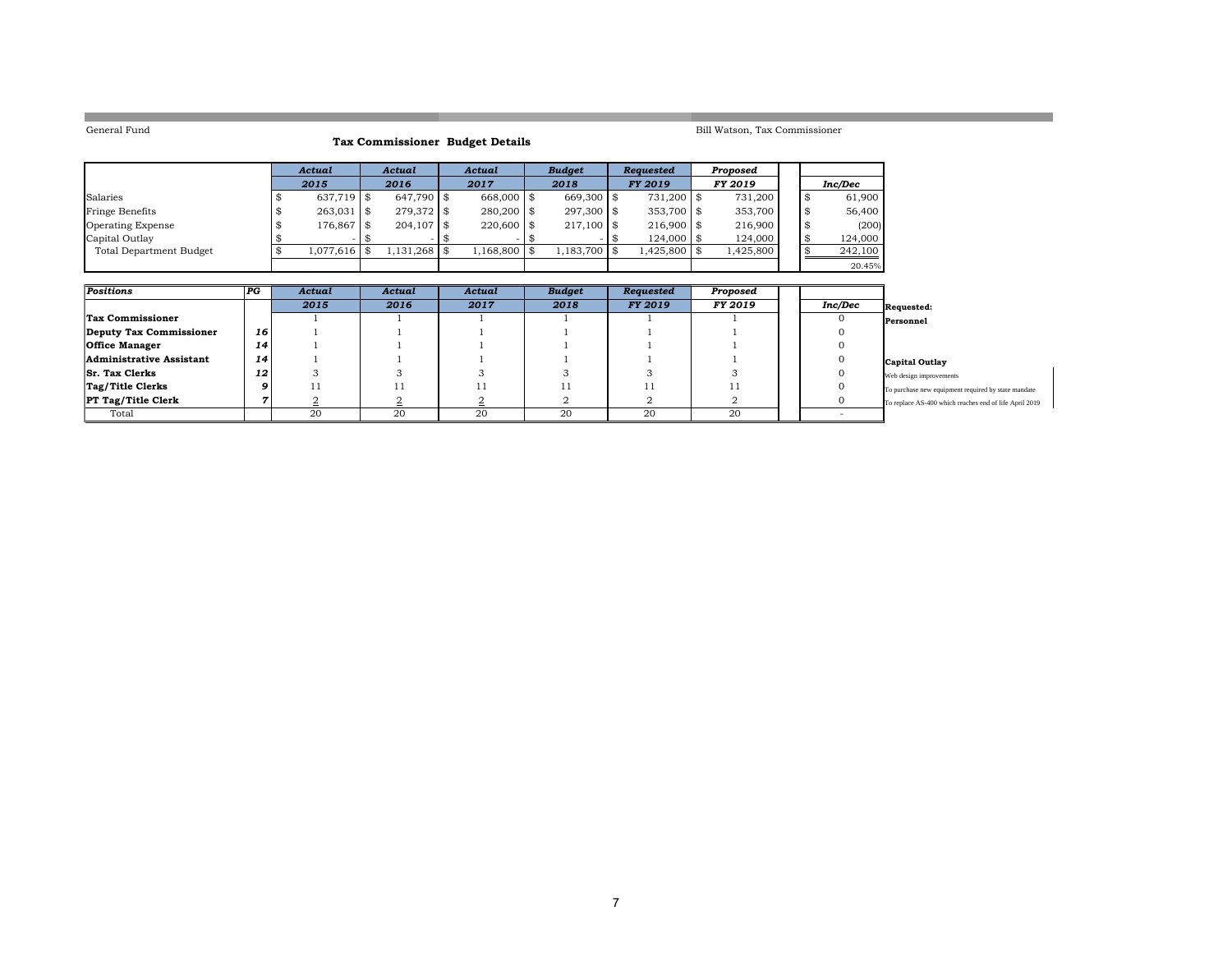**The Co** 

### **Tax Assessor -- Budget Details**

### **James Stokes, Chief Appraiser Al Craton, Chairman, Bd. Of Assessors**

<u> Tanzania de la conte</u>

<u> 1989 - Johann Barnett, mars et al. 1989 - Anna ann an t-</u>

|                                | Actual       | Actual       | Actual       | <b>Budget</b> | <b>Requested</b> | Proposed       |  |          |
|--------------------------------|--------------|--------------|--------------|---------------|------------------|----------------|--|----------|
|                                | 2015         | 2016         | 2017         | 2018          | <b>FY 2019</b>   | <b>FY 2019</b> |  | Inc/Dec  |
| Salaries                       | $812.958$ \$ | 857.960 \$   | $867.500$ \$ | $955,000$ \$  | $1,018,100$ \$   | 1.018.100      |  | 63,100   |
| Fringe Benefits                | $310.909$ \$ | $308.339$ \$ | $305,600$ \$ | 388,200 \$    | 434,700 \$       | 434,700        |  | 46,500   |
| <b>Operating Expense</b>       | $165.240$ \$ | $224.559$ \$ | $260.300$ \$ | $282.200$ \$  | $294.750$ \$     | 294.750        |  | 12,550   |
| Capital Outlay                 | $89.243$ \$  | $10.207$ \$  | $\sim$       | 28,000        |                  |                |  | (28,000) |
| <b>Total Department Budget</b> | 1,378,350 \$ | 1.401.065 \$ | 1.433.400 \$ | $.653,400$ \$ | 1,747,550 \$     | 1,747,550      |  | 94,150   |
|                                |              |              |              |               |                  |                |  | 5.69%    |

| <b>Positions</b>         | PG | Actual | Actual | Actual | <b>Budget</b> | Requested      | Proposed |         | Requested:              |
|--------------------------|----|--------|--------|--------|---------------|----------------|----------|---------|-------------------------|
|                          |    | 2015   | 2016   | 2017   | 2018          | <b>FY 2019</b> | FY 2019  | Inc/Dec | Personnel               |
| Chief Appraiser/Director | 24 |        |        |        |               |                |          |         |                         |
| Deputy Chief Appraiser   | 21 |        |        |        |               |                |          |         |                         |
| G10 Appraisers           | 10 |        |        |        |               |                |          |         |                         |
| G12 Appraiser            | 12 |        |        |        |               |                |          |         |                         |
| G14 Appraisers           | 14 |        |        |        |               |                |          |         | <b>Capital Request:</b> |
| G16 Appraisers           | 16 |        |        |        |               |                |          |         |                         |
| G18 Appraisers           | 18 |        |        |        |               |                |          |         |                         |
| Cartographers            | 12 |        |        |        |               |                |          |         |                         |
| Admin Clerk              |    |        |        |        |               |                |          |         |                         |
| Board Members            |    |        |        |        |               |                |          |         |                         |
| Total                    |    | 27     | 27     | 27     | 29            | 28             | 28       | $\sim$  |                         |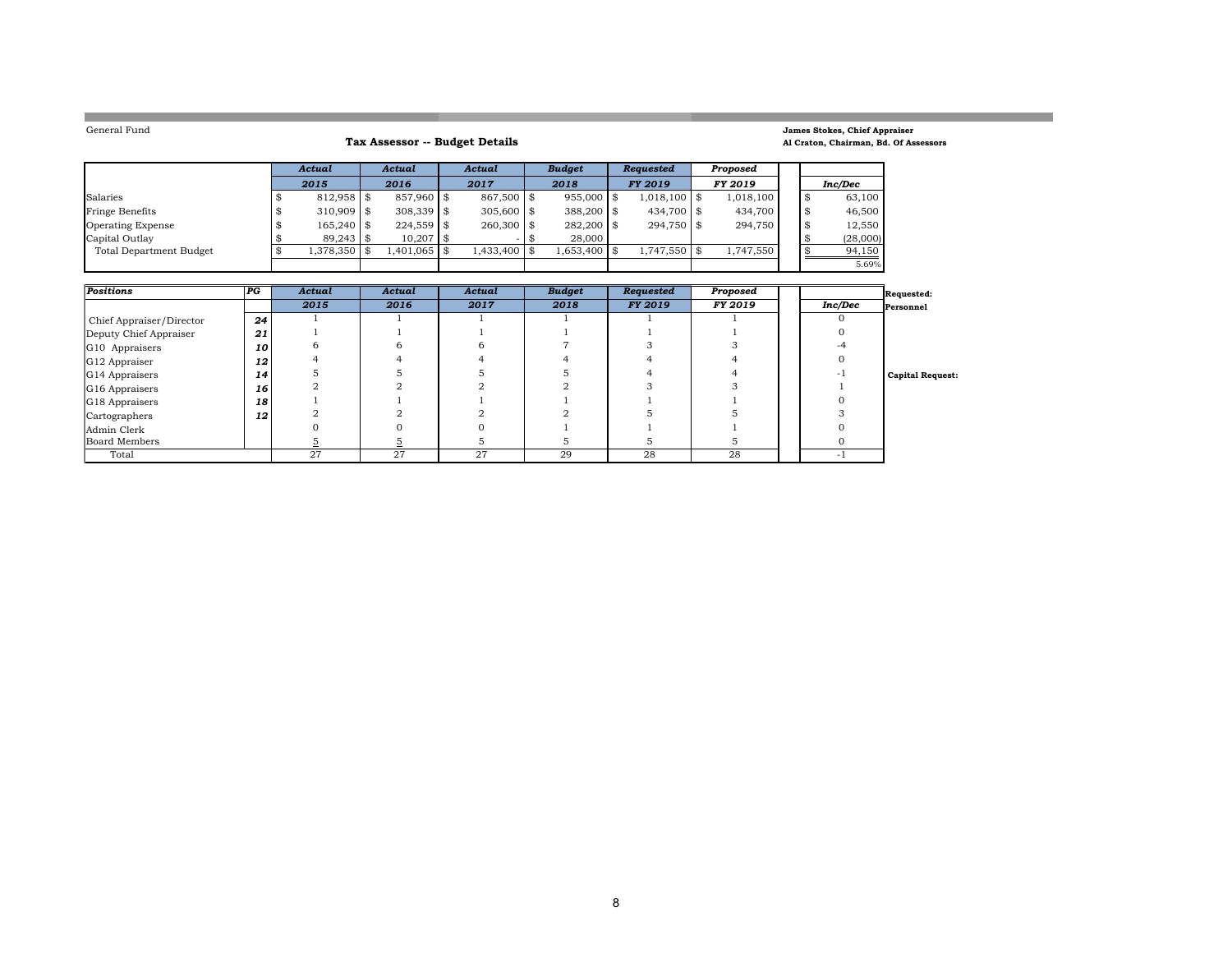### **Government Services - Budget Detail**

#### Vacant, Government Services Director

|                         | Actual      | Actual | Actual | <b>Budget</b> | Requested      | Proposed |         |  |
|-------------------------|-------------|--------|--------|---------------|----------------|----------|---------|--|
|                         | 2015        | 2016   | 2017   | 2018          | <b>FY 2019</b> | FY 2019  | Inc/Dec |  |
| Salaries                | 68,420 \$   |        |        |               |                |          |         |  |
| Fringe Benefits         | $12,291$ \$ |        |        |               |                |          |         |  |
| Operating Expense       | $3,927$ \$  |        |        |               |                |          |         |  |
| Capital Outlay          |             |        |        |               |                |          |         |  |
| Total Department Budget | $84,638$ \$ |        |        |               |                |          |         |  |
|                         |             |        |        |               |                |          | #DIV/0! |  |

| Positions | P G | Actual | Actual | Actual | <b>Budget</b> | Requested      | Proposed |         |            |
|-----------|-----|--------|--------|--------|---------------|----------------|----------|---------|------------|
|           |     | 2015   | 2016   | 2017   | 2018          | <b>FY 2019</b> | FY 2019  | Inc/Dec | Requested: |
| Director  | 26  |        |        |        |               |                |          |         | Personnel  |
|           |     |        |        |        |               |                |          |         |            |
|           |     |        |        |        |               |                |          |         |            |
|           |     |        |        |        |               |                |          |         |            |
|           |     |        |        |        |               |                |          |         |            |
| Total     |     |        |        |        |               |                |          |         |            |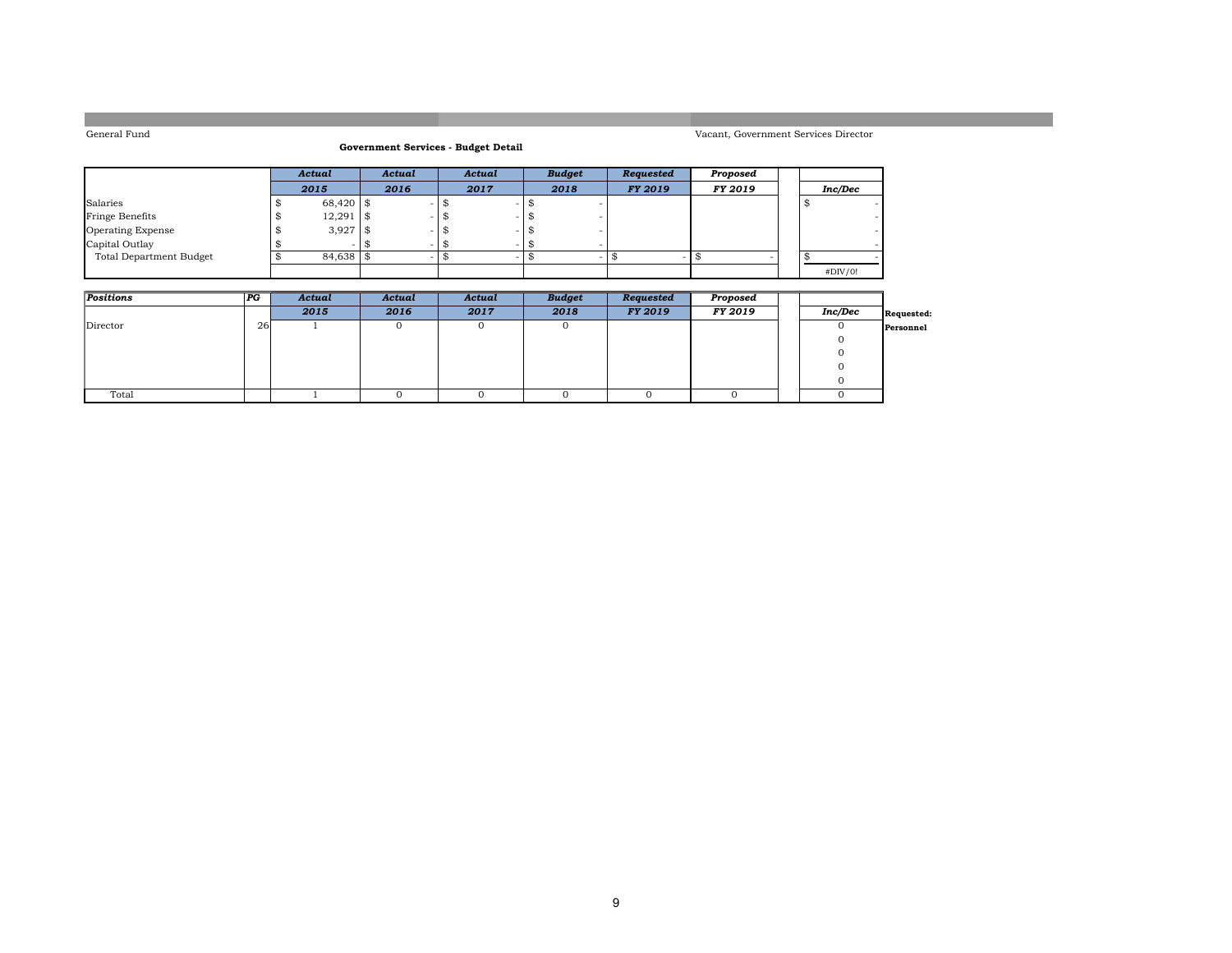Jeffrey Harkins, Media Producer

### **Channel 23 - Budget Details**

|                                |                            | Actual      | Actual            |      | Actual      |      | <b>Budget</b> | Requested      | Proposed       |                |                                           |
|--------------------------------|----------------------------|-------------|-------------------|------|-------------|------|---------------|----------------|----------------|----------------|-------------------------------------------|
|                                |                            |             |                   |      |             |      |               |                |                |                |                                           |
|                                |                            | 2015        | 2016              |      | 2017        |      | 2018          | FY 2019        | FY 2019        | Inc/Dec        |                                           |
| Salaries                       |                            | $38,886$ \$ | $40,526$ \$       |      | $39,500$ \$ |      | 74,800 \$     | $77,200$ \$    | 77,200         | \$<br>2,400    |                                           |
| Fringe Benefits                |                            | $19,357$ \$ | 19,357            | \$   | $19,100$ \$ |      | $37,100$ \$   | $26,800$ \$    | 26,800         |                | $(10,300)$ Requested:                     |
| <b>Operating Expense</b>       |                            | 35,599      | \$<br>$35,599$ \$ |      | $50,500$ \$ |      | $14,975$ \$   | $19,803$ \$    | 19,803         |                | 4,828 Personnel                           |
| Capital Outlay                 |                            |             |                   | - \$ | $11,500$ \$ |      | $95,000$ \$   | $13,000$ \$    |                | (95,000)       |                                           |
| <b>Total Department Budget</b> |                            | 93,842      | \$<br>95,481      | \$   | 120,600     | l \$ | 221,875 \$    | 136,803 \$     | 123,803        | \$<br>(98,072) |                                           |
|                                |                            |             |                   |      |             |      |               |                |                |                | $-44.20\%$ Capital Outlay                 |
|                                |                            |             |                   |      |             |      |               |                |                |                | <b>Media Studio Lighting Improvements</b> |
|                                |                            |             |                   |      |             |      |               |                |                |                | Media Studio Audio/Video Improvements     |
| Positions                      | $ _{\textcolor{red}{P} G}$ | Actual      | Actual            |      | Actual      |      | <b>Budget</b> | Requested      | Proposed       |                | Drone for Aerial photo/video              |
|                                |                            | 2015        | 2016              |      | 2017        |      | 2018          | <b>FY 2019</b> | FY 2019        | <b>Inc/Dec</b> |                                           |
| Producer                       | 14                         |             |                   |      |             |      | 2             | 2              | $\overline{2}$ |                |                                           |
|                                |                            |             |                   |      |             |      |               |                |                |                |                                           |
|                                |                            |             |                   |      |             |      |               |                |                |                |                                           |
|                                |                            |             |                   |      |             |      |               |                |                |                |                                           |
|                                |                            |             |                   |      |             |      |               |                |                |                |                                           |
| Total                          |                            |             |                   |      |             |      | 2             | 2              | $\overline{2}$ | $\Omega$       |                                           |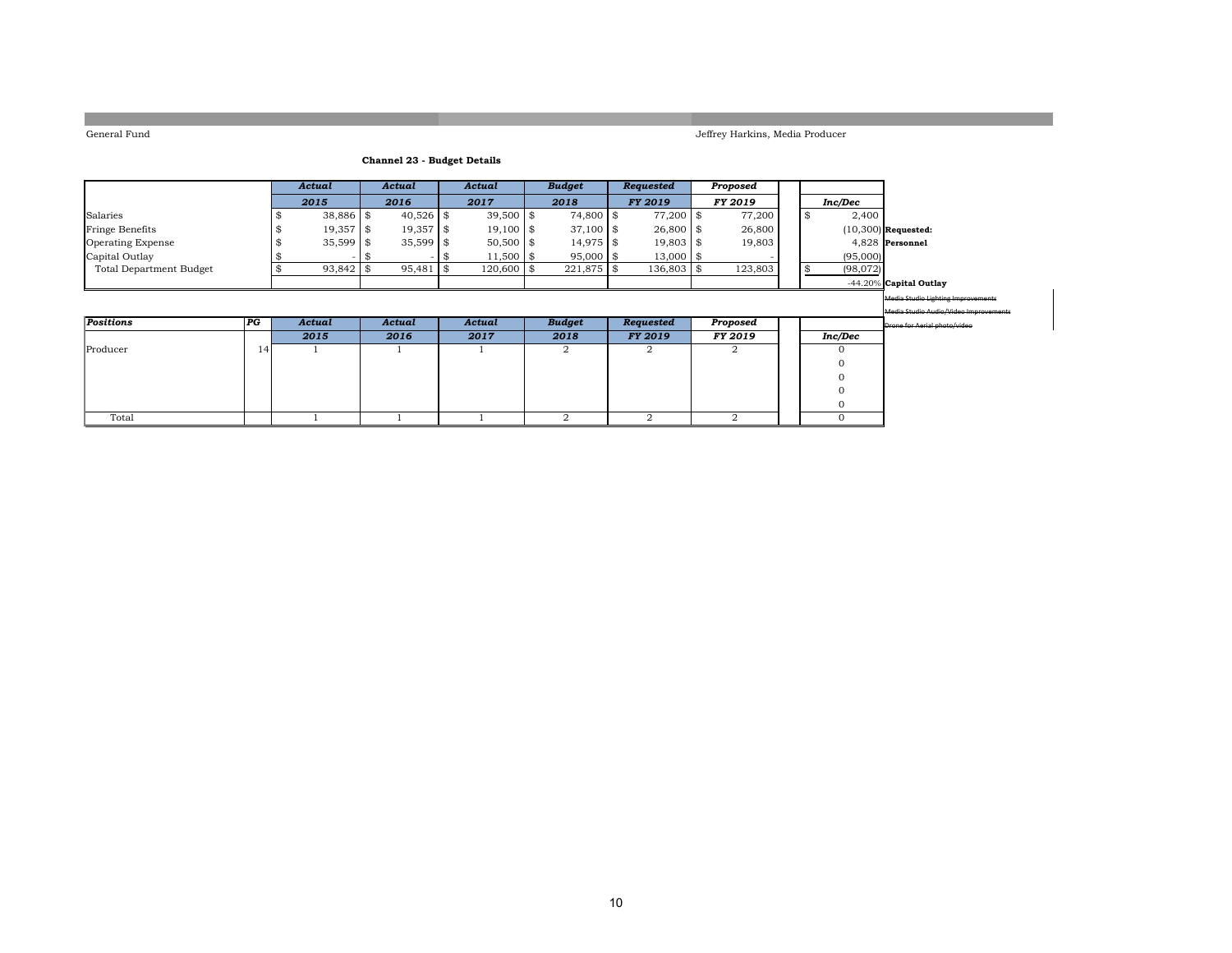### Deidre Holden, Chief Registrar

### **Board of Elections-- Budget Details**

|                                | Actual          | Actual       | Actual        | <b>Budget</b> | Reauested      | Proposed       |  |         |
|--------------------------------|-----------------|--------------|---------------|---------------|----------------|----------------|--|---------|
|                                | 2015            | 2016         | 2017          | 2018          | <b>FY 2019</b> | <b>FY 2019</b> |  | Inc/Dec |
| Salaries                       | $272.243$ \\$   | $349.800$ \$ | $159.900$ \$  | 168,700 \$    | $227.300$ \$   | 227,300        |  | 58,600  |
| Fringe Benefits                | 52,489 \$       | $65.906$ \$  | $62,200$ \$   | 72,600 \$     | $94.700$ \$    | 94.700         |  | 22,100  |
| Operating Expense              | $84.428$ \ \ \$ | $137.473$ \$ | $405.400$ \$  | $287.500$ \$  | $369,000$ \\$  | 369,000        |  | 81,500  |
| Capital Outlay                 | $20.935$ \$     | $38.180$ \$  |               | $\sim$        |                |                |  |         |
| <b>Total Department Budget</b> | $430,094$ \$    | $591.359$ \$ | $627.500$ \\$ | $528.800$ \\$ | $691,000$ \\$  | 691,000        |  | 162,200 |
|                                |                 |              |               |               |                |                |  | 30.67%  |

| Positions<br>$_{PG}$       | Actual | Actual | Actual | <b>Budget</b> | Requested      | Proposed       |         | Requested:       |
|----------------------------|--------|--------|--------|---------------|----------------|----------------|---------|------------------|
|                            | 2015   | 2016   | 2017   | 2018          | <b>FY 2019</b> | <b>FY 2019</b> | Inc/Dec | Personnel        |
| Elections supervisor       |        |        |        |               |                |                |         |                  |
| Asst. Elections Supervisor |        |        |        |               |                |                |         |                  |
| Elections Specialist       |        |        |        |               |                |                |         | Capital Request: |
| <b>PT</b> Support clerks   |        |        |        |               |                |                |         | None             |
| Board Members              |        |        |        |               |                |                |         |                  |
| Total                      | 10     |        | 10     |               |                |                |         |                  |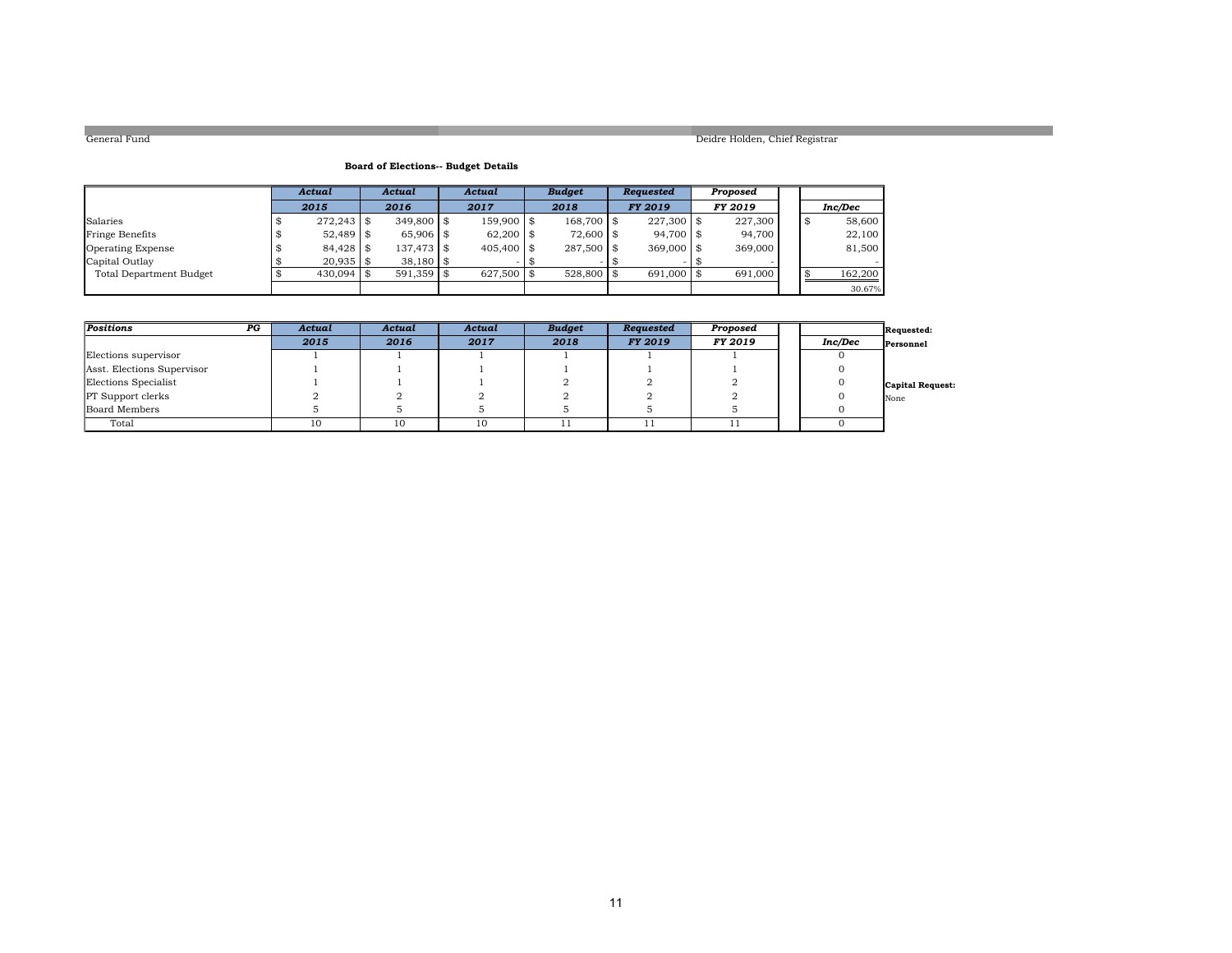Scott Greene, Operations Mgr Jimmy Renfroe, Buildings Manager

### **Government Facilities -- Budget Details**

|                                | Actual     |          | Actual         | Actual         | <b>Budget</b> | Requested       | Proposed        |               |                                |
|--------------------------------|------------|----------|----------------|----------------|---------------|-----------------|-----------------|---------------|--------------------------------|
|                                | 2015       |          | 2016           | 2017           | 2018          | FY 2019         | FY 2019         | Inc/Dec       |                                |
| Salaries & Fringe Benefits     | 294,876 \$ |          | $335,700$ \$   | 335,700 \$     | 371,500 \$    | $442,100$ \$    | 396,300         | 24,800<br>\$  |                                |
| Fringe Benefits                | 109,051    | <b>S</b> | $120,800$ \$   | 120,800 \$     | $156,500$ \$  | $190,500$ \$    | 166,700         | 10,200        |                                |
| Operating Expense              | 983,075    |          | 951,600        | 951,600        | 1,003,228     | 1,053,100       | 1,019,100       | 15,872        |                                |
| Capital Outlay                 | 629,233    |          |                |                | 56,831        | 1,217,327       | 215,327         | 158,496       |                                |
| <b>Total Department Budget</b> | 2,016,234  |          | $1,408,100$ \$ | $1,408,100$ \$ | 1,588,059     | \$<br>2,903,027 | \$<br>1,797,427 | \$<br>209,368 |                                |
|                                |            |          |                |                |               |                 |                 | 13.18%        |                                |
|                                |            |          |                |                |               |                 |                 |               | Requested:                     |
| <b>Positions</b>               | Actual     |          | Actual         | Actual         | <b>Budget</b> | Requested       | Proposed        |               | Personnel                      |
|                                | 2015       |          | 2016           | 2017           | 2018          | <b>FY 2019</b>  | FY 2019         | Inc/Dec       | Building Maint Tech            |
| Facilities Mananger            |            |          |                |                |               |                 |                 |               | <b>Building Maint Tech</b>     |
| Custodial Supervisor           |            |          |                |                |               |                 |                 |               |                                |
| <b>SR Maint Service Tech</b>   |            |          |                |                |               |                 |                 |               | Capital Outlay:                |
| General Service Techs          |            |          |                |                |               |                 |                 |               | <b>Floor Equipment</b>         |
| HVAC Tech                      |            |          |                |                |               |                 |                 |               | Tools                          |
| Electrical Tech                |            |          |                |                |               |                 |                 |               | 4 WD Truck                     |
| Custodians                     |            |          |                |                |               |                 |                 |               | LED Lighting upgrade           |
| Part time Custodians           |            |          |                |                |               |                 |                 |               | Protable Steam Pressure Washer |
| Part time Maintenance Wkr      |            |          |                |                |               |                 |                 |               | LEAD MAINT TECH VAN AND TOOLS  |
| FT Admin Secretary             |            |          |                |                |               |                 |                 |               | PM'ING PROGRAM                 |
| PT Admin Secretary             |            |          |                |                | 0             | 0               |                 |               | <b>Fountain Renovations</b>    |
| Total                          | 13         |          | 11             | 10             | 13            | 13              | 13              | $\Omega$      | Dock Leveler @ Admin Building  |

Dock Leveler@ Justice Bldg

Historic Courth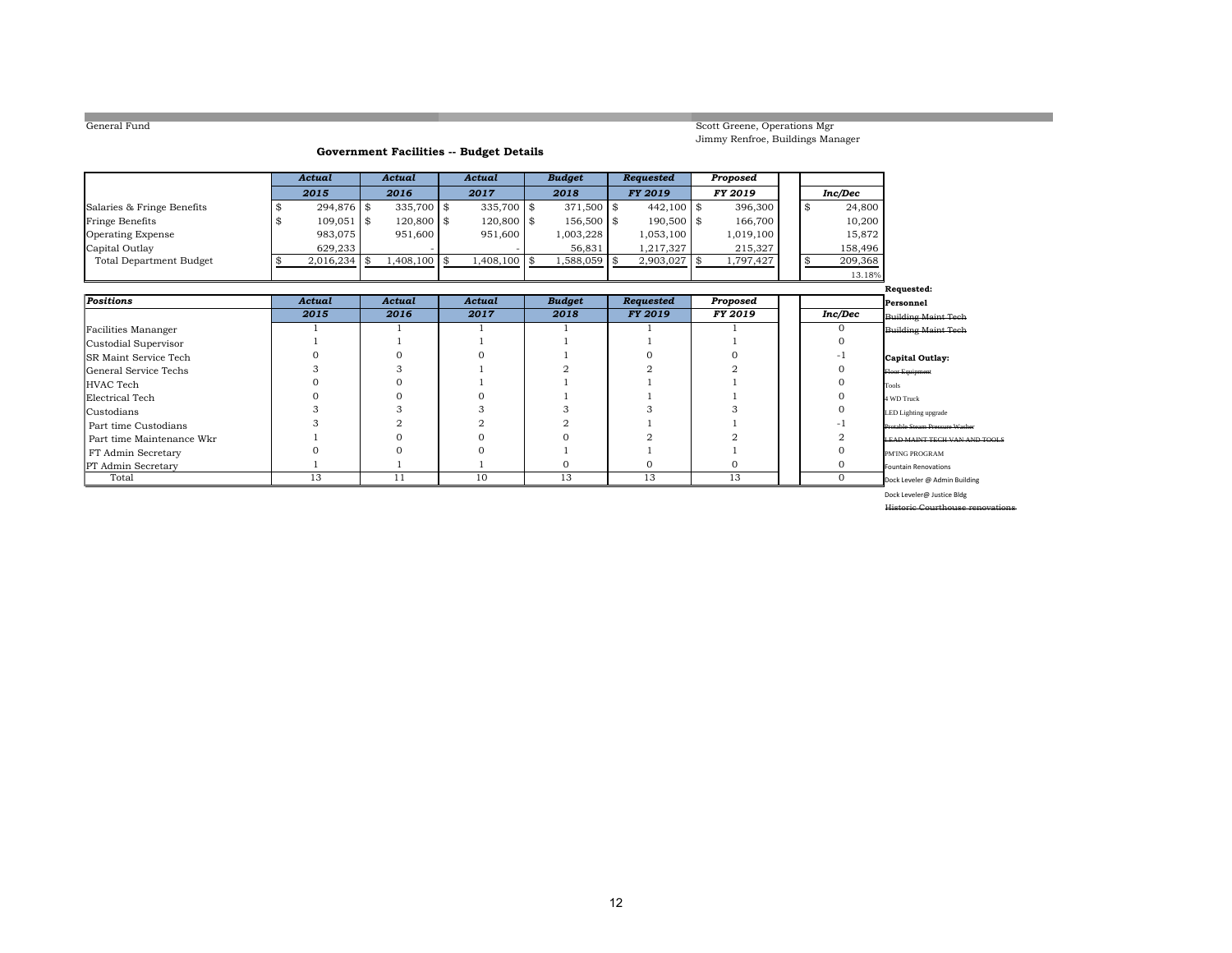**College** 

### **Human Resources -- Budget Details**

Brian Acker, HR Director

| Actual | Actual | Actual | <b>Budget</b> | <b>Requested</b> | Proposed |         |
|--------|--------|--------|---------------|------------------|----------|---------|
| 2015   | 2016   | 2017   | 2018          | <b>FY 2019</b>   | FY 2019  | Inc/Dec |
|        |        |        |               |                  |          |         |

| Salaries & Fringe Benefits | 227.780 \\$  |             | $233.600$   \$ | $259.100$ \$ | $345.900$ \$  | 311.900 |  | 52,800  |                      |                                          |
|----------------------------|--------------|-------------|----------------|--------------|---------------|---------|--|---------|----------------------|------------------------------------------|
| Fringe Benefits            | $52.127$ \$  | $52.052$ \$ | $50.500$ \\$   | 66.700 \$    | $115.900$ \\$ | 94.600  |  | 27,900  |                      |                                          |
| Operating Expense          | 15.510       | 20,560      | 18,800         | 31,400       | 61.890        | 61.890  |  | 30.490  |                      |                                          |
| Capital Outlay             |              |             | 100,000        | 5.600        |               |         |  | (5.600) |                      |                                          |
| Total Department Budget    | $295.417$ \$ | 299.780 \$  | $402.900$ \$   | $362.800$ \$ | $523.690$ \$  | 468.390 |  |         | $105.590$ Requested: |                                          |
|                            |              |             |                |              |               |         |  |         | $29.10\%$ Personnel  |                                          |
|                            |              |             |                |              |               |         |  |         |                      | <b>FT. HR Specialist (January 1 hire</b> |

| Positions            | Actual | Actual | Actual | <b>Budget</b> | Requested      | Proposed |         | Additional Services |
|----------------------|--------|--------|--------|---------------|----------------|----------|---------|---------------------|
|                      | 2015   | 2016   | 2017   | 2018          | <b>FY 2019</b> | FY 2019  | Inc/Dec |                     |
| Director             |        |        |        |               |                |          |         |                     |
| HR Specialists       |        |        |        |               |                |          |         |                     |
| Part time Admin Asst |        |        |        |               |                |          |         |                     |
| Total                |        |        |        |               |                |          |         |                     |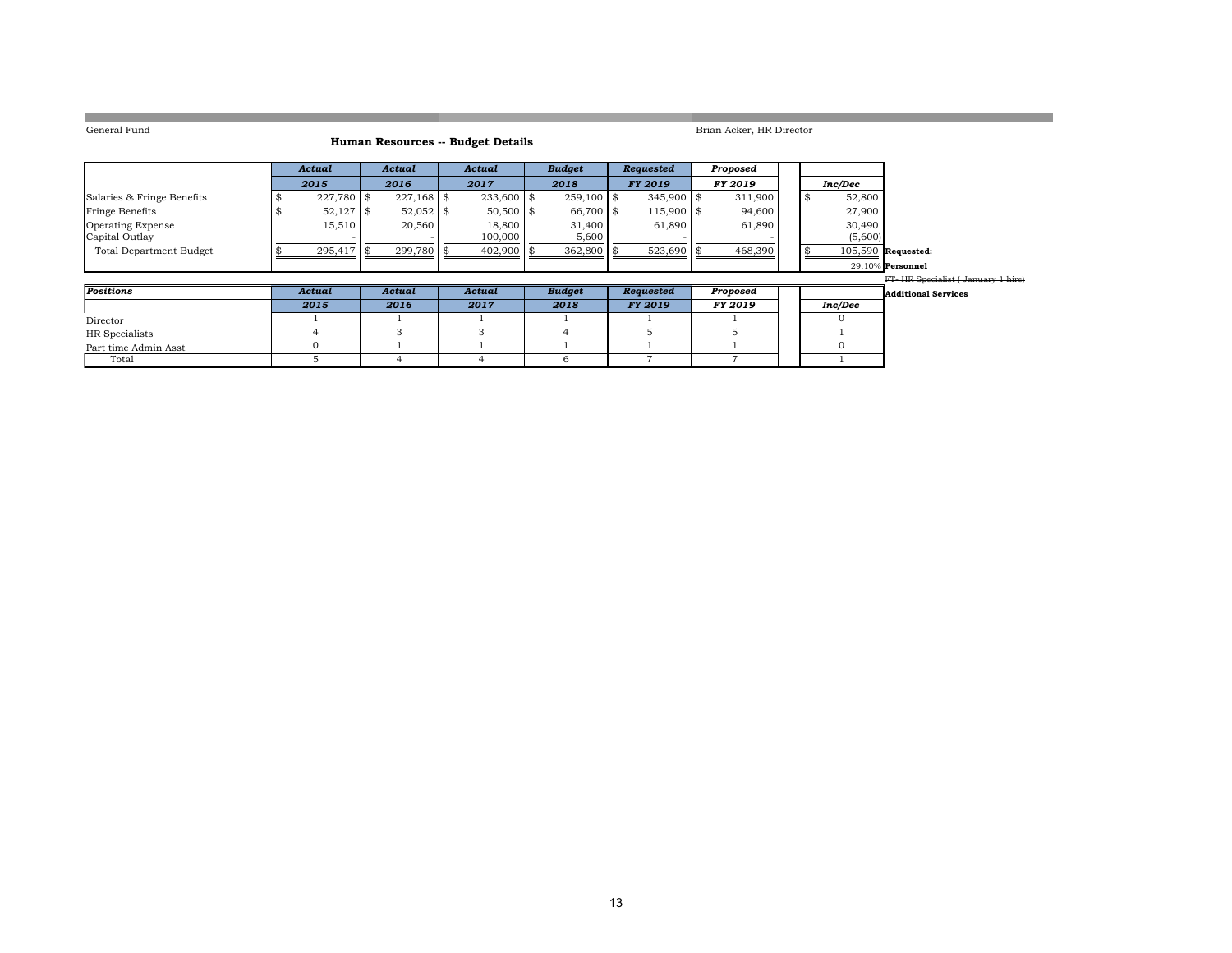**College** 

### Frank Baker, County Administrator

a sa kacamatan ing Kabupatèn Kabupatèn Kabupatèn Kabupatèn Kabupatèn Kabupatèn Kabupatèn Kabupatèn Kabupatèn K

### **Administration--Budget Details**

|                                | Actual       | Actual      | Actual | <b>Budget</b> | Reauested      | Proposed       |  |         |
|--------------------------------|--------------|-------------|--------|---------------|----------------|----------------|--|---------|
|                                | 2015         | 2016        | 2017   | 2018          | <b>FY 2019</b> | <b>FY 2019</b> |  | Inc/Dec |
| Salaries                       | $166,778$ \$ | $12,809$ \$ |        | $125,000$ \$  | 275,800 \$     | 280,100        |  | 155,100 |
| Fringe Benefits                | 27,063 \$    | $1,196$ \$  |        | $38,000$ \$   | 70,800 \$      | 71.200         |  | 33,200  |
| Operating Expense              | 6.640        | $\pm$       |        | 15,000        | 14.200         | 14.200         |  | (800)   |
| Capital Outlay                 |              |             |        |               |                |                |  |         |
| <b>Total Department Budget</b> | 200.481      | $14.016$ \$ |        | 178,000       | $360.800$ \ \$ | 365,500        |  | 187,500 |
|                                |              |             |        |               |                |                |  | 105.34% |

|                      |        |        |        |               |                |          |         | Requested: |
|----------------------|--------|--------|--------|---------------|----------------|----------|---------|------------|
| Positions            | Actual | Actual | Actual | <b>Budget</b> | Requested      | Proposed |         | Personnel  |
|                      | 2015   | 2016   | 2017   | 2018          | <b>FY 2019</b> | FY 2019  | Inc/Dec |            |
| County Administrator |        |        |        |               |                |          |         |            |
| Operations Manager   |        |        |        |               |                |          |         |            |
| Sr. Admin. Asst      |        |        |        |               |                |          |         |            |
| Total                |        |        |        |               |                |          |         |            |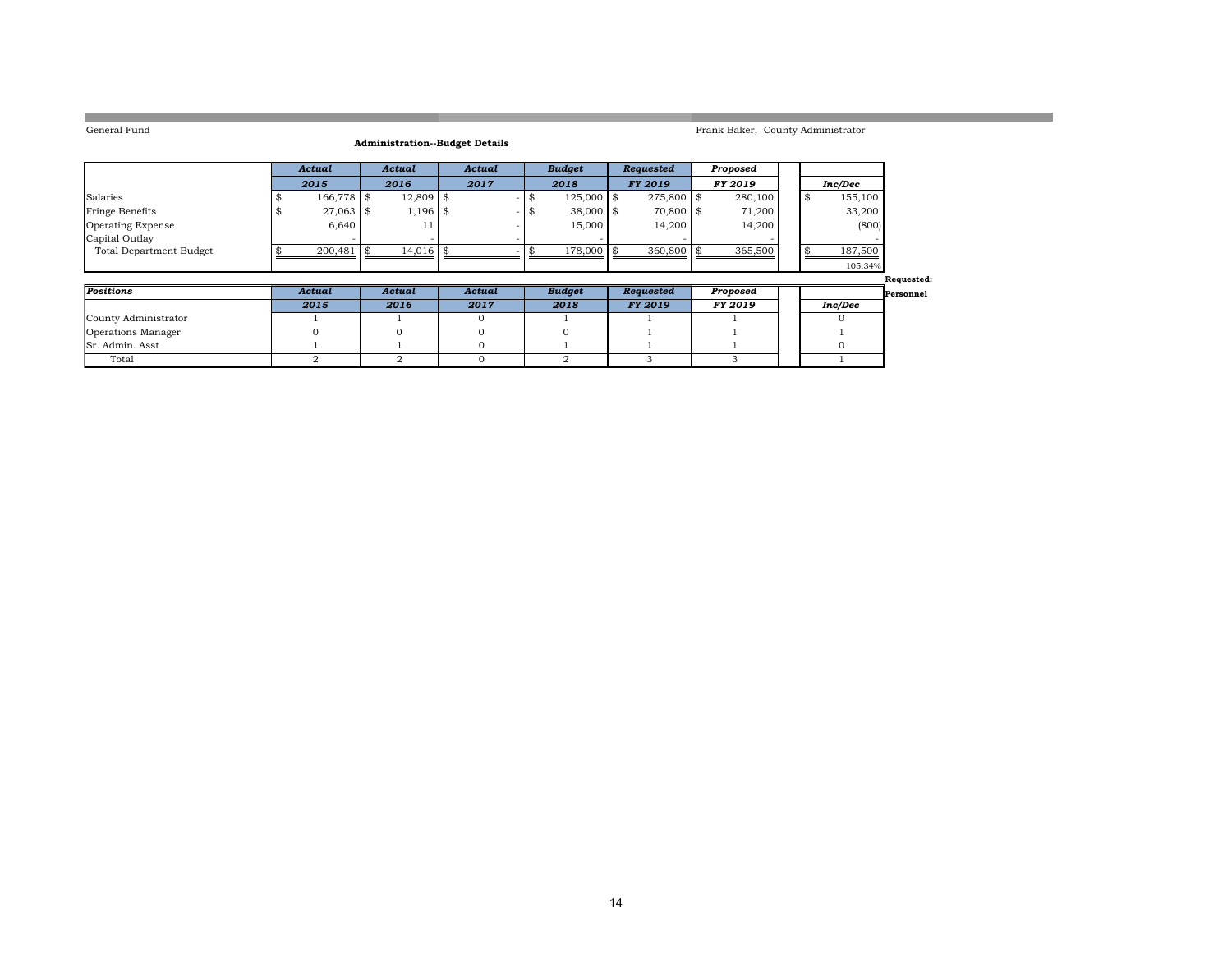**COL** 

### **Information Technology -- Budget Details**

Will Lyons, IT Director

|                          | Actual       | Actual       | Actual       | <b>Budget</b> | <b>Requeted</b> | Proposed       |  |         |                        |
|--------------------------|--------------|--------------|--------------|---------------|-----------------|----------------|--|---------|------------------------|
|                          | 2015         | 2016         | 2017         | 2018          | FY 2019         | <b>FY 2019</b> |  | Inc/Dec |                        |
| Salaries                 | 409.959 \$   | $427.709$ \$ | $428.800$ \$ | $387.100$ \\$ | 521,800 \$      | 430,800        |  | 43,700  |                        |
| Fringe Benefits          | $160,255$ \$ | 144,887 \$   | 144,800 \$   | $116,800$ \$  | $194,900$ \$    | 150,600        |  | 33,800  |                        |
| <b>Operating Expense</b> | 533.067      | 568.141      | 576.550      | 602.574       | 734,800         | 734,800        |  |         | $132,226$ Requested:   |
| Capital Outlay           | 88.700       | 359.718      | 396.200      | 669,000       | 828,069         | 828,069        |  |         | $159.069$ Personnel    |
| Total Department Budget  | 1,191,981    | 1,500,455 \$ | 1,546,350    | ,775,474      | $2,279,569$ \$  | 2,144,269      |  |         | 368.795 GIS Technician |
|                          |              |              |              |               |                 |                |  |         | 20.77% Systems Analyst |

| Positions                 | Actual | Actual | Actual | <b>Budget</b> | Requested      | Proposed |         |                                         |
|---------------------------|--------|--------|--------|---------------|----------------|----------|---------|-----------------------------------------|
|                           | 2015   | 2016   | 2017   | 2018          | <b>FY 2019</b> | FY 2019  | Inc/Dec | Capital Outlay                          |
| Director                  |        |        |        |               |                |          |         | Cisco Swith Supervisor Cards            |
| Support Division Manager  |        |        |        |               |                |          |         | Computers (replacement plan)            |
| Technical Coordinator     |        |        |        |               |                |          |         | Microsoft Enterprise Software Agreement |
| Desktop Support Tech      |        |        |        |               |                |          |         | Back up Hard Drive Disk                 |
| Network Administrator     |        |        |        |               |                |          |         | Production Hard Drive Disk              |
| Systems Analyst           |        |        |        |               |                |          |         |                                         |
| <b>GIS Techs</b>          |        |        |        |               |                |          |         |                                         |
| <b>GIS Manager</b>        |        |        |        |               |                |          |         |                                         |
| Communication System Tech |        |        |        |               |                |          |         |                                         |
| Addressing Tech           |        |        |        |               |                |          |         |                                         |
| Total                     |        |        |        |               | 10             | 10       |         |                                         |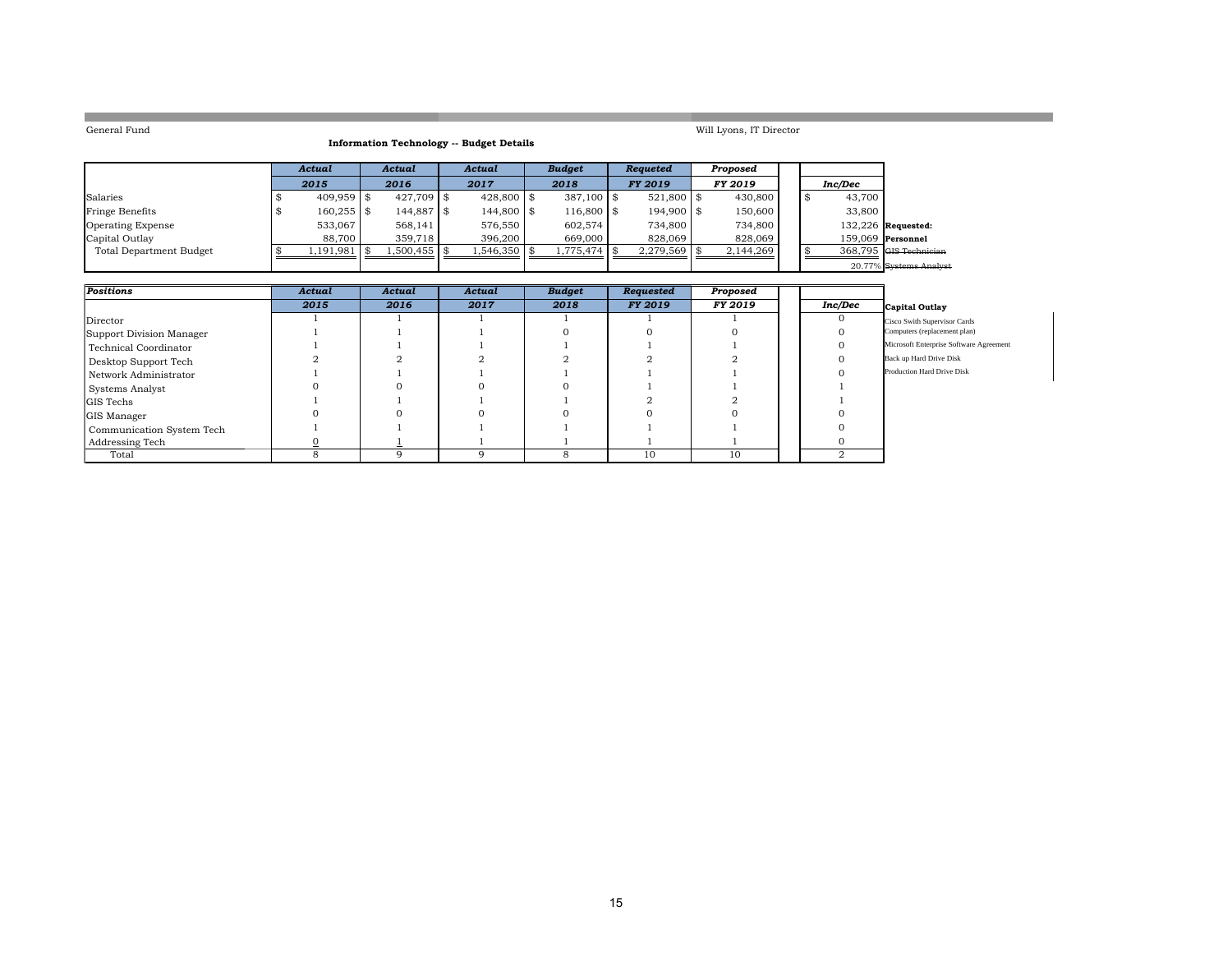| General Fund                            |               |             | <b>Superior Court -- Budget Details</b> |              |               |                  |                |    | <b>Chief Judge Tonny Beavers</b><br>Judge Dean Bucci<br><b>Judge David Lyles</b> |                 |
|-----------------------------------------|---------------|-------------|-----------------------------------------|--------------|---------------|------------------|----------------|----|----------------------------------------------------------------------------------|-----------------|
|                                         | <b>Actual</b> |             | <b>Actual</b>                           | Actual       | <b>Budget</b> | <b>Requested</b> | Proposed       |    |                                                                                  |                 |
|                                         | 2015          |             | 2016                                    | 2017         | 2018          | <b>FY 2019</b>   | <b>FY 2019</b> |    | Inc/Dec                                                                          |                 |
| Salaries                                |               | 418,986 \$  | $434,653$ \$                            | 479,000 \$   | $392,100$ \$  | 340,000 \$       | 340,000        | \$ | (52, 100)                                                                        |                 |
| Fringe Benefits                         |               | $90,630$ \$ | $105,000$ \$                            | $113,000$ \$ | 98,600 \$     | $100,000$ \$     | 100,000        |    | 1,400                                                                            |                 |
| Operating Expense                       |               | 117,730     | 122,271                                 | 168,000      | 207,000       | 211,000          | 211,000        |    | 4,000                                                                            |                 |
| Capital Outlay                          |               |             | 8,694                                   |              |               |                  |                |    |                                                                                  |                 |
| <b>Total Department Budget</b>          | \$            | 627,346 \$  | 670,618 \$                              | 760,000      | \$<br>697,700 | \$<br>651,000    | \$<br>651,000  | \$ | (46, 700)                                                                        |                 |
|                                         |               |             |                                         |              |               |                  |                |    | $-6.69%$                                                                         |                 |
|                                         |               |             |                                         |              |               |                  |                |    |                                                                                  |                 |
| Positions                               | <b>Actual</b> |             | <b>Actual</b>                           | Actual       | <b>Budget</b> | Requested        | Proposed       |    |                                                                                  | Requested:      |
|                                         | 2015          |             | 2016                                    | 2017         | 2018          | <b>FY 2019</b>   | FY 2019        |    | Inc/(Dec)                                                                        | Personnel       |
| Judicial supplements                    | 3             |             | 3                                       | 3            | 3             | 3                | 3              |    |                                                                                  |                 |
| Law Clerk                               |               |             |                                         |              |               |                  |                |    |                                                                                  |                 |
| Senior Judge Secretary (contract with   |               |             |                                         |              |               |                  |                |    |                                                                                  |                 |
| Court Administrator (contract with Stat |               |             |                                         |              |               |                  |                |    |                                                                                  | Capital Outlay: |
| Deputy Court Administrator              |               |             |                                         |              | 0.5           | 0.5              | 0.5            |    |                                                                                  |                 |
| PreTrial Release                        |               |             |                                         |              | 0.5           | 0.5              | 0.5            |    |                                                                                  |                 |
| PT Admin                                |               |             |                                         |              |               |                  |                |    |                                                                                  |                 |
| Court Reporters                         |               |             |                                         | 3            | 3             | 3                |                |    |                                                                                  | None            |
| <b>Baliffs</b>                          | 5             |             | 5                                       | 5            | 5             | 5                | 5              |    |                                                                                  |                 |
| Total                                   | 15            |             | 15                                      | 15           | 16            | 16               | 16             |    | $\overline{0}$                                                                   |                 |

and the control of the control of the control of the control of the control of

**Drug Court - Budget Details**

| <b>Drug Treatment Funds</b>    |        |        |                     |               |             |          |         |
|--------------------------------|--------|--------|---------------------|---------------|-------------|----------|---------|
|                                | Actual | Actual | Actual              | <b>Budget</b> | Reauested   | Proposed |         |
|                                | 2015   | 2016   | 2017                | 2018          | FY 2019     | FY 2019  | Inc/Dec |
| Salaries                       |        |        | $40,000$ \$         | $49,500$ \$   | $49,500$ \$ | 49,500   | - ND    |
| <b>Fringe Benefits</b>         |        |        | $20,000$ \$<br>- \$ | $10,500$ \$   | $12,100$ \$ | 12,100   | 1,600   |
| <b>Operating Expense</b>       |        |        | 84,400              | 84,400        | 84,400      | 84,400   |         |
| Capital Outlay                 |        |        |                     |               |             |          |         |
| <b>Total Department Budget</b> |        |        | 144,400             | $144,400$ \$  | 146,000     | 146,000  | 1,600   |
|                                |        |        |                     |               |             |          | 1.11%   |

### **Grant Proceeds**

**Contract**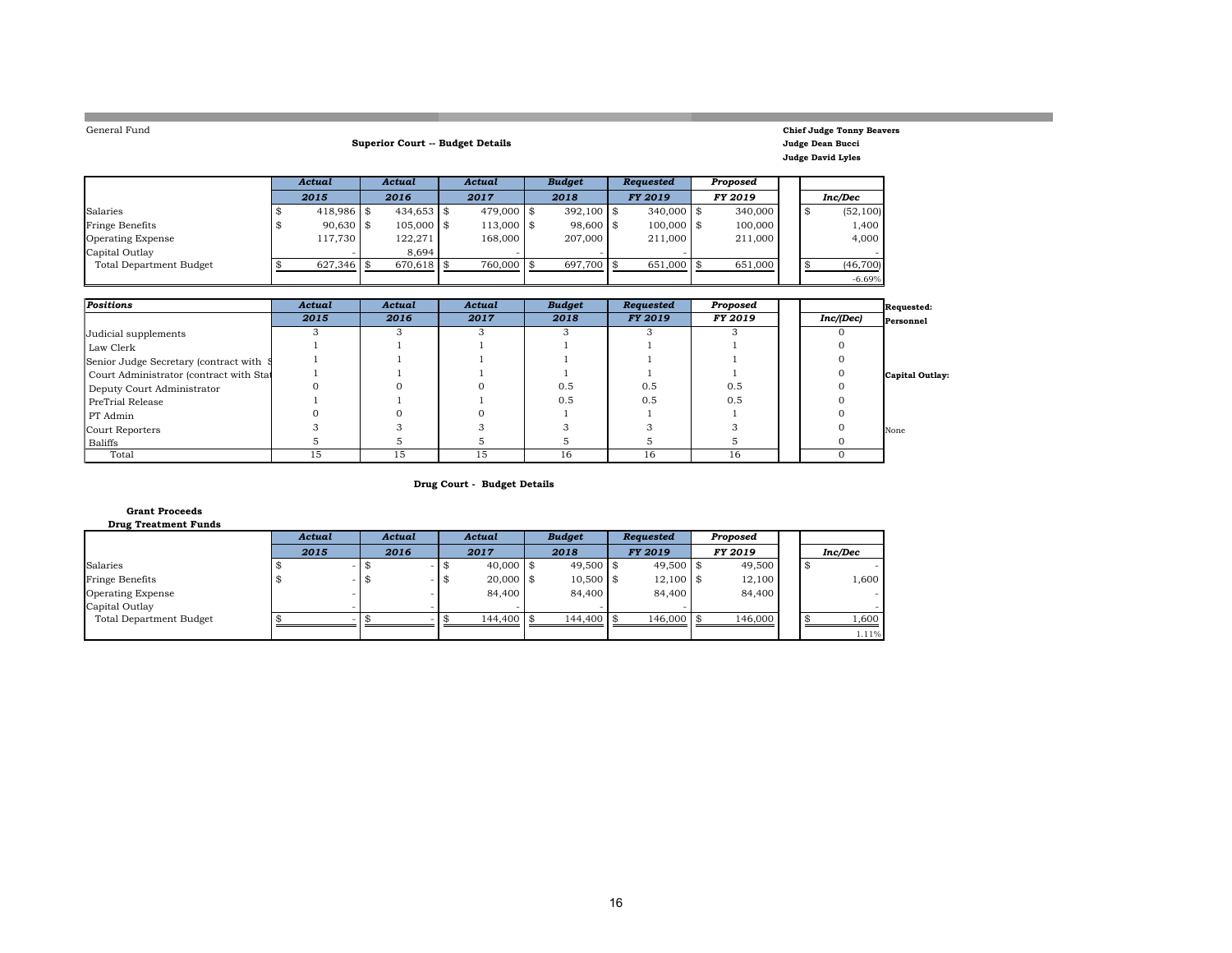**Contract** 

### **Clerk of Court -- Budget Details**

### Treva Shelton, Clerk of Court

and the control of the control of the control of the control of the control of the control of

|                                | Actual       | Actual |                | Actual       | <b>Budget</b> | <b>Requested</b> | Proposed       |  |         |
|--------------------------------|--------------|--------|----------------|--------------|---------------|------------------|----------------|--|---------|
|                                | 2015         |        | 2016           | 2017         | 2018          | <b>FY 2019</b>   | <b>FY 2019</b> |  | Inc/Dec |
| Salaries                       | $701.280$ \$ |        | $715.223$ \$   | 749.100 \$   | 789.700 \$    | $832.100$ \\$    | 818,850        |  | 29.150  |
| Fringe Benefits                | 258,059 \$   |        | 255,802 \$     | 247,500 \$   | $269.100$ \$  | $330.700$ \\$    | 330,700        |  | 61,600  |
| <b>Operating Expense</b>       | 45,197       |        | 49.169         | 49.100       | 49,100        | 52.794           | 52.794         |  | 3,694   |
| Capital Outlay                 |              |        |                |              |               |                  |                |  |         |
| <b>Total Department Budget</b> | 1,004,536    |        | $1,020,194$ \$ | 1.045.700 \$ | 1,107,900 \$  | $1.215.594$ \\$  | 1,202,344      |  | 94,444  |
|                                |              |        |                |              |               |                  |                |  | 8.52%   |

| Positions          | Actual | Actual | Actual | <b>Budget</b> | Requested      | Proposed       |         |                       |
|--------------------|--------|--------|--------|---------------|----------------|----------------|---------|-----------------------|
|                    | 2015   | 2016   | 2017   | 2018          | <b>FY 2019</b> | <b>FY 2019</b> | Inc/Dec | Requested:            |
| Clerk of Court     |        |        |        |               |                |                |         | Personnel             |
| Chief Deputy Clerk |        |        |        |               |                |                |         |                       |
| Deputy Clerks      |        |        |        |               |                |                |         |                       |
| Sr. Deputy Clerks  | 10     | 10     | 10     | 10            | 10             | 10             |         | <b>Capital Outlay</b> |
| <b>PT</b> Clerk    |        |        |        |               |                |                |         | None                  |
| Total              | 21     | 21     | -21    | 21            | 22             | 22             |         |                       |

#### **Board of Equalization**

|                                | Actual        | Actual        | Actual      | <b>Budget</b> | Requested      | Proposed |    |         |
|--------------------------------|---------------|---------------|-------------|---------------|----------------|----------|----|---------|
|                                | 2015          | 2016          | 2017        | 2018          | <b>FY 2019</b> | FY 2019  |    | Inc/Dec |
| Salaries                       | $31,835$ \$   | $32,832$ \$   | $35,000$ \$ | $35,000$ \$   | $35,000$ \$    | 35,000   | \$ |         |
| Fringe Benefits                | $2,364$ \$    | $3,369$ \$    | $3,200$ \$  | $3,200$ \$    | $3,200$ \$     | 3,200    |    |         |
| <b>Operating Expense</b>       | 8,184         | 8,911         | 13,000      | 13,000        | 15,000         | 15,000   |    | 2,000   |
| Capital Outlay                 |               |               |             |               |                |          |    |         |
| <b>Total Department Budget</b> | 42,382        | 45,112        | 51,200      | 51,200        | 53,200         | 53,200   | \$ | 2,000   |
|                                |               |               |             |               |                |          |    | 3.91%   |
| Positions                      | <b>Actual</b> | <b>Actual</b> | Actual      | <b>Budget</b> | Requested      | Proposed |    |         |
|                                | 2015          | 2016          | 2017        | 2018          | <b>FY 2019</b> | FY 2019  |    | Inc/Dec |
| Board Members                  | Q             | 9             |             | q             |                |          |    |         |
| Part time Clerk                |               |               |             |               |                |          |    |         |
| Total                          | 10            | 10            | 10          | 10            | 10             | 10       |    |         |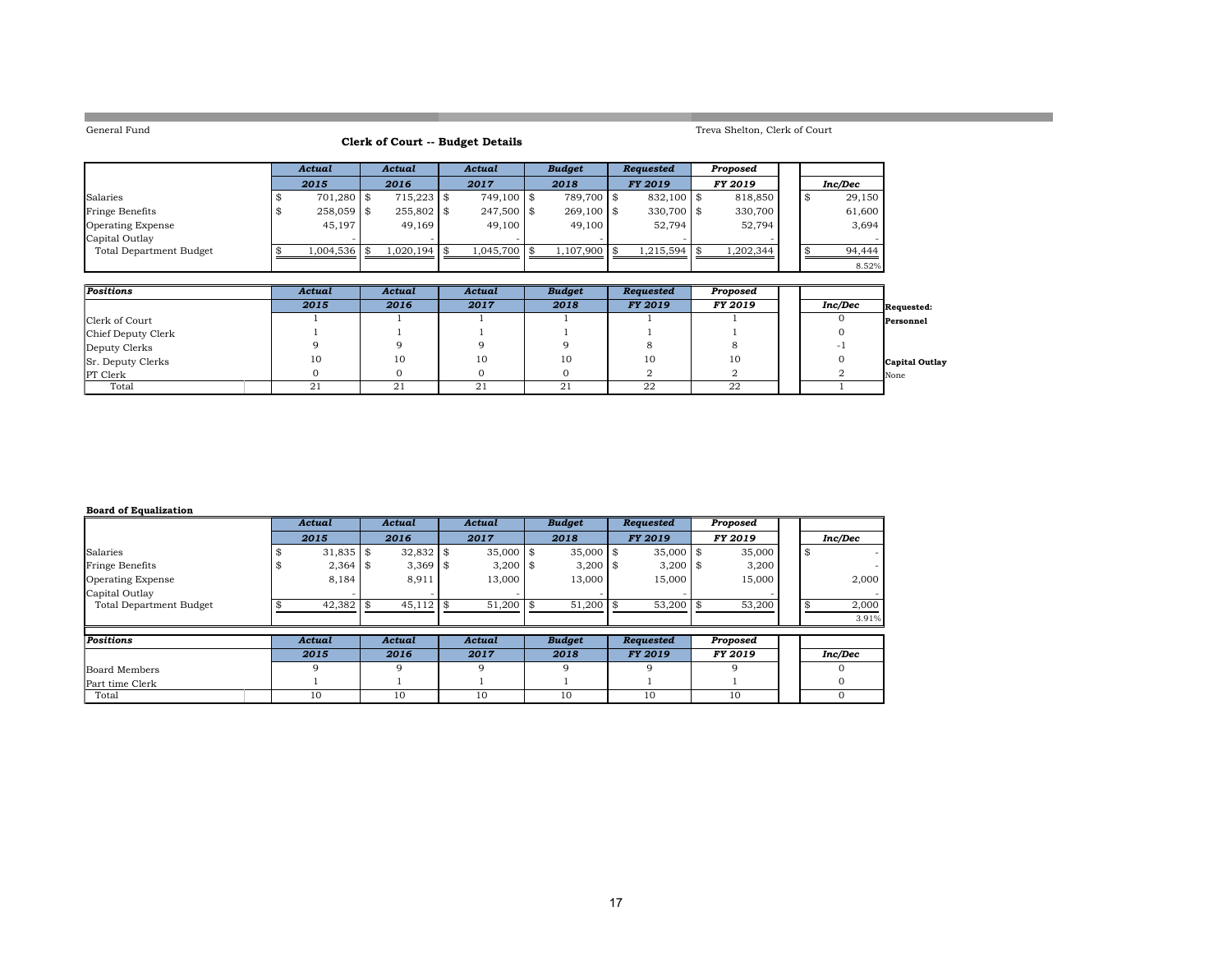a sa kacamatan ing Kabupatèn Kabupatèn Kabupatèn Kabupatèn Kabupatèn Kabupatèn Kabupatèn Kabupatèn Kabupatèn K

**College** 

## Judge Deborah Andersen

a sa kacamatan ing Kabupatèn Kabupatèn Kabupatèn Kabupatèn Kabupatèn Kabupatèn Kabupatèn Kabupatèn Kabupatèn K

| Probate Court -- Budget Details |  |  |  |
|---------------------------------|--|--|--|
|---------------------------------|--|--|--|

|                          | Actual       | Actual |              | Actual       | <b>Budget</b> | <b>Requested</b> | Proposed |  |         |
|--------------------------|--------------|--------|--------------|--------------|---------------|------------------|----------|--|---------|
|                          | 2015         |        | 2016         | 2017         | 2018          | FY 2019          | FY 2019  |  | Inc/Dec |
| Salaries                 | $469.050$ \$ |        | $502.016$ \$ | $507.300$ \$ | $541.100$ \$  | $564.200$ \\$    | 564.200  |  | 23,100  |
| Fringe Benefits          | $162,740$ \$ |        | 164,354 \$   | $175,400$ \$ | $169.300$ \\$ | $222.600$ \ \$   | 222,600  |  | 53,300  |
| <b>Operating Expense</b> | 116.464      |        | 116.235      | 116,100      | 103,500       | 103.500          | 103,500  |  |         |
| Capital Outlay           |              |        |              |              |               |                  |          |  |         |
| Total Department Budget  | 748.254 \$   |        | 782.605 \$   | 798,800 \$   | $813.900$ \$  | $890.300$ \\$    | 890,300  |  | 76.400  |
|                          |              |        |              |              |               |                  |          |  | 9.39%   |

| <b>Positions</b>           | Actual | Actual | Actual | <b>Budget</b> | Requested      | Proposed |         |                       |
|----------------------------|--------|--------|--------|---------------|----------------|----------|---------|-----------------------|
|                            | 2015   | 2016   | 2017   | 2018          | <b>FY 2019</b> | FY 2019  | Inc/Dec | Requested:            |
| Probate Judge              |        |        |        |               |                |          |         | Personnel             |
| Chief Clerk                |        |        |        |               |                |          |         |                       |
| Sr. Deputy Clerk           |        |        |        |               |                |          |         |                       |
| Sr. Deputy Clerk - PT      |        |        |        |               |                |          |         |                       |
| Deputy Clerks              |        |        |        |               |                |          |         | <b>Capital Outlay</b> |
| Recording Clerk            |        |        |        |               |                |          |         | None                  |
| Sr. Accounting Clerk       |        |        |        |               |                |          |         |                       |
| <b>PT</b> Recording Clerks |        |        |        |               |                |          |         |                       |
| Total                      | 14     | 14     | 14     | 14            | 14             | 14       |         |                       |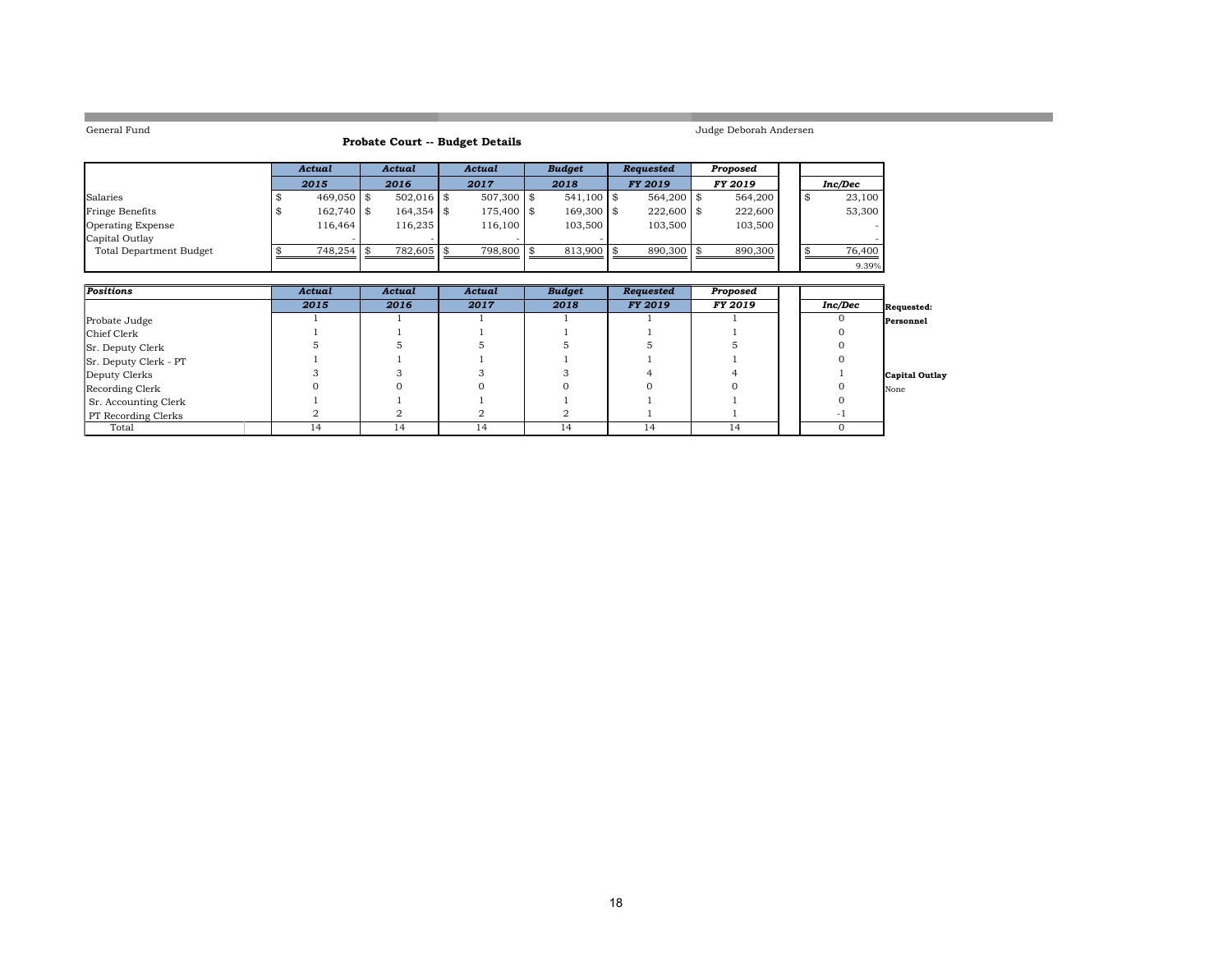**COL** 

### **District Attorney -- Budget Details**

### Dick Donovan, District Attorney

a sa kacamatan ing Kabupatèn Kabupatèn Kabupatèn Kabupatèn Kabupatèn Kabupatèn Kabupatèn Kabupatèn Kabupatèn K

|                                | Actual     | Actual         | Actual       | <b>Budget</b> | <b>Requested</b> | Proposed  |  |            |
|--------------------------------|------------|----------------|--------------|---------------|------------------|-----------|--|------------|
|                                | 2015       | 2016           | 2017         | 2018          | <b>FY 2019</b>   | FY 2019   |  | Inc/Dec    |
| Salaries                       | 508.790 \$ | $617.898$ \$   | $724.500$ \$ | $844.200$ \\$ | $.300,600$ \$    | 1,223,600 |  | 379,400    |
| <b>Fringe Benefits</b>         | 101.702    | 128,525        | 125,300      | 232,300       | 489,900          | 444,400   |  | 212,100    |
| <b>Operating Expense</b>       | 486.288    | 757.078        | 599,000      | 363.550       | 81,851           | 81,851    |  | (281, 699) |
| Capital Outlay                 | 6.104      |                |              |               | 19,000           |           |  |            |
| <b>Total Department Budget</b> | 1,102,883  | 1.503.501   \$ | 1.448.800 \$ | 1.440.050 \$  | 1,891,351        | 1,749,851 |  | 309,801    |
|                                |            |                |              |               |                  |           |  | 21.51%     |

| Positions                                  | Actual | Actual | Actual | <b>Budget</b> | Requested      | Proposed |         |                        |
|--------------------------------------------|--------|--------|--------|---------------|----------------|----------|---------|------------------------|
| <b>County funded</b>                       | 2015   | 2016   | 2017   | 2018          | <b>FY 2019</b> | FY 2019  | Inc/Dec | Requested:             |
| District Attorney supplement               |        |        |        |               |                |          |         | Personnel              |
| Admin (Legal) Secretary                    |        |        |        |               |                |          |         | Admin Asst             |
| Victim/Witness Secretary (grant)           |        |        |        |               |                |          |         | Invstigator            |
| Victim Witness Advocates                   |        |        |        |               |                |          |         |                        |
| Assistant District Attorneys               | h      | h      |        |               |                |          |         |                        |
| Investigator                               |        |        |        |               |                |          |         | Capital Outlay         |
| <b>PT</b> Victim Witness Secretary (grant) |        |        |        |               |                |          |         | Copier                 |
| <b>State Funded</b>                        |        |        |        |               |                |          |         | Build our of cubicles  |
| ADA's w/ County Supplement                 |        |        |        |               |                |          |         | Computers for buildout |
| Secretaries                                |        |        |        |               |                |          |         |                        |
| Investigator                               |        |        |        |               |                |          |         |                        |
| Total                                      | 26     | 26     | 26     | 27            | 32             | 32       |         |                        |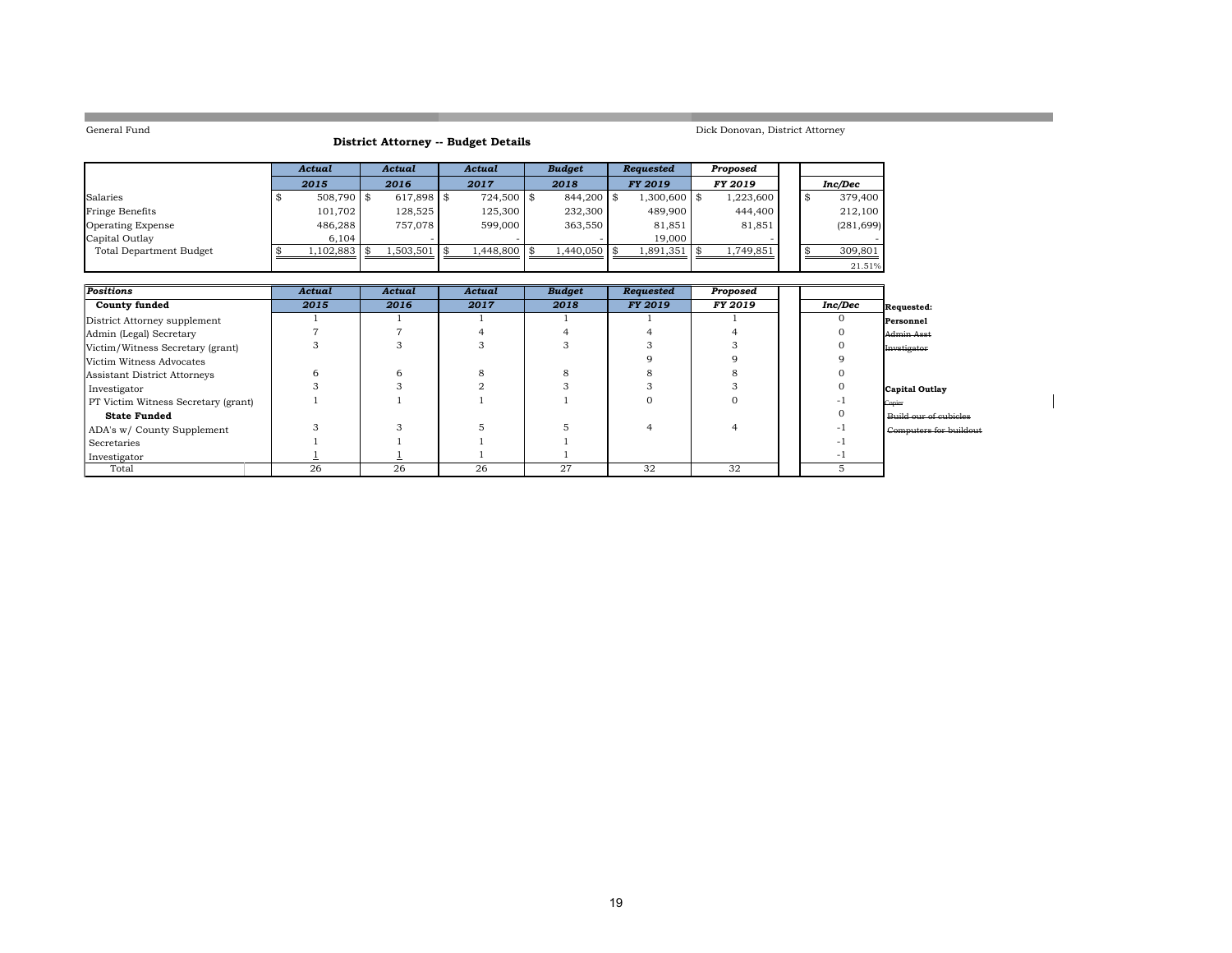**College** 

### **Magistrate Court -- Budget Details**

Judge Martin Valbuena

a sa kacamatan ing Kabupatèn Kabupatèn Kabupatèn Kabupatèn Kabupatèn Kabupatèn Kabupatèn Kabupatèn Kabupatèn K

|                                | Actual        | Actual           | Actual       | <b>Budget</b>  | <b>Requested</b> | Proposed       |  |         |
|--------------------------------|---------------|------------------|--------------|----------------|------------------|----------------|--|---------|
|                                | 2015          | 2016             | 2017         | 2018           | <b>FY 2019</b>   | <b>FY 2019</b> |  | Inc/Dec |
| Salaries                       | $311.203$ \\$ | $316.388$ \ \ \$ | $321.200$ \$ | $380.300$ \\$  | 415,000 \$       | 404,000        |  | 23,700  |
| Fringe Benefits                | $100,020$ \$  | $97.404$ \$      | 113,900 \$   | $119,000$ \\$  | $124.700$ \\$    | 114,000        |  | (5,000) |
| <b>Operating Expense</b>       | 19,495        | 26,058           | 19.900       | 26,100         | 44.300           | 44,300         |  | 18,200  |
| Capital Outlay                 | 5.584         |                  |              |                |                  |                |  |         |
| <b>Total Department Budget</b> | $436,301$ \$  | $439.850$ \\$    | 455,000 \$   | $525.400$ \ \$ | $584,000$ \$     | 562,300        |  | 36,900  |
|                                |               |                  |              |                |                  |                |  | 7.02%   |

| Positions                   | Actual | Actual | Actual | <b>Budget</b> | Requested | Proposed |         |                            |
|-----------------------------|--------|--------|--------|---------------|-----------|----------|---------|----------------------------|
|                             | 2015   | 2016   | 2017   | 2018          | FY 2019   | FY 2019  | Inc/Dec | Requested:                 |
| Chief Magistrate            |        |        |        |               |           |          |         | Personnel                  |
| Associate Magistrates, 2 FT |        |        |        |               |           |          |         | Promote to SR Deputy Clerk |
| <b>PT</b> Admin Assistant   |        |        |        |               |           |          |         | FT Clerk                   |
| <b>SR Deputy Clerk</b>      |        |        |        |               |           |          |         | <b>PT</b> Clerk            |
| Deputy Clerks               |        |        |        |               |           |          |         | Capital Outlay             |
| Chief Clerk                 |        |        |        |               |           |          |         | None                       |
| PT Associate Judge          |        |        |        |               |           |          |         |                            |
| <b>PT</b> Deputy Clerk      |        |        |        |               |           |          | $-1$    |                            |
| Total                       |        |        |        | 10            | 10        | 10       |         |                            |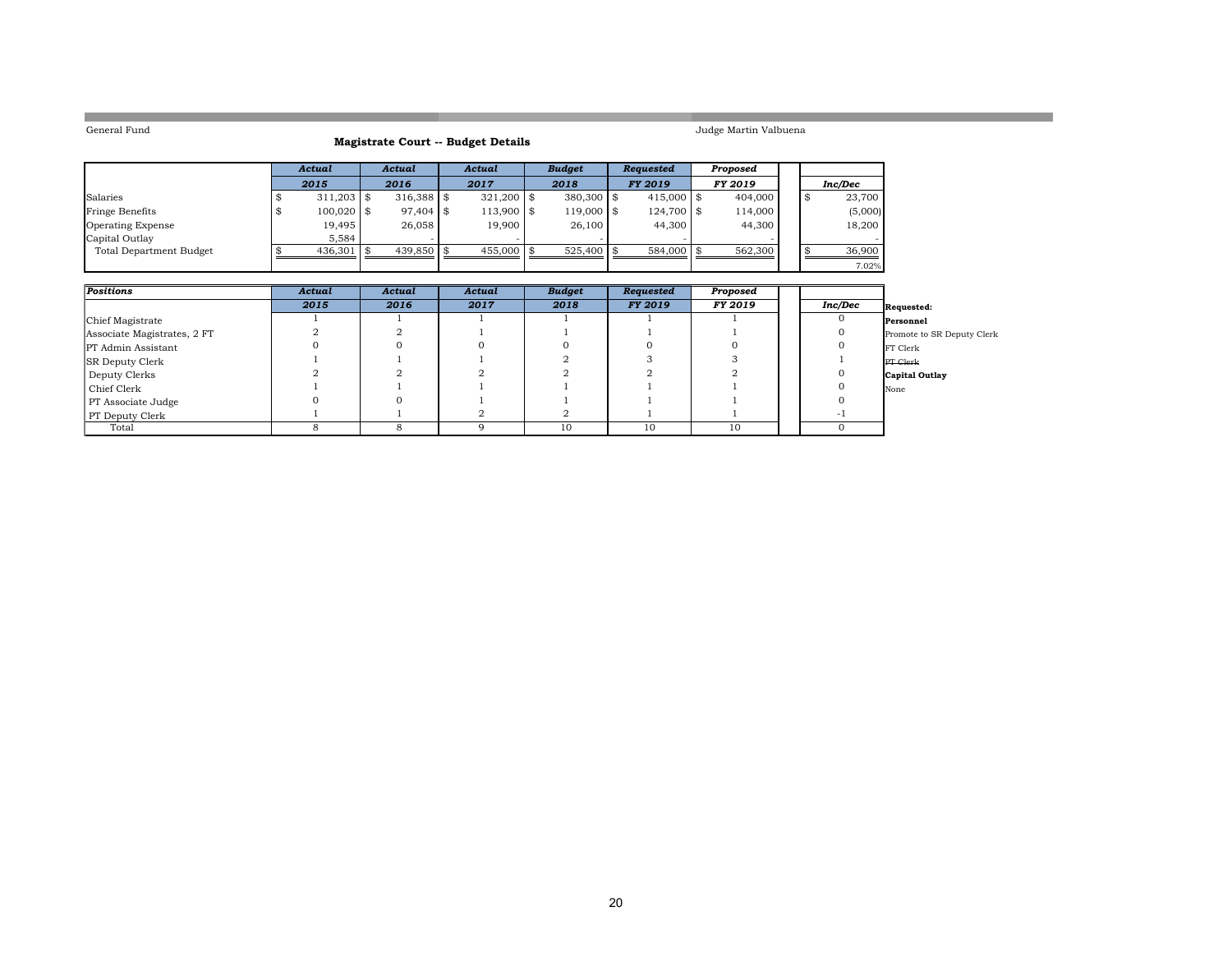**College** 

### **Juvenile Court -- Budget Details**

Judge Sandra Miller

16.76%

|                                | Actual       | Actual       | Actual        | <b>Budget</b> | Requested      | Proposed       |  |         |
|--------------------------------|--------------|--------------|---------------|---------------|----------------|----------------|--|---------|
|                                | 2015         | 2016         | 2017          | 2018          | <b>FY 2019</b> | <b>FY 2019</b> |  | Inc/Dec |
| Salaries                       | $201,961$ \$ | $203.750$ \$ | $219.100$ \\$ | $243.700$ \$  | $292.000$ \$   | 262,400        |  | 18,700  |
| Fringe Benefits                | 75,815 \$    | 68,927 \$    | $60.900$ \$   | 98,800 \$     | 157,100 \$     | 136,100        |  | 37,300  |
| <b>Operating Expense</b>       | 236,850      | 224,260      | 286,350       | 286,350       | 335,752        | 335,752        |  | 49,402  |
| Capital Outlay                 |              |              |               |               |                |                |  |         |
| <b>Total Department Budget</b> | 514,627      | 496,937      | $566,350$ \$  | $628,850$ \\$ | 784,852 \$     | 734,252        |  | 105,402 |
|                                |              |              |               |               |                |                |  | 16.76%  |

| <b>Positions</b>                        | <b>Budget</b> | <b>Budget</b> | <b>Budget</b> | <b>Budget</b> | Requested      | Proposed |         |                      |
|-----------------------------------------|---------------|---------------|---------------|---------------|----------------|----------|---------|----------------------|
|                                         | 2015          | 2016          | 2017          | 2018          | <b>FY 2019</b> | FY 2019  | Inc/Dec | <b>Requested:</b>    |
| Juvenile Judge                          |               |               |               |               |                |          |         | Personnel            |
| Part time Juvenile Judge                |               |               |               |               |                |          |         | Deputy Clerk - CHINS |
| Legal Secretary                         |               |               |               |               |                |          |         |                      |
| Indigent Defense Attorneys (contracted) |               |               |               |               |                |          |         |                      |
| Chief Clerk                             |               |               |               |               |                |          |         |                      |
| Senior Deputy Clerks                    |               |               |               |               |                |          |         |                      |
| Deputy Clerk                            |               |               |               |               |                |          |         |                      |
| Chims Coordinator                       |               |               |               |               |                |          |         |                      |
| <b>PT</b> Deputy Clerk                  |               |               |               |               |                |          |         |                      |
| Director of Treatment Services          |               |               |               |               |                |          |         |                      |
| Total                                   |               |               |               |               | 10             | 10       |         |                      |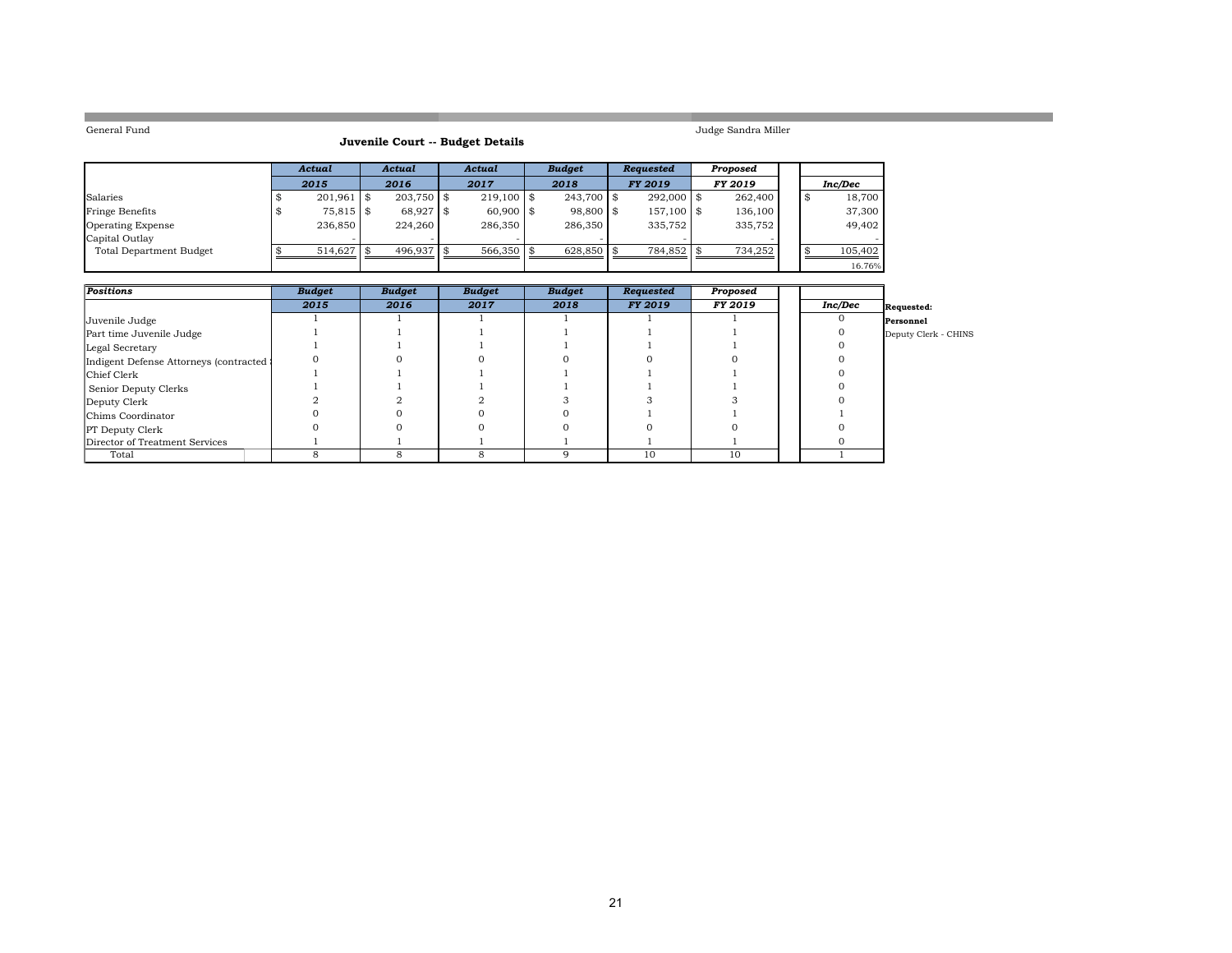**COL** 

### **Public Defender -- Budget Details**

### Angela O'Conor, Chief Public Defender

a sa kacamatan ing Kabupatèn Kabupatèn Kabupatèn Kabupatèn Kabupatèn Kabupatèn Kabupatèn Kabupatèn Kabupatèn K

|                          | Actual        | Actual       | Actual        | <b>Budget</b> | <b>Requested</b> | Proposed |  |            |
|--------------------------|---------------|--------------|---------------|---------------|------------------|----------|--|------------|
|                          | 2015          | 2016         | 2017          | 2018          | <b>FY 2019</b>   | FY 2019  |  | Inc/Dec    |
| Salaries                 | $179.053$ \$  | 198,072 \$   | $198.700$ \\$ | $204.100$ \$  | $628,400$ \ \$   | 530,100  |  | 326,000    |
| Fringe Benefits          | 48.753        | 585.825      | 53,600        | 51,300        | 180.500          | 135.500  |  | 84.200     |
| <b>Operating Expense</b> | 407.275       | 516.468      | 541,350       | 547.355       | 87,100           | 87,100   |  | (460, 255) |
| Capital Outlay           |               | 6.045        |               |               |                  |          |  |            |
| Total Department Budget  | $635.081$ \\$ | 1.306.410 \$ | 793.650 \$    | $802.755$ \$  | 896,000          | 752.700  |  | (50, 055)  |
|                          |               |              |               |               |                  |          |  | $-6.24%$   |

| Positions                     | Actual | Actual | Actual | <b>Budget</b> | Requested      | Proposed |          |                      |
|-------------------------------|--------|--------|--------|---------------|----------------|----------|----------|----------------------|
|                               | 2015   | 2016   | 2017   | 2018          | <b>FY 2019</b> | FY 2019  | Inc/Dec  | Requested:           |
| <b>County Funded</b>          |        |        |        |               |                |          |          | Personnel            |
| Supplement - Public Defender  |        |        |        |               |                |          |          | Social worker        |
| Asst. Public Defender         |        |        |        |               |                |          |          | Asst Public Defender |
| Investigator                  |        |        |        |               |                |          |          |                      |
| Legal Secretary               |        |        |        |               |                |          |          | Capital Outlay       |
| Indigent Verification Officer |        |        |        |               |                |          |          | None                 |
| Administrative Secretary      |        |        |        |               |                |          |          |                      |
| PT Admin. Secretary           |        |        |        |               |                |          |          |                      |
| <b>State Funded</b>           |        |        |        |               |                |          |          |                      |
| Public Defender               |        |        |        |               |                |          |          |                      |
| Asst. Public Defender         |        |        |        |               |                |          |          |                      |
| Investigator                  |        |        |        |               |                |          |          |                      |
| Legal Secretary               |        |        |        |               |                |          |          |                      |
| Total                         |        | 9      | 12     | 12            | 12             | 12       | $\Omega$ |                      |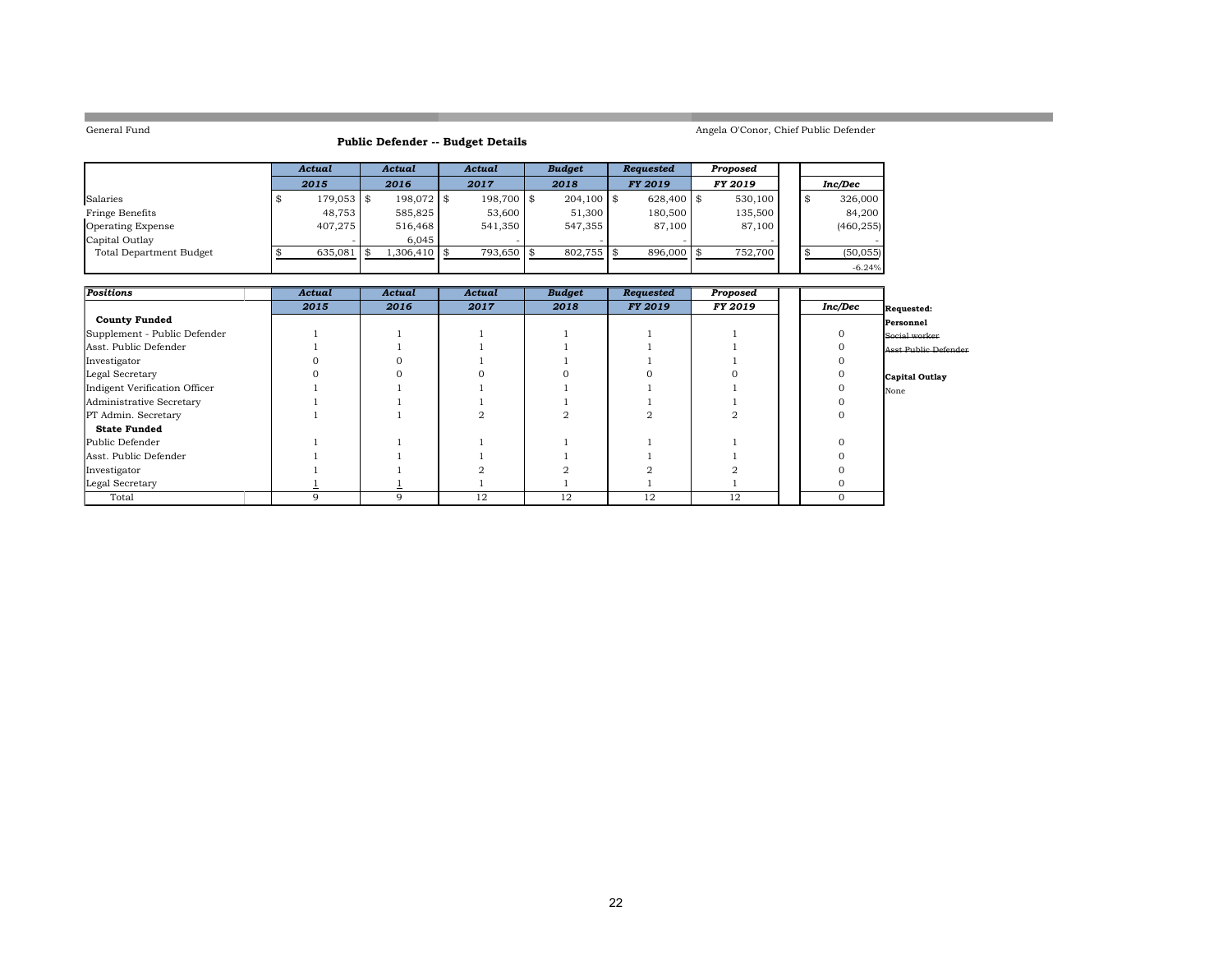**COL** 

### **Coroner -- Budget Details**

Lindsey Eberhart, Coroner

a sa kacamatan ing Kabupatèn Kabupatèn Kabupatèn Kabupatèn Kabupatèn Kabupatèn Kabupatèn Kabupatèn Kabupatèn K

|                         | Actual       | Actual    | Actual      | <b>Budget</b> | <b>Requested</b> | Proposed       |    |                    |  |
|-------------------------|--------------|-----------|-------------|---------------|------------------|----------------|----|--------------------|--|
|                         | 2015         | 2016      | 2017        | 2018          | <b>FY 2019</b>   | <b>FY 2019</b> |    | Inc/Dec            |  |
| Salaries                | $56.602$ \\$ | 45,814 \$ | $56,000$ \$ | $60,000$ \$   | $60,000$ \$      | 60,000         | -S |                    |  |
| <b>Fringe Benefits</b>  | 10.423       | 7.793     | 10,300      | 10,300        | 12.200           | 12.200         |    | 1,900              |  |
| Operating Expense       | 36,063       | 29,873    | 31,500      | 31,500        | 35,600           | 35,600         |    | 4,100              |  |
| Capital Outlay          |              |           |             |               |                  |                |    |                    |  |
| Total Department Budget | $103.087$ \$ | 83,480    | 97,800 \$   | $101,800$ \$  | $107,800$ \$     | 107,800        |    | $6,000$ Requested: |  |
|                         |              |           |             |               |                  |                |    | 5.89% Personnel    |  |

|                 |        |        |        |               |                |          |         | None                  |
|-----------------|--------|--------|--------|---------------|----------------|----------|---------|-----------------------|
| Positions       | Actual | Actual | Actual | <b>Budget</b> | Requested      | Proposed |         |                       |
|                 | 2015   | 2016   | 2017   | 2018          | <b>FY 2019</b> | FY 2019  | Inc/Dec | <b>Capital Outlay</b> |
| <b>Coroner</b>  |        |        |        |               |                |          |         | None                  |
| Deputy Coroners |        |        |        |               |                |          |         |                       |
| Total           |        |        |        |               |                |          |         |                       |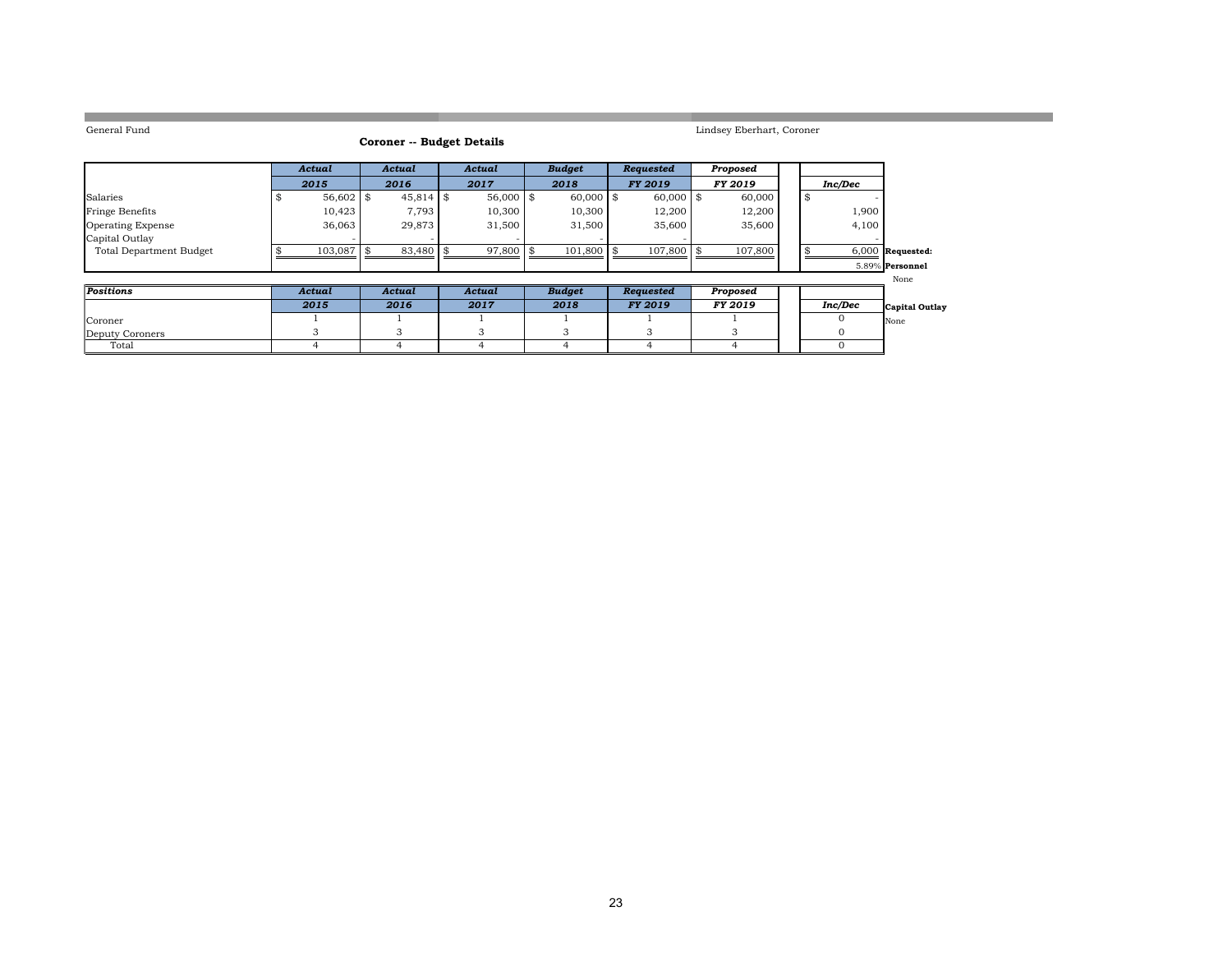**COL** 

## Gary Gulledge, Sheriff

Col. Chad Hunton, Chief Deputy

### **Sheriff -- Budget Details**

|                                | <b>Actual</b>        | Actual         | Actual                | <b>Budget</b>  | <b>Requested</b> |      | Proposed       |    |                   |                                                           |
|--------------------------------|----------------------|----------------|-----------------------|----------------|------------------|------|----------------|----|-------------------|-----------------------------------------------------------|
|                                | 2015                 | 2016           | 2017                  | 2018           | FY 2019          |      | FY 2019        |    | Inc/Dec           |                                                           |
| Salaries                       | \$<br>$8,805,193$ \$ | $9,133,744$ \$ | $9,347,000$ \$        | $9,833,800$ \$ | $10,425,700$ \$  |      | 10,283,500     | \$ | 449,700           |                                                           |
| Fringe Benefits                | \$<br>$3,128,200$ \$ | $3,265,714$ \$ | $3,291,000$ \$        | $3,684,600$ \$ | $4,164,600$ \$   |      | 4,132,840      |    |                   | 448,240 Requested:                                        |
| Operating Expense              | 1,636,631            | 1,615,573      | 1,968,900             | 2,088,318      | 2,300,682        |      | 2,300,682      |    | 212,364 Personnel |                                                           |
| Capital Outlay                 | 23,957               | 50,787         | 30,300                | 198,835        | 152,625          |      | 152,625        |    |                   | $(46,210)$ Fraining Instructor                            |
| <b>Total Department Budget</b> | \$<br>13,593,980     | \$14,065,818   | \$<br>$14,637,200$ \$ | 15,805,553     | \$<br>17,043,607 | l \$ | 16,869,647     | \$ |                   | $1,064,094$ Various promotions                            |
|                                |                      |                |                       |                |                  |      |                |    | 6.73%             |                                                           |
|                                |                      |                |                       |                |                  |      |                |    |                   |                                                           |
| <b>Positions</b>               | <b>Actual</b>        | Actual         | Actual                | <b>Budget</b>  | Requested        |      | Proposed       |    |                   |                                                           |
|                                | 2015                 | 2016           | 2017                  | 2018           | <b>FY 2019</b>   |      | FY 2019        |    | Inc/Dec           |                                                           |
| Sheriff                        |                      |                |                       |                |                  |      |                |    | $\mathbf{O}$      |                                                           |
| Colonel                        |                      |                |                       |                |                  |      |                |    | $\Omega$          |                                                           |
| Lt. Colonel                    |                      |                |                       |                |                  |      |                |    | $\Omega$          |                                                           |
| Majors                         |                      |                |                       |                |                  |      |                |    | $\Omega$          |                                                           |
| Captains                       |                      |                |                       |                | q                |      | 9              |    | $\overline{2}$    | <b>Capital Outlay</b>                                     |
| Lieutenants                    |                      | 6              | 6                     |                |                  |      | $\overline{7}$ |    |                   | CISCO, Mobil Vision, Watch Guard Service Agreements and   |
| Sergeants                      | 15                   | 15             | 15                    | 15             | 16               |      | 16             |    |                   | Radio system Maintenance UHF and VHF Analog               |
| Corporals                      | 8                    | 8              | 8                     | 8              | 10               |      | 10             |    | $\overline{2}$    | LPR System, TSU Forensic Light Source, Court Security X-I |
| Investigators                  | 26                   | 28             | 30                    | 34             | 34               |      | 34             |    | $\Omega$          | Vehicles (SPLOST)                                         |
| Evidence Technician            |                      |                |                       |                | $\overline{a}$   |      | $\overline{2}$ |    |                   |                                                           |
| Crime Scene Tech               |                      | $\mathbf{2}$   | $\overline{2}$        | $\overline{2}$ | $\overline{2}$   |      | $\overline{2}$ |    | $\mathbf{0}$      |                                                           |
| Deputies                       | 97                   | 100            | 105                   | 110            | 97               |      | 97             |    | $-13$             |                                                           |
| Communications Operators       | 13                   | 13             | 13                    | 13             | 13               |      | 13             |    | $\Omega$          |                                                           |
| Admin Secretaries              | 6                    | 6              | 6                     | 6              | 6                |      | 6              |    | $\Omega$          |                                                           |
| CID Secretaries                |                      | 8              | 8                     | 8              | 8                |      | 8              |    | $\Omega$          |                                                           |
| Records Tech                   |                      | $\Omega$       | $\overline{2}$        | $\Omega$       | $\overline{2}$   |      | $\overline{2}$ |    | $\Omega$          |                                                           |
| Office Manager                 |                      |                |                       |                |                  |      |                |    | O                 |                                                           |
| Purchasing Tech                |                      |                |                       |                |                  |      |                |    | $\Omega$          |                                                           |
| Chaplain                       |                      |                |                       |                |                  |      |                |    | $\Omega$          |                                                           |
| Part-time                      | $\overline{2}$       | $\overline{a}$ | $\overline{2}$        | $\overline{2}$ | $\overline{2}$   |      | $\overline{2}$ |    | 0                 |                                                           |
| Total                          | 201                  | 208            | 215                   | 224            | 218              |      | 218            |    | -6                |                                                           |

a sa kacamatan ing Kabupatèn Kabupatèn Kabupatèn Kabupatèn Kabupatèn Kabupatèn Kabupatèn Kabupatèn Kabupatèn K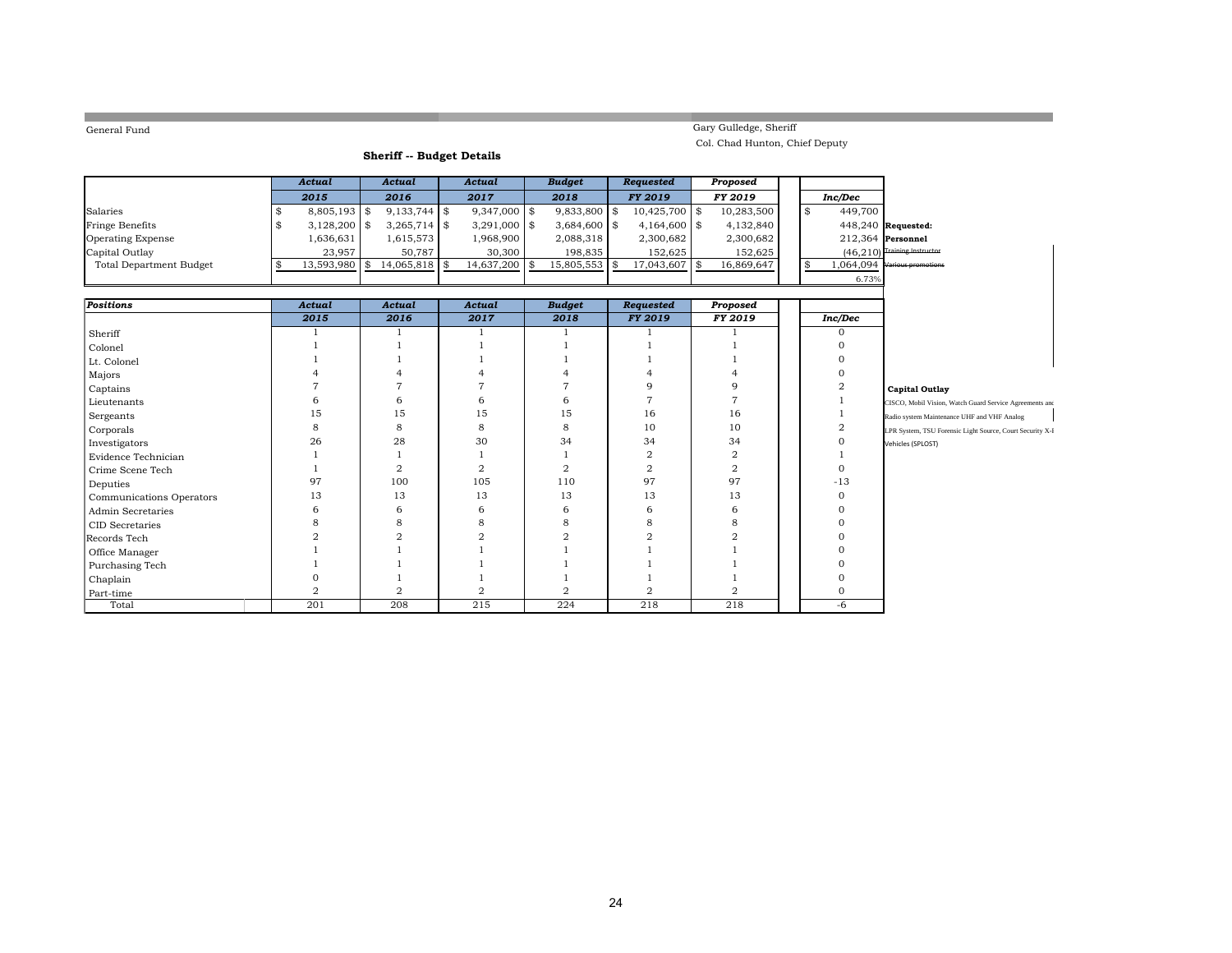**College** 

### Sheriff Gary Gulledge Major Sheila Craton, Jail Administrator

### **Detention Center -- Budget Details**

|                         | Actual         | Actual          | Actual          | <b>Budget</b>  | <b>Requested</b> | Proposed  |  |         |
|-------------------------|----------------|-----------------|-----------------|----------------|------------------|-----------|--|---------|
|                         | 2015           | 2016            | 2017            | 2018           | <b>FY 2019</b>   | FY 2019   |  | Inc/Dec |
| Salaries                | $3,078,879$ \$ | $3,025,507$ \$  | $3,385,000$ \\$ | $3,385,000$ \$ | $3,573,800$ \$   | 3,540,000 |  | 155,000 |
| Fringe Benefits         | $1,021,045$ \$ | $980.620$ \$    | 1,081,900 \$    | $1,186,100$ \$ | 1.401.200 \$     | 1,367,300 |  | 181,200 |
| Operating Expense       | 1,444,290      | 1,607,178       | 1,828,200       | 1,862,325      | 1,898,384        | 1,898,384 |  | 36,059  |
| Capital Outlay          | 39.426         |                 |                 |                |                  |           |  |         |
| Total Department Budget | 5,583,641      | $5,613,305$ \\$ | 6,295,100       | $6,433,425$ \$ | 6,873,384        | 6,805,684 |  | 372,259 |
|                         |                |                 |                 |                |                  |           |  | 5.79%   |

| <b>Positions</b>            | Actual | Actual | Actual | <b>Budget</b> | Requested      | Proposed |         | Requested:                             |
|-----------------------------|--------|--------|--------|---------------|----------------|----------|---------|----------------------------------------|
|                             | 2015   | 2016   | 2017   | 2018          | <b>FY 2019</b> | FY 2019  | Inc/Dec | Personnel                              |
| Jail Administrator          |        |        |        |               |                |          |         | Maintenance Tech                       |
| Asst Jail Administrator     |        |        |        |               |                |          |         | Detention Officers (5) Hire March 2019 |
| Administrative Asst         |        |        |        |               |                |          |         | Detention Officers (5) Hire July 2019  |
| Adminstrative Officer       |        |        |        |               |                |          |         | Capital Outlay:                        |
| Lieutenant                  |        |        |        |               |                |          |         |                                        |
| Captain                     |        |        |        |               |                |          |         |                                        |
| Sergeants                   |        | b      |        |               |                |          |         |                                        |
| Corporal                    |        | 6      |        |               |                | h        |         |                                        |
| Transport Deputies (POST)   |        |        |        |               | 10             | 10       |         |                                        |
| Detention Officers          | 47     | 47     | 47     | 47            | 45             | 45       |         |                                        |
| Nurses                      |        |        |        |               |                |          |         | JCSA - capital improvements            |
| Inmate Work Force Deputies  |        |        |        |               |                |          |         | & purchases at jail \$372,389          |
| <b>Building Maintenance</b> |        |        |        |               |                |          |         |                                        |
| Part time                   |        |        |        |               |                |          |         |                                        |
| Total                       | 80     | 80     | 82     | 82            | 91             | 91       | q       |                                        |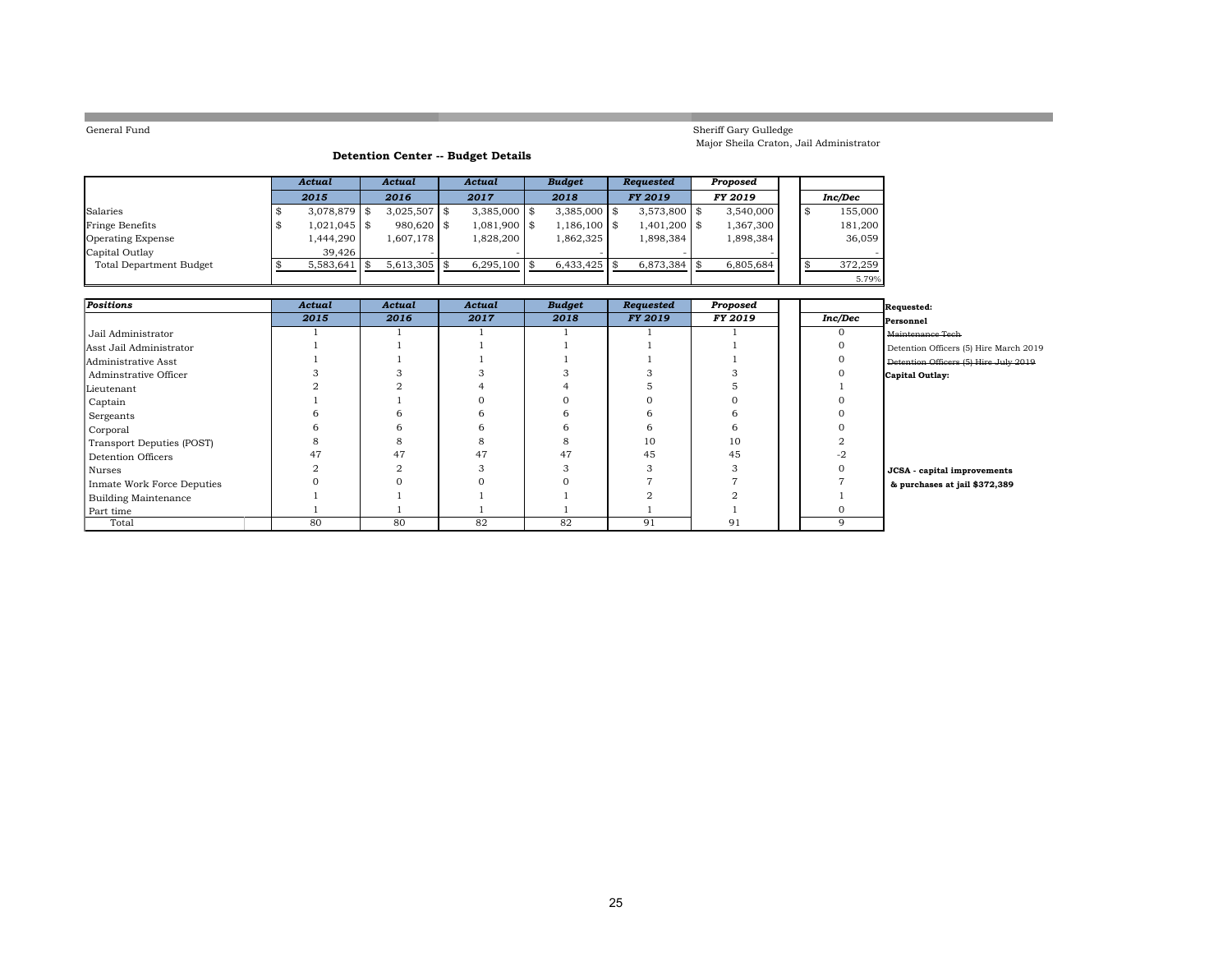Trevor Hess, Captain

### **Marshal -- Budget Details**

|                            | Actual       | Actual       | Actual       | <b>Budget</b> | Requested      | Proposed       |  |                       |
|----------------------------|--------------|--------------|--------------|---------------|----------------|----------------|--|-----------------------|
|                            | 2015         | 2016         | 2017         | 2018          | <b>FY 2019</b> | <b>FY 2019</b> |  | Inc/Dec               |
| Salaries & Fringe Benefits | 475.238 \$   | $489.781$ \$ | $537,500$ \$ | $602.500$ \$  | $520.400$ \$   | 520,400        |  | (82, 100)             |
| Fringe Benefits            | $206,931$ \$ | $211.543$ \$ | $223,500$ \$ | $220,300$ \$  | $230.700$ \$   | 230,700        |  | 10,400                |
| <b>Operating Expense</b>   | 95,912       | 85.427       | 76,000       | 86.167        | 84.203         | 84,203         |  | (1,964)               |
| Capital Outlay             | 15,183       |              | 98,200       |               |                |                |  |                       |
| Total Department Budget    | 793,263      | 786,751 \    | $935,200$ \$ | 908,967       | 835,303        | 835,303        |  | $(73,664)$ Requested: |
|                            |              |              |              |               |                |                |  | $-8.10\%$ Personnel   |

| <b>Positions</b>       | Actual | Actual | Actual            | <b>Budget</b> | Requested | Proposed |         |                       |
|------------------------|--------|--------|-------------------|---------------|-----------|----------|---------|-----------------------|
|                        | 2015   | 2016   | 2017              | 2018          | FY 2019   | FY 2019  | Inc/Dec |                       |
| Chief Marshal          |        |        | $\mathbf{\Omega}$ | $\Omega$      |           |          |         | <b>Capital Outlay</b> |
| Major                  |        |        |                   |               |           |          |         |                       |
| Lieutenant             |        |        |                   |               |           |          |         | <b>SPLOST</b>         |
| $\sqrt{\text{Sgt}}$ 's |        |        |                   |               |           |          |         | Vehicle               |
| Corporal               |        |        |                   |               |           |          |         |                       |
| Admin Assistant        |        |        |                   |               |           |          |         |                       |
| Deputy Marshals        |        |        |                   |               |           |          |         |                       |
| Business Lic Tech      |        |        |                   |               |           |          |         |                       |
| Part Time Receptionist |        |        |                   |               |           |          |         |                       |
| Total                  | 15     | 15     | 14                | 14            | 12        | 12       | $-2$    |                       |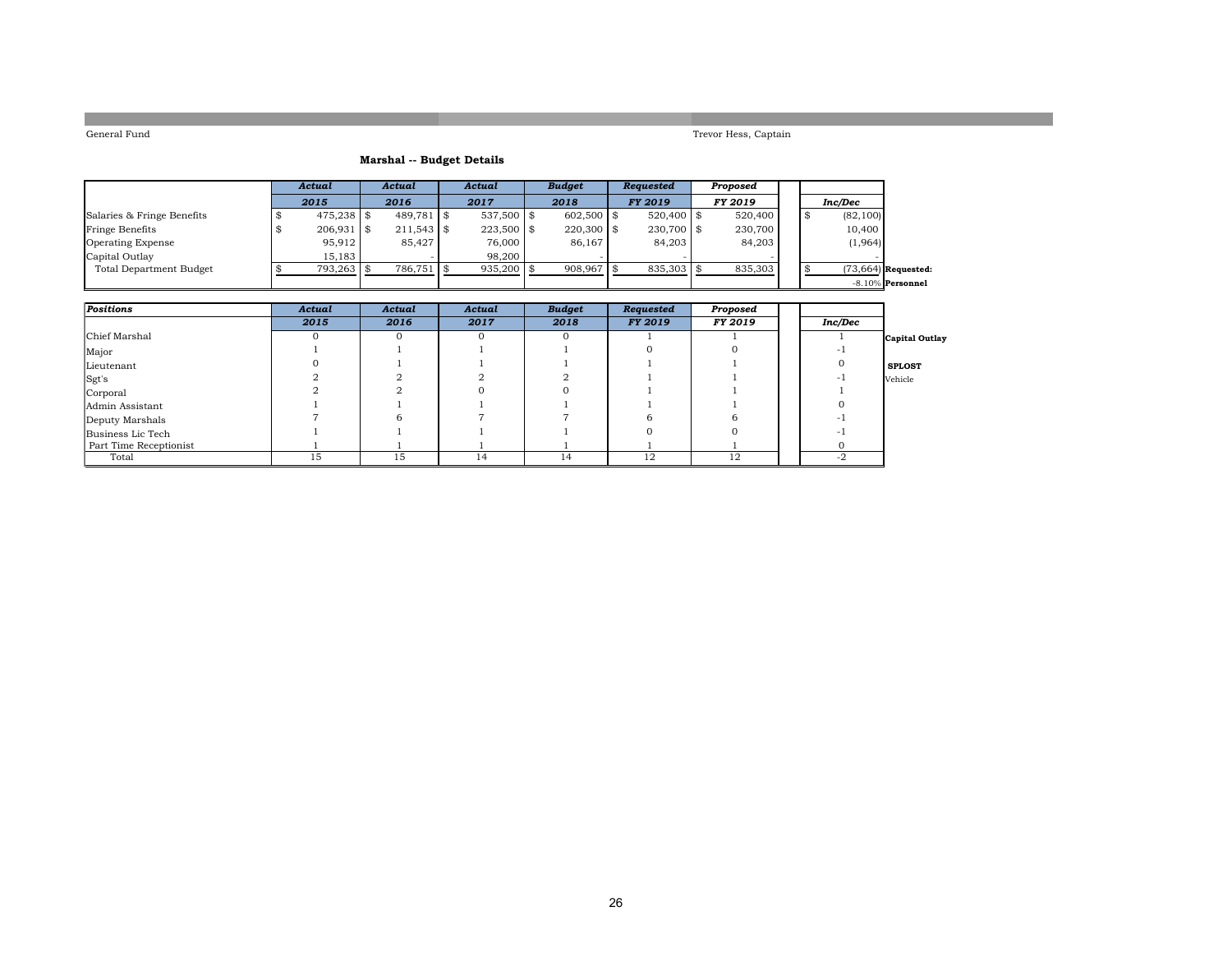### **Trevor Hess, Chief Marshal** Aileen Culberson, Facilities Manager

### **Animal Control -- Budget Details**

|                                | Actual       | Actual       |  | Actual       |  | <b>Budget</b> |  | Requested      | Proposed       |  |          |
|--------------------------------|--------------|--------------|--|--------------|--|---------------|--|----------------|----------------|--|----------|
|                                | 2015         | 2016         |  | 2017         |  | 2018          |  | <b>FY 2019</b> | <b>FY 2019</b> |  | Inc/Dec  |
| Salaries                       | $380.864$ \$ | $388.978$ \$ |  | $383.300$ \$ |  | 408,500 \$    |  | $452.200$ \\$  | 452,200        |  | 43,700   |
| Fringe Benefits                | $132,672$ \$ | $132,551$ \$ |  | $124.400$ \$ |  | $136.900$ \\$ |  | $143.400$ \$   | 143,400        |  | 6,500    |
| <b>Operating Expense</b>       | 121.734      | 129.734      |  | 206,500      |  | 196,500       |  | 195.018        | 195.018        |  | (1, 482) |
| Capital Outlay                 |              |              |  |              |  | 13.500        |  | 13.500         | 12.000         |  | (1,500)  |
| <b>Total Department Budget</b> | 635,271      | 651,263      |  | 714,200 \$   |  | 755,400 \$    |  | $804,118$ \$   | 802,618        |  | 47,218   |
|                                |              |              |  |              |  |               |  |                |                |  | 6.25%    |

| <b>Positions</b>     | Actual | Actual | Actual | <b>Budget</b> | Requested      | Proposed |         | Requested:                                  |
|----------------------|--------|--------|--------|---------------|----------------|----------|---------|---------------------------------------------|
|                      | 2015   | 2016   | 2017   | 2018          | <b>FY 2019</b> | FY 2019  | Inc/Dec | Personnel                                   |
| Facility Manager     |        |        |        |               |                |          |         |                                             |
| Administrative Clerk |        |        |        |               |                |          |         |                                             |
| Supervisor           |        |        |        |               |                |          |         | Capital Outlay                              |
| Sgt.                 |        |        |        |               |                |          |         | Lighting and Cameras at front gate/building |
| AC Officers          |        |        |        |               |                |          |         | Sound Control Inside                        |
| Kennel Techs         |        |        |        |               |                |          |         | Laptops for Trucks                          |
| Veterinarian         |        |        |        |               |                |          |         | Latge Commercial Washer & Dryer             |
| PT Admin Clerk       |        |        |        |               |                |          |         |                                             |
| PT Kennel Tech       |        |        |        |               |                |          |         |                                             |
| Total                | 14     | 14     | 14     | 14            | 14             | 14       |         |                                             |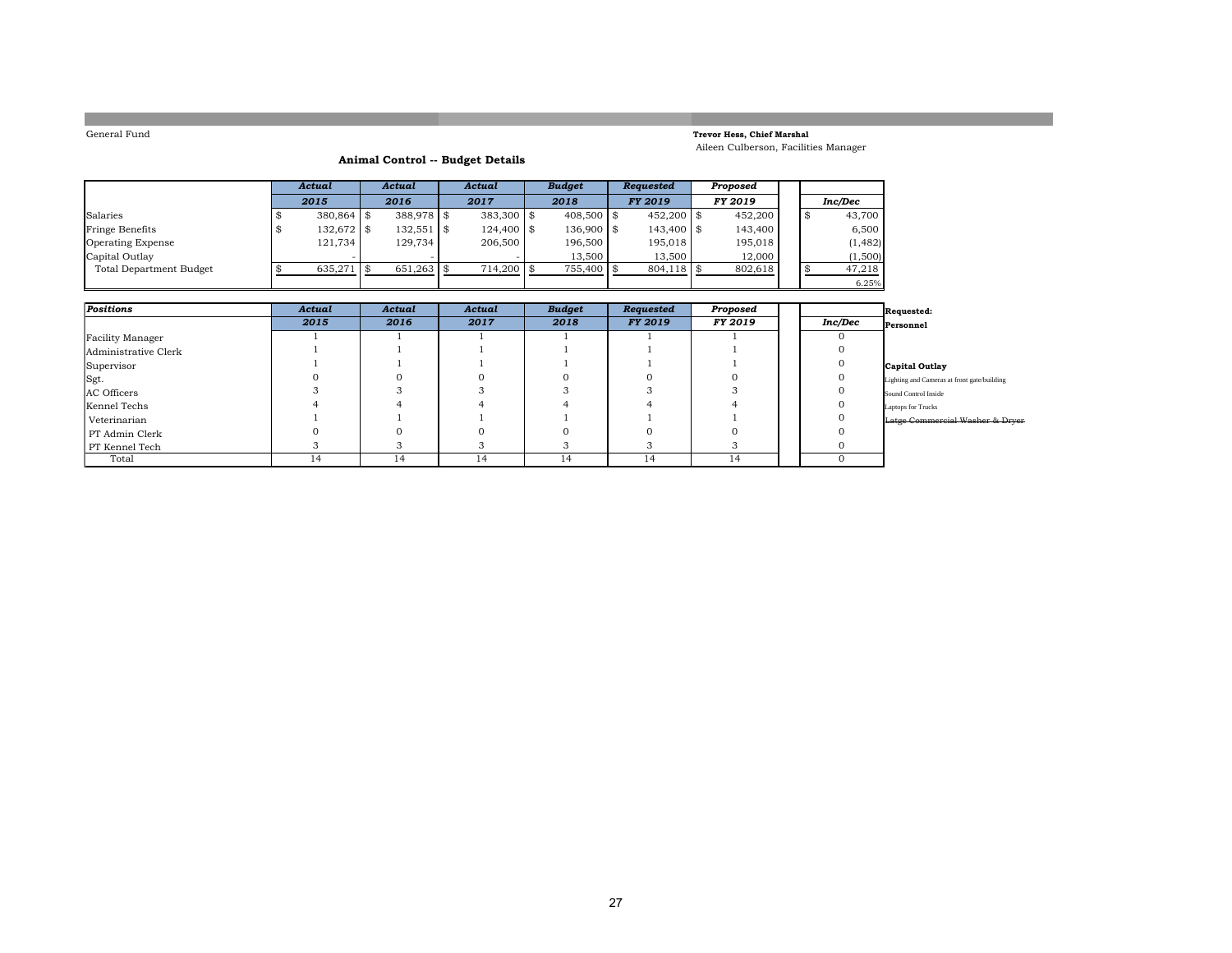### **Department of Transportation -- Budget Details**

|                                | Actual         | Actual         |  | Actual         |  | <b>Budget</b>  |  | Requested       | Proposed   |  |           |
|--------------------------------|----------------|----------------|--|----------------|--|----------------|--|-----------------|------------|--|-----------|
|                                | 2015           | 2016           |  | 2017           |  | 2018           |  | <b>FY 2019</b>  | FY 2019    |  | Inc/Dec   |
| Salaries                       | $2,193,109$ \$ | $2.209.909$ \$ |  | $2.340.000$ \$ |  | $2,549,200$ \$ |  | $2.629.400$ \\$ | 2,629,400  |  | 80,200    |
| Fringe Benefits                | 848,474 \$     | $833.636$ \$   |  | $929.700$ \$   |  | $1,053,100$ \$ |  | $1,155,100$ \\$ | 1,155,100  |  | 102,000   |
| Operating Expense              | 5.224.486      | 2,821,972      |  | 8,128,147      |  | 7,186,029      |  | 8.777.029       | 8,477,029  |  | 1,291,000 |
| Capital Outlay                 | 476.112        | 450.980        |  | 50,000         |  | 740.521        |  | 1.440.500       | 840,500    |  | 99.979    |
| <b>Total Department Budget</b> | 8,742,180      | $6,316,497$ \$ |  | 11,447,847     |  | 11,528,850     |  | 14,002,029      | 13,102,029 |  | 1,573,179 |
|                                |                |                |  |                |  |                |  |                 |            |  | 13.65%    |

| <b>Positions</b>             | Actual         | Actual         | Actual         | <b>Budget</b>  | Requested      | Proposed       |              |                                            |
|------------------------------|----------------|----------------|----------------|----------------|----------------|----------------|--------------|--------------------------------------------|
|                              | 2015           | 2016           | 2017           | 2018           | <b>FY 2019</b> | FY 2019        | Inc/Dec      | Requested:                                 |
| Director                     |                | 1              | 1              | 1              |                |                | $\mathbf 0$  | Personnel                                  |
| Asst Director                |                |                |                |                |                |                | $\Omega$     |                                            |
| Sr. Admin Asst               |                |                |                |                |                |                |              |                                            |
| Admin Secretary              |                |                |                |                |                |                |              |                                            |
| Admin Clerk                  |                |                |                |                |                |                |              |                                            |
| Construction Mgr             |                |                |                |                |                |                |              |                                            |
| Pre-Construction Mgr         |                |                |                |                |                |                |              |                                            |
| Pre-Construction Eng         |                |                |                | $\overline{2}$ | $\overline{2}$ | $\overline{2}$ | $\mathbf{0}$ | <b>Capital Outlay</b>                      |
| Construction Insp            | $\overline{2}$ | $\overline{2}$ | $\overline{2}$ | $\overline{2}$ | $\overline{2}$ | $\overline{2}$ | $\mathbf{0}$ | SPLOST/CIP - transportation projects:      |
| <b>Constrcution Engineer</b> | $\Omega$       | $\Omega$       | $\Omega$       | $\Omega$       | $\Omega$       | $\Omega$       | $\Omega$     | a on a separate schedule in the appen      |
| Sr.Construction Insp         | $\overline{2}$ | $\overline{2}$ | $\overline{2}$ | $\overline{2}$ | $\overline{2}$ | $\overline{2}$ |              | this budget                                |
| ROW Coordinator              |                |                |                |                |                |                |              |                                            |
| Sr. Traffic Analyst          |                |                |                |                |                |                | $\Omega$     | Tandem dump trucks - Maintenance (2)       |
| Traffic Analyst              | $\Omega$       |                | $\mathbf{0}$   |                |                |                | $\Omega$     | F-250 4 x 4 pickups - Maintenance (3)      |
| Construction Project Manager | $\overline{2}$ | $\overline{2}$ | $\overline{2}$ | $\overline{2}$ | $\overline{2}$ | $\mathcal{D}$  | $\Omega$     | Flatbed truck - maintenance                |
| Project Manager              |                |                |                |                |                |                |              | DOT Maintenance building addition          |
| Asst Road Superint           |                |                |                |                |                |                |              | Large copier - Admin                       |
| Crew Supervisors             | 3              | 3              |                |                |                |                |              | Snow plow / Salt-Dogg system - Maintenance |
| Crew Leaders                 | $\overline{7}$ |                | 8              | 8              |                |                |              | track loader - Maintenance                 |
| Sign Techs                   | 3              | 3              | 3              | 3              | 3              | 3              |              | Snow / Ice pretreat system - Maintenance   |
| Sign Crew Spv                |                |                |                |                |                |                | $\Omega$     | Trash Pump - Maintenance                   |
| Signal Supervisor            |                |                |                |                |                |                | $\Omega$     | Batwing cutter - Maintenance               |
| Signal Techs                 |                |                |                |                |                |                | $\Omega$     | portable rock crusher Maintenance          |
| Traffic Ops Mgr              |                |                |                |                |                |                | $\Omega$     | Brush chipper - Maintenance                |
| Lead Sign Tech               |                |                |                |                |                |                | $\Omega$     | 3 sided shed / with awning - Maintenance   |
| Road Superint                |                |                |                |                |                |                | $\Omega$     |                                            |
| EO II's                      | 5              | 5              | 6              | 6              | 6              | 6              | $\Omega$     |                                            |
| EO III's                     | 10             | 10             | 10             | 10             | 10             | 10             | $\Omega$     |                                            |
| EO IV                        | 0              | $\Omega$       | $\mathbf{O}$   | $\mathbf{0}$   | $\mathbf{O}$   | $\mathbf{0}$   |              |                                            |
| EO's                         | $\overline{2}$ | $\overline{2}$ | $\overline{2}$ | $\overline{a}$ | $\overline{2}$ | $\overline{2}$ |              |                                            |
| <b>Truck Drivers</b>         | $\Omega$       |                | $\Omega$       | $\overline{2}$ | $\overline{2}$ | $\overline{2}$ |              |                                            |
| Crew Workers                 |                |                |                | $\Delta$       | $\overline{4}$ |                |              |                                            |
| Traffic Tech                 |                |                |                |                |                |                |              |                                            |
| CAD/GIS Tech                 |                |                |                |                |                |                | $\Omega$     |                                            |
| Total                        | 59             | 60             | 63             | 67             | 67             | 67             | $\Omega$     |                                            |

George Jones, DOT Director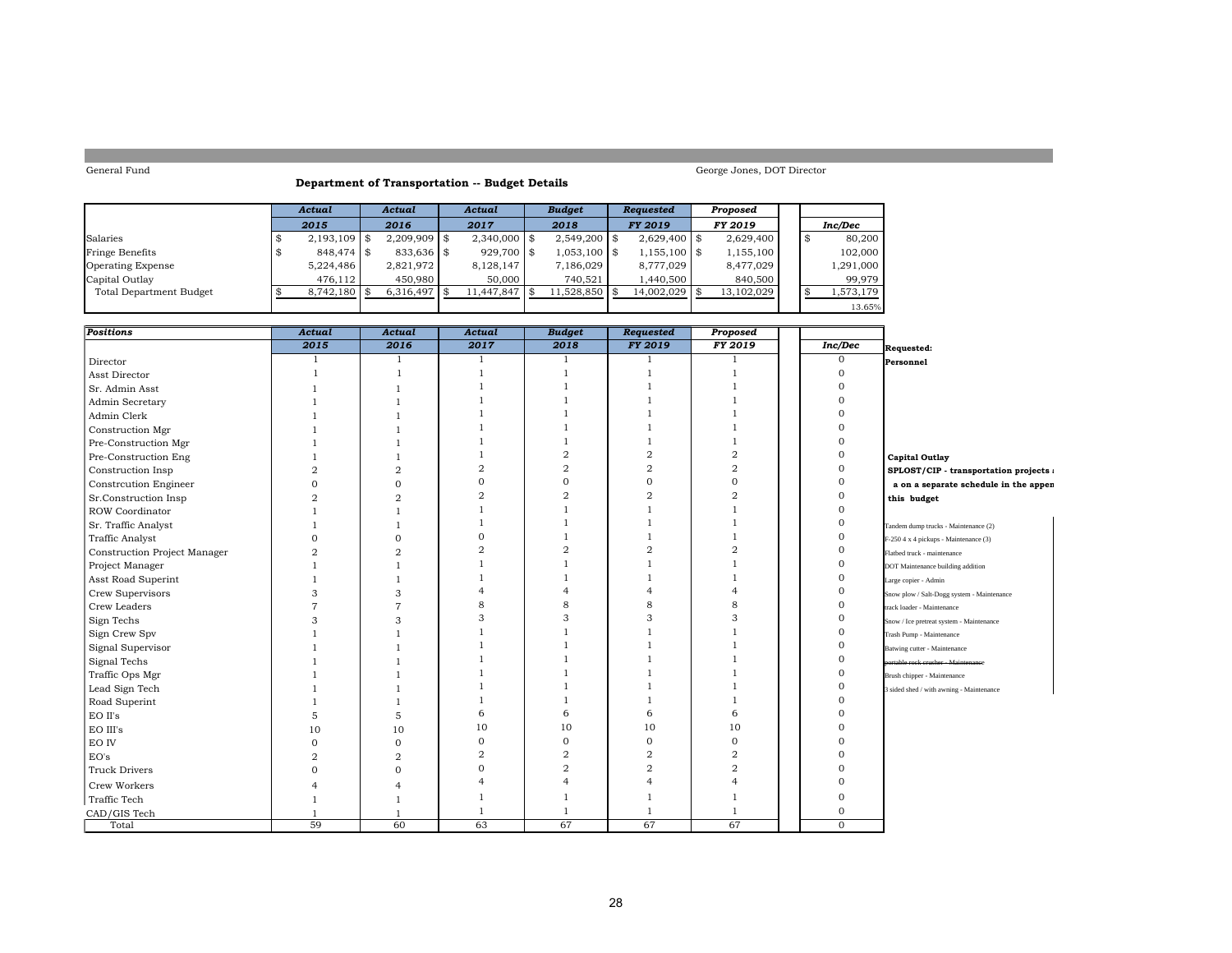Tim Atcheson, Fleet Manager

### **Fleet -- Budget Details**

|                          |  | Actual       |  | Actual        |              | Actual | <b>Budget</b> |                | Reauested      | Proposed |                    |  |  |
|--------------------------|--|--------------|--|---------------|--------------|--------|---------------|----------------|----------------|----------|--------------------|--|--|
|                          |  | 2015         |  | 2016          | 2017         |        | 2018          | <b>FY 2019</b> | <b>FY 2019</b> |          | Inc/Dec            |  |  |
| Salaries                 |  | $356,898$ \$ |  | $373,807$ \$  | $423,200$ \$ |        | $456.900$ \$  | $523,100$ \$   | 523,100        |          | $66.200$ Personnel |  |  |
| Fringe Benefits          |  | 144,666 \$   |  | $142,393$ \$  | 177,400 \$   |        | $210,500$ \$  | $236,300$ \$   | 236,300        |          | 25,800             |  |  |
| <b>Operating Expense</b> |  | 31,106       |  | 111.934       | 50,600       |        | 36.920        | 51,065         | 51.065         |          | 14,145             |  |  |
| Capital Outlay           |  |              |  |               | 12,000       |        | 103,000       | 64,400         | 64,400         |          | (38,600)           |  |  |
| Total Department Budget  |  | $532,669$ \$ |  | $628,134$ \\$ | 663,200 \$   |        | 807,320       | 874,865 \$     | 874,865        |          | 67,545             |  |  |
|                          |  |              |  |               |              |        |               |                |                |          | 8.37%              |  |  |

| Positions            | Actual | Actual | Actual | <b>Budget</b> | Requested                 | Proposed |         | <b>Capital Outlay</b>        |
|----------------------|--------|--------|--------|---------------|---------------------------|----------|---------|------------------------------|
|                      | 2015   | 2016   | 2017   | 2018          | <b>FY 2019</b>            | FY 2019  | Inc/Dec | Vehicle Diagnostic Equipment |
| Fleet Manager        |        |        |        |               |                           |          |         | F-450 Service Truck          |
| Admin Assistant      |        |        |        |               |                           |          |         | LED Lighting (Fleet Shop)    |
| Shop Foreman         |        |        |        |               |                           |          |         | LED Lighting (Fuel Canopy)   |
| Mechanics            |        |        |        |               |                           |          |         |                              |
| Equipment Svc Worker |        |        |        |               |                           |          |         |                              |
| Welder               |        |        |        |               |                           |          |         |                              |
| PT Admin Secretary   |        |        |        |               |                           |          |         |                              |
| Total                |        | . .    | 12     | 13            | 1 <sub>0</sub><br>$\cdot$ | 13       |         |                              |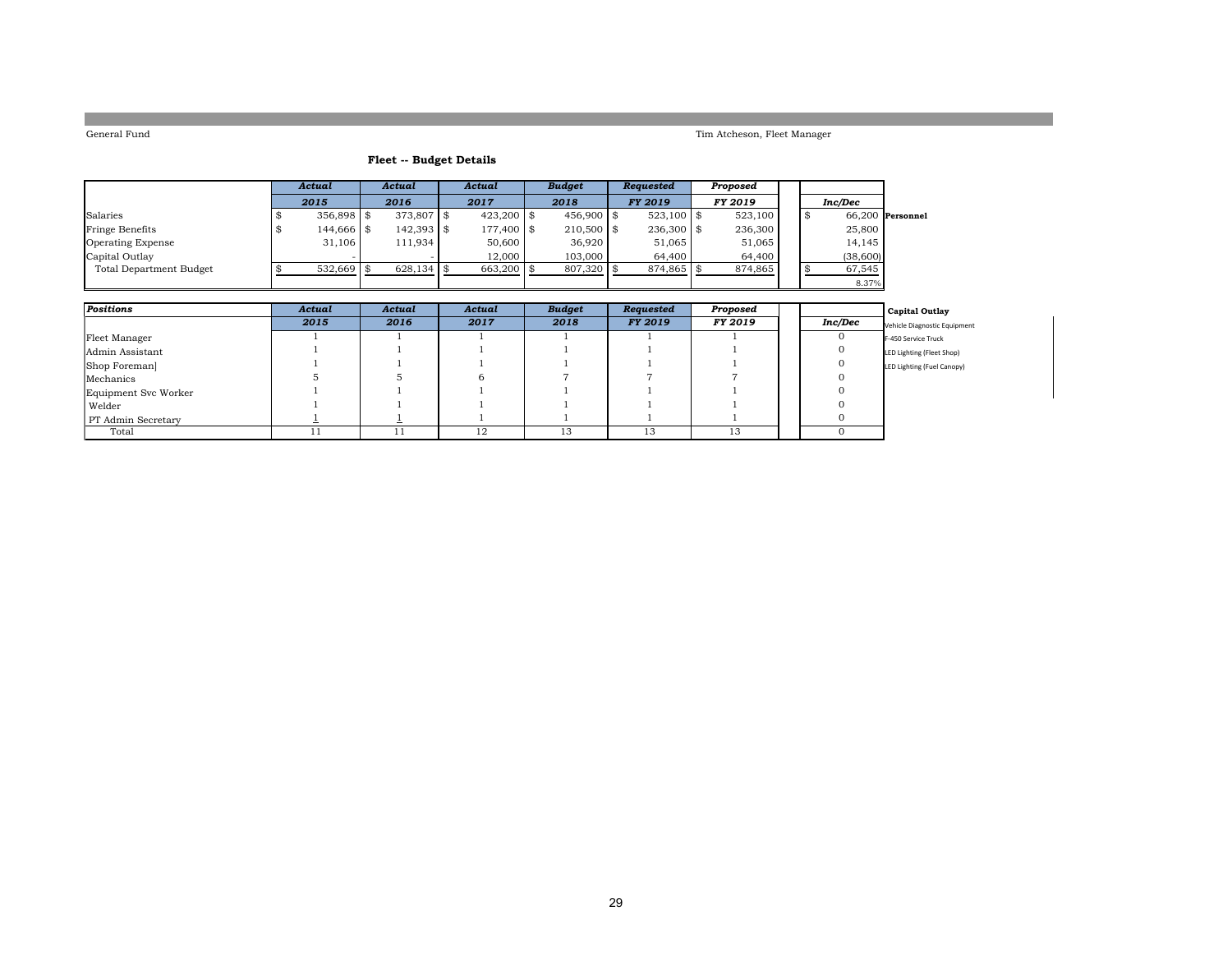### Tommie Leonard, Recycling

| Recycling -- Budget Details |  |  |  |
|-----------------------------|--|--|--|
|-----------------------------|--|--|--|

|                                | Actual          | Actual       | Actual        |  | <b>Budget</b> | <b>Requested</b> | Proposed |      |         |                           |
|--------------------------------|-----------------|--------------|---------------|--|---------------|------------------|----------|------|---------|---------------------------|
|                                | 2015            | 2016         | 2017          |  | 2018          | <b>FY 2019</b>   | FY 2019  |      | Inc/Dec |                           |
| Salaries                       | $80.338$ \ \ \$ | 81,307 \$    | $104.200$ \\$ |  | $108,800$ \$  | 154,900 \$       | 131.200  | - \$ | 22,400  |                           |
| Fringe Benefits                | $25,792$ \$     | 17,630 \$    | 18.400 \$     |  | $33,600$ \$   | 47,500 \$        | 45,600   |      |         | $12.000$ Personnel        |
| <b>Operating Expense</b>       | 19,381          | 21.543       | 23,950        |  | 28,600        | 39,800           | 39,800   |      |         | 11,200 PT Recycling Coord |
| Capital Outlay                 |                 |              |               |  | 18,000        | 38,000           | 38,000   |      | 20,000  |                           |
| <b>Total Department Budget</b> | $125,511$ \$    | $120.480$ \$ | $146,550$ \$  |  | $189,000$ \$  | $280,200$ \$     | 254,600  |      | 65,600  |                           |
|                                |                 |              |               |  |               |                  |          |      | 34.71%  |                           |

| Positions        | Actual | Actual | Actual | <b>Budget</b> | Requested      | Proposed |         | Capital Outlay                    |
|------------------|--------|--------|--------|---------------|----------------|----------|---------|-----------------------------------|
|                  | 2015   | 2016   | 2017   | 2018          | <b>FY 2019</b> | FY 2019  | Inc/Dec | <b>Lawnmower</b>                  |
| Coordinator      |        |        |        |               |                |          |         | F-250 4 x 4 pickups - Maintenance |
| Asst Coordinator |        |        |        |               |                |          |         | Lighting                          |
| <b>PT</b> Worker |        |        |        |               |                |          |         |                                   |
| Total            |        |        |        |               |                |          |         |                                   |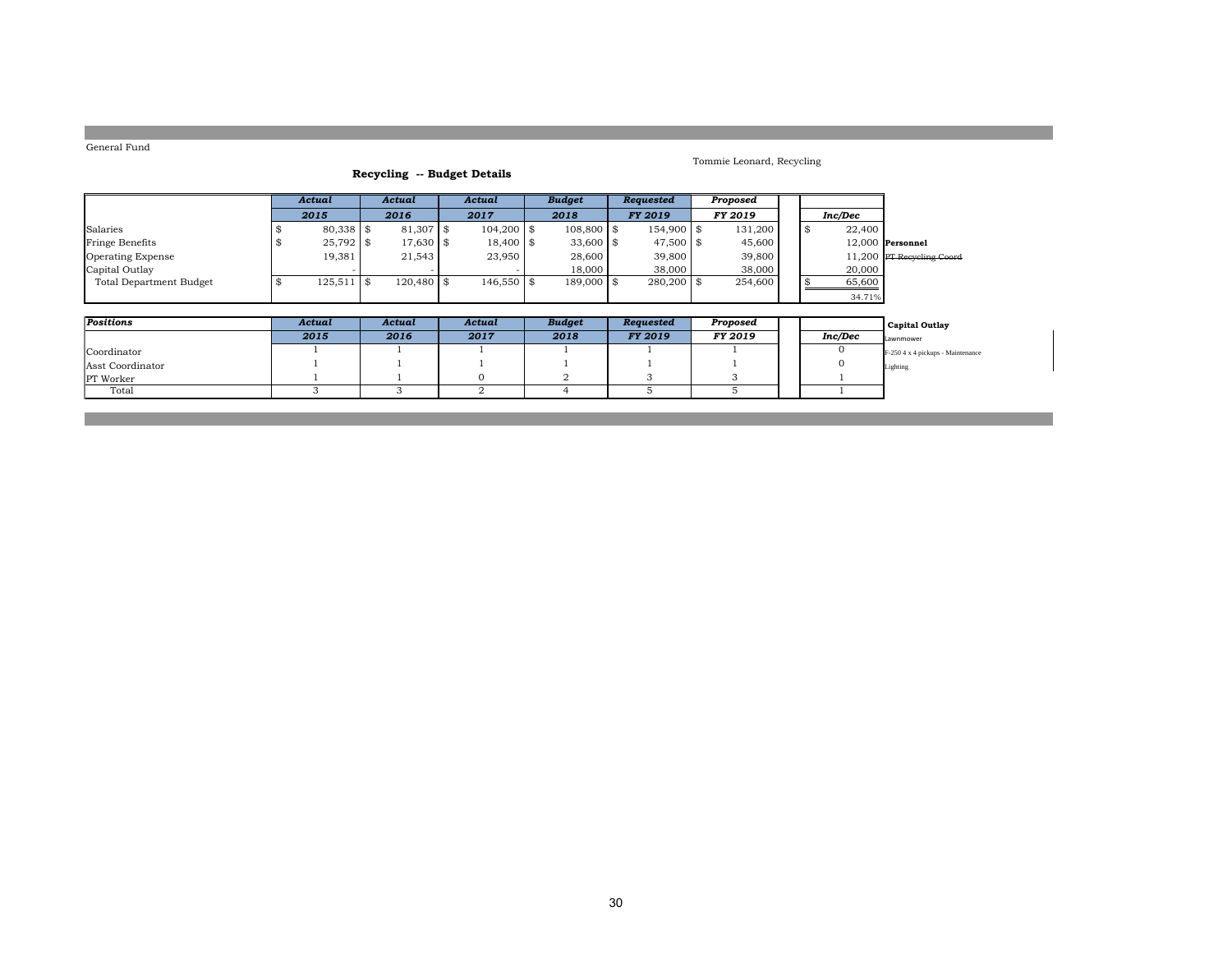### Ann Lippman, Community Development Bruce Coyle, County Engineer

### **Stormwater -- Budget Details**

|                                | Actual |     | Actual | Actual | <b>Budget</b> | <b>Requested</b> | Proposed  |      |           |                       |
|--------------------------------|--------|-----|--------|--------|---------------|------------------|-----------|------|-----------|-----------------------|
|                                | 2015   |     | 2016   | 2017   | 2018          | <b>FY 2019</b>   | FY 2019   |      | Inc/Dec   |                       |
| Salaries                       |        | । ⊅ |        |        | $276,797$ \$  | $313.400$ \\$    | 313,400   | - \$ |           | $36,603$ Requested    |
| Fringe Benefits                |        |     |        |        | 160.596       | 125,400          | 125,400   |      |           | $(35, 196)$ Personnel |
| <b>Operating Expense</b>       |        |     |        |        | 84,000        | 500,000          | 500,000   |      | 416,000   |                       |
| Capital Outlay                 |        |     |        |        | 279,000       | 120,000          | 120,000   |      | (159,000) |                       |
| <b>Total Department Budget</b> |        |     |        |        | 800,393       | 1,058,800 \$     | 1,058,800 |      | 258,407   |                       |
|                                |        |     |        |        |               |                  |           |      | 32.29%    |                       |

| Positions                     | Actual       | Actual   | Actual   | <b>Budget</b> | Requested      | Proposed |         |                       |
|-------------------------------|--------------|----------|----------|---------------|----------------|----------|---------|-----------------------|
|                               | 2015         | 2016     | 2017     | 2018          | <b>FY 2019</b> | FY 2019  | Inc/Dec |                       |
| Division Manager              | $\mathbf{0}$ | $\Omega$ | $\Omega$ |               |                | $\Omega$ | - 1     |                       |
| Stormwater Engineer           | 0            |          |          |               |                |          |         |                       |
| Admin - Outfall Mapping Coord | 0            |          |          |               |                |          |         | <b>Capital Outlay</b> |
| Inspector                     | 0            |          |          |               |                |          |         | 1-F450                |
| Inspector Aid                 | $\Omega$     |          |          |               |                |          |         | 1-Crew Cab            |
| Crew Supervisor               | 0            |          |          |               |                |          |         | 2-Equiment Trailers   |
| Crew Leader                   | 0            |          |          |               |                |          |         | Skidsteer             |
| 2-Equipment Operators         | $\Omega$     | 0        |          | 2             |                | 2        | 0       | Mini Excavator        |
|                               |              |          |          |               |                |          |         | Track Hoe             |
|                               |              |          |          |               |                |          |         |                       |
|                               |              |          |          |               |                |          |         |                       |
| Total                         | $\mathbf{0}$ | $\Omega$ | $\Omega$ | 9             | 8              | 8        | -1      |                       |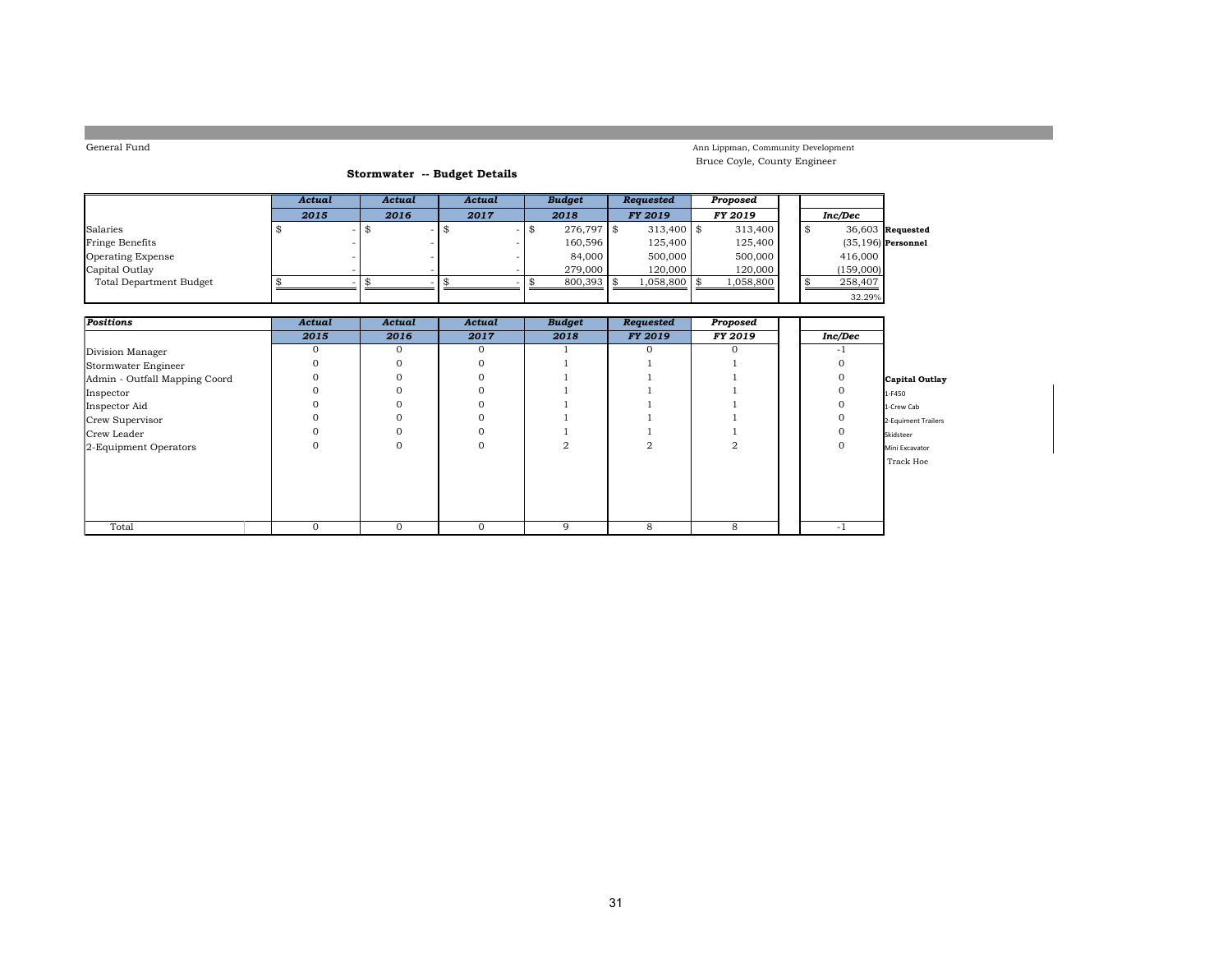### **Parks and Recreation -- Budget Details**

### Michael Justus, Parks & Rec Director

|                                | Actual       | Actual          | Actual         | <b>Budget</b>  | Requested      | Proposed       |  |         |                                   |
|--------------------------------|--------------|-----------------|----------------|----------------|----------------|----------------|--|---------|-----------------------------------|
|                                | 2015         | 2016            | 2017           | 2018           | <b>FY 2019</b> | <b>FY 2019</b> |  | Inc/Dec |                                   |
| Salaries                       | $967,288$ \$ | $1,007,063$ \$  | $989.900$ \$   | $1,117,600$ \$ | 1,300,908 \$   | 1,220,700      |  |         | $103,100$ Requested               |
| Fringe Benefits                | 324.096      | 338,349         | 333,100        | 393,500        | 510.577        | 444,000        |  |         | $50.500$ Personnel                |
| <b>Operating Expense</b>       | 892.078      | 838,244         | 862.650        | 990,760        | 1,081,028      | 081,028. ا     |  |         | 90.268 3 Maintenance Crew Workers |
| Capital Outlay                 | 55,484       | 12,212          |                | 131,000        | 158,300        | 158,300        |  | 27,300  |                                   |
| <b>Total Department Budget</b> | 2,238,947    | $2.195.868$ \\$ | $2,185,650$ \$ | $2,632,860$ \$ | $3,050,813$ \$ | 2,904,028      |  | 271,168 |                                   |
|                                |              |                 |                |                |                |                |  | 10.30%  |                                   |

|                          |        |        |        |               |           |          |                | <b>Capital Outlay</b>               |
|--------------------------|--------|--------|--------|---------------|-----------|----------|----------------|-------------------------------------|
| Positions                | Actual | Actual | Actual | <b>Budget</b> | Requested | Proposed |                |                                     |
|                          | 2015   | 2016   | 2017   | 2018          | FY 2019   | FY 2019  | Inc/Dec        | F-150                               |
| Director                 |        |        |        |               |           |          |                | $F - 250$                           |
| Superintendent-Maint     |        |        |        |               |           |          |                | Explorer                            |
| Admin Asst's             |        |        |        |               |           |          | -2             | Zero Turn mowers (2)                |
| Admin Secretary          |        |        |        |               |           |          |                | Richo Copier                        |
| Athletic Coordinator     |        |        |        |               |           |          |                | Gymfloor drumsanding & refinish (2) |
| Athletic Superintendent  |        |        |        |               |           |          |                | Replace lighting in gym (2)         |
| Horticulture Crew Leader |        |        |        |               |           |          |                |                                     |
| Maint Crew Leaders       |        |        |        |               |           |          |                |                                     |
| Maint Workers            |        |        |        |               | 11        |          |                |                                     |
| Program Coordinators     |        |        |        |               |           |          |                |                                     |
| Program Superintendent   |        |        |        |               |           |          |                |                                     |
| <b>PT</b> Receptionist   |        |        |        |               |           |          |                |                                     |
| Total                    | 27     | 27     | 27     | 28            | 32        | 32       | $\overline{a}$ |                                     |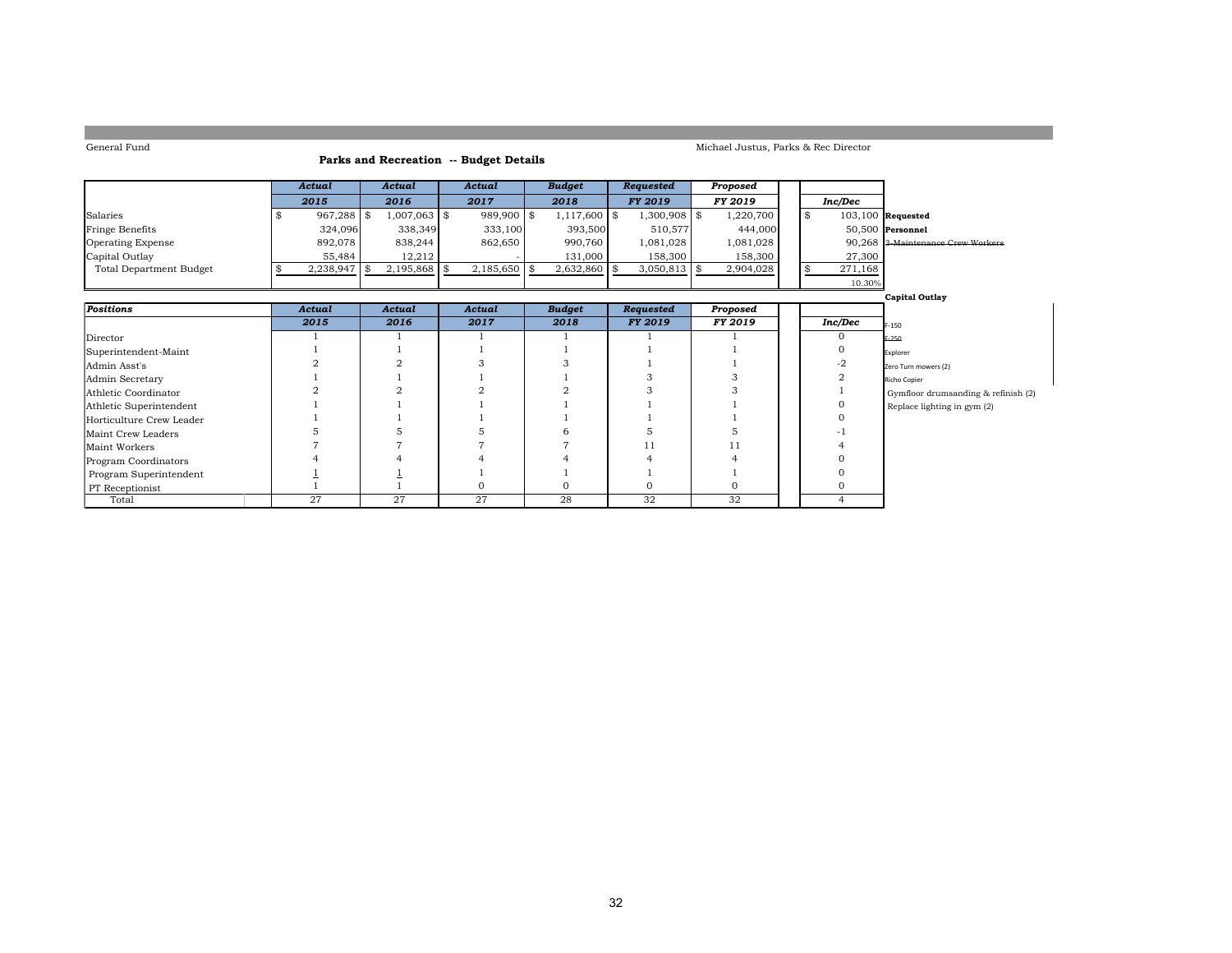### **Library -- Budget Details**

### Cherry Waddell, Library Services Coordinator

 $6.47%$ 

|                         | Actual        | Actual         | Actual       | <b>Budget</b> | Requested      | Proposed       |  |                     |           |
|-------------------------|---------------|----------------|--------------|---------------|----------------|----------------|--|---------------------|-----------|
|                         | 2015          | 2016           | 2017         | 2018          | <b>FY 2019</b> | <b>FY 2019</b> |  | Inc/Dec             | Requested |
| Salaries                | $573.705$ \\$ | $590.775$ \$   | $601,400$ \$ | $633.300$ \\$ | 857,300 \$     | 771.700        |  | $138.400$ Personnel |           |
| Fringe Benefits         | 175.467 \\$   | 178,863 \$     | 177,200 \$   | $262,600$ \$  | $260.650$ \$   | 254,100        |  | $(8,500)$ None      |           |
| Operating Expense       | 202,944       | 252,637        | 220,000      | 255,525       | 325,908        | 325,908        |  | 70,383              |           |
| Capital Outlay          | 60.086        | 129,048        |              | 118,181       | .299.000       |                |  | (118, 181)          |           |
| Total Department Budget | 1,012,203     | $1,151,323$ \$ | $998,600$ \$ | 1,269,606     |                | 1,351,708      |  | 82,102              |           |
|                         |               |                |              |               |                |                |  | 6.47%               |           |

| Positions                      | Actual | Actual | Actual | <b>Budget</b> | Requested      | Proposed |         | Capital Outlay                             |
|--------------------------------|--------|--------|--------|---------------|----------------|----------|---------|--------------------------------------------|
|                                | 2015   | 2016   | 2017   | 2018          | <b>FY 2019</b> | FY 2019  | Inc/Dec | <b>Building and Land for Hiram Library</b> |
| Lib Svcs Coordinator           |        |        |        |               |                |          |         |                                            |
| Library Managers               |        |        |        |               |                |          |         |                                            |
| Children's Specialists         |        |        |        |               |                |          |         |                                            |
| Circulation Supervisor         |        |        |        |               |                |          |         |                                            |
| Reference Specialists          |        |        |        |               |                |          |         |                                            |
| <b>PT</b> Reference Specialist |        |        |        |               |                |          |         |                                            |
| Library Assistants             |        |        |        |               |                |          |         |                                            |
| Part-time Library Assistants   | 10     | 10     | 10     |               |                |          |         |                                            |
| Library maint tech PT          |        |        |        |               |                |          |         |                                            |
| Library Custodians             |        |        |        |               |                |          |         |                                            |
| Total                          | 26     | 26     | 26     | 25            | 25             | 25       |         |                                            |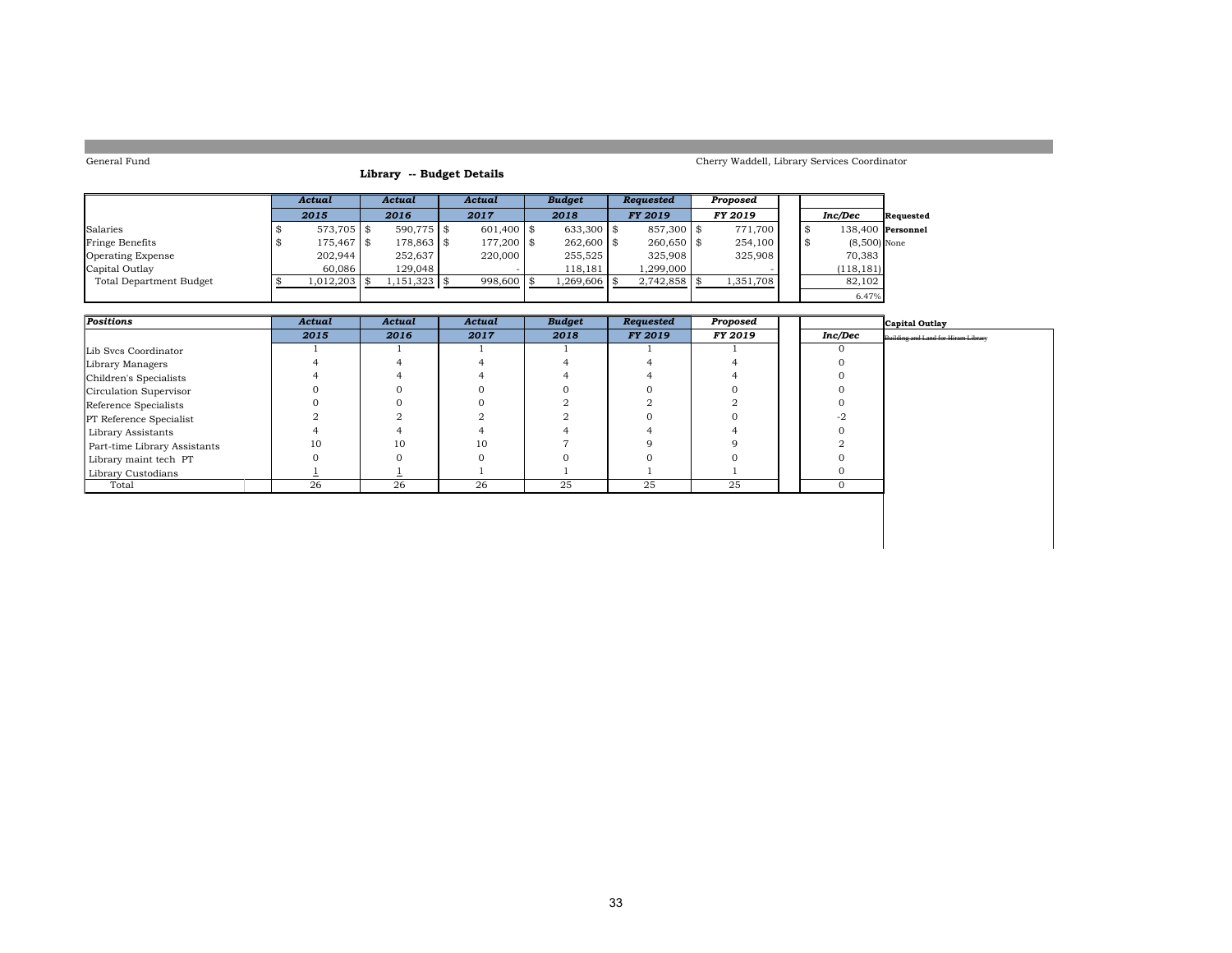Betty Roach, Manager

### **Community Services (Senior Van) -- Budget Details**

|                                | Actual         | Actual              | Actual      | <b>Budget</b>  | <b>Requested</b> | Proposed |                |                    |
|--------------------------------|----------------|---------------------|-------------|----------------|------------------|----------|----------------|--------------------|
|                                | 2015           | 2016                | 2017        | 2018           | <b>FY 2019</b>   | FY 2019  | Inc/Dec        |                    |
| Salaries                       | 71,818 \$      | 73,417 \$           | 84,800 \$   | 85,400 \$      | $108,900$ \$     | 108,900  | 23,500<br>\$   |                    |
| Fringe Benefits                | 12,153         | $11,741$ \$<br>l \$ | $13,000$ \$ | $7,600$ \$     | $28,200$ \$      | 28,200   | \$<br>20,600   |                    |
| <b>Operating Expense</b>       | 21,677         | 12,505              | 19,700      | 20,100         | 20,100           | 20,100   |                |                    |
| Capital Outlay                 |                |                     |             |                |                  |          |                | Requested          |
| <b>Total Department Budget</b> | 105,648        | 97,663              | 117,500     | 113,100<br>\$  | 157,200 \$       | 157,200  |                | $44,100$ Personnel |
|                                |                |                     |             |                |                  |          | 38.99%         | None               |
|                                |                |                     |             |                |                  |          |                |                    |
|                                |                |                     |             |                |                  |          |                |                    |
| Positions                      | Actual         | Actual              | Actual      | <b>Budget</b>  | <b>Requested</b> | Proposed |                |                    |
|                                | 2015           | 2016                | 2017        | 2018           | <b>FY 2019</b>   | FY 2019  | <b>Inc/Dec</b> |                    |
| Van Driver                     |                |                     |             |                |                  |          |                |                    |
| <b>PT</b> Van Drivers          | $\overline{4}$ | 4                   | 4           | $\overline{4}$ | 4                |          |                |                    |
| Total                          | 5              | 5                   | 5           | 5.             | 5                | 5        |                |                    |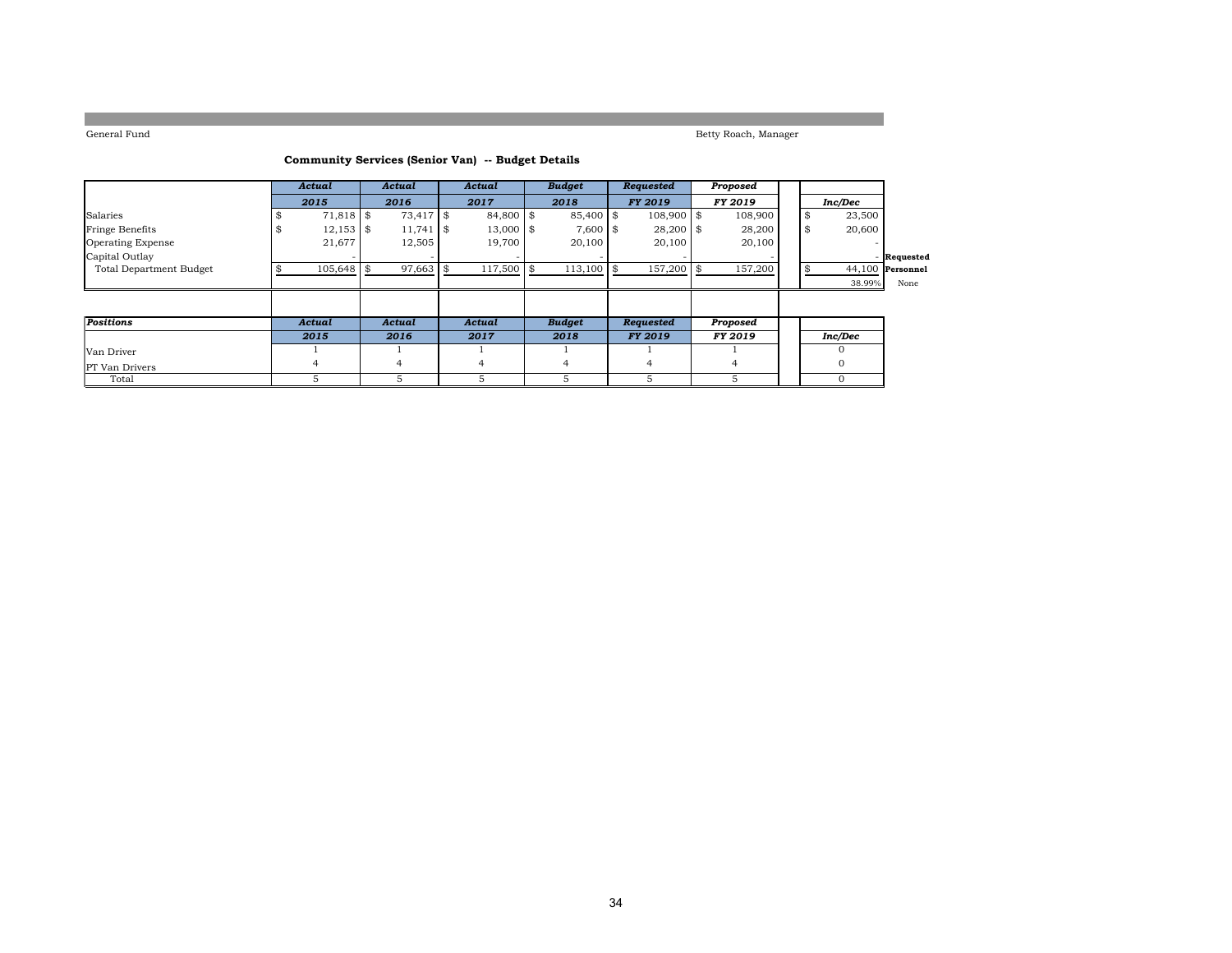Betty Roach, Manager

### **Bus Services (Section 5311 Transit) -- Budget Details**

|                          | Actual       | Actual       | Actual       | <b>Budget</b> | Requested      | Proposed |   |         |                 |
|--------------------------|--------------|--------------|--------------|---------------|----------------|----------|---|---------|-----------------|
|                          | 2015         | 2016         | 2017         | 2018          | <b>FY 2019</b> | FY 2019  |   | Inc/Dec | Requested       |
| Salaries                 | $122,578$ \$ | $119,487$ \$ | 134,800 \$   | 147,700 \$    | $150,500$ \$   | 150,500  | £ |         | 2.800 Personnel |
| <b>Fringe Benefits</b>   | 36.942       | 38,905       | 39,300       | 50,700        | 47,900         | 47,900   |   | (2,800) |                 |
| <b>Operating Expense</b> | 53.618       | 43.938       | 40,800       | 41,770        | 42,500         | 42,500   |   | 730     |                 |
| Capital Outlay           |              |              |              |               |                |          |   |         |                 |
| Total Department Budget  | 213,139      | $202,330$ \$ | $214,900$ \$ | $240,170$ \$  | $240,900$ \$   | 240,900  |   | 730     |                 |
|                          |              |              |              |               |                |          |   | 0.30%   |                 |

| Positions     | Actual | Actual | Actual | <b>Budget</b> | Reauested      | Proposed |         |
|---------------|--------|--------|--------|---------------|----------------|----------|---------|
|               | 2015   | 2016   | 2017   | 2018          | <b>FY 2019</b> | FY 2019  | Inc/Dec |
| Van Drivers   |        |        |        |               |                |          |         |
| PT Van Driver |        |        |        |               |                |          |         |
| Total         |        |        |        |               |                |          |         |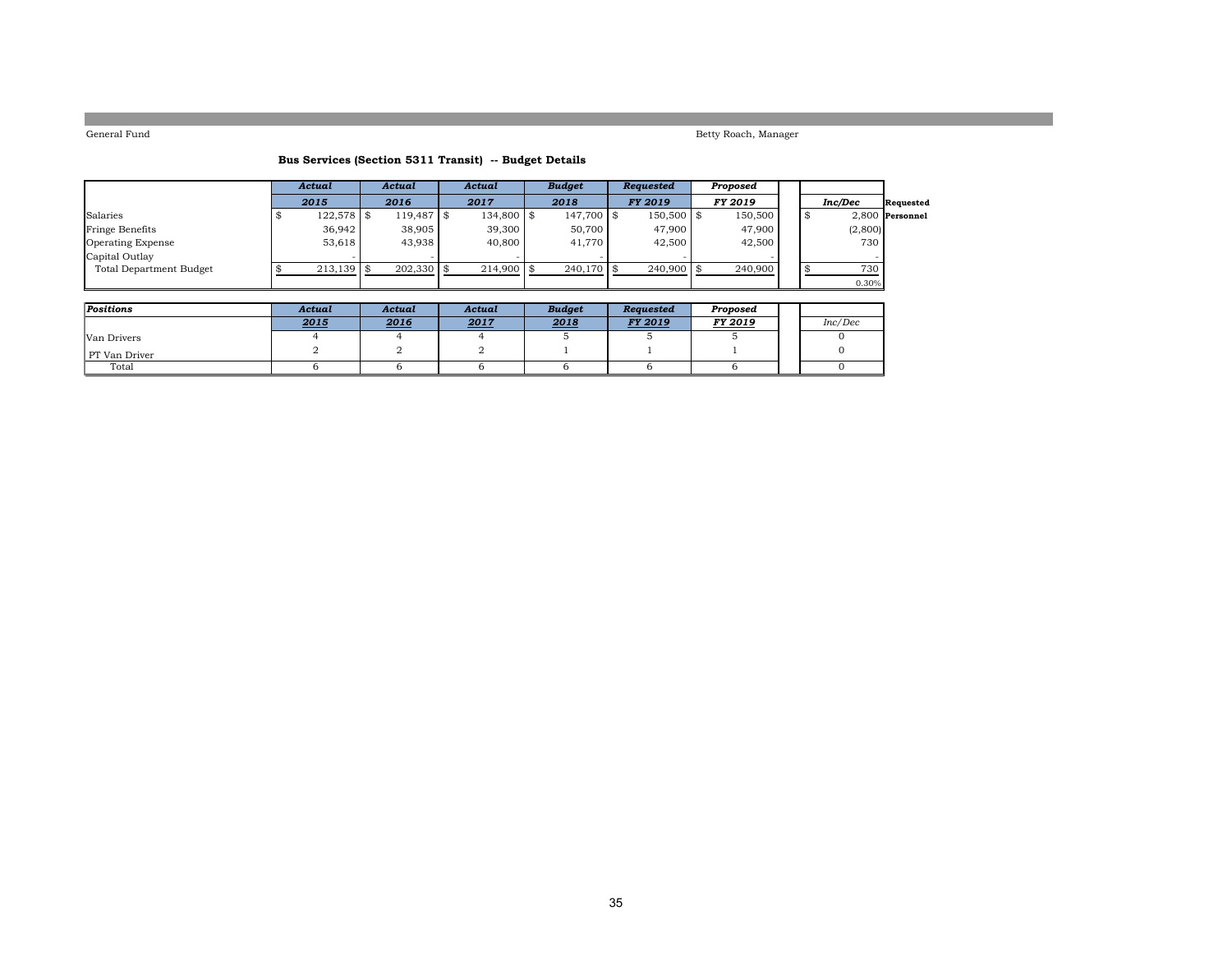Betty Roach, Manager

### **Senior Citizens Center -- Budget Details**

|                          | Actual        | Actual       | Actual       | <b>Budget</b> | <b>Requested</b> | Proposed       |  |          | Requested                          |
|--------------------------|---------------|--------------|--------------|---------------|------------------|----------------|--|----------|------------------------------------|
|                          | 2015          | 2016         | 2017         | 2018          | FY 2019          | <b>FY 2019</b> |  | Inc/Dec  | Personnel                          |
| Salaries                 | $111.555$ \\$ | $111,555$ \$ | 134,600 \$   | 136,900 \$    | $124.500$ \\$    | 124,500        |  | (12,400) | None                               |
| Fringe Benefits          | $55,600$ \$   | 55,600 \$    | 66,200 \$    | 83,200 \$     | $46,900$ \$      | 46,900         |  | (36,300) |                                    |
| <b>Operating Expense</b> | 87.236        | 87.236       | 92,500       | 90,300        | 91.534           | 91,534         |  | 1,234    |                                    |
| Capital Outlay           |               |              |              |               | 15,000           | 15,000         |  | 15,000   |                                    |
| Total Department Budget  | 254,390       | $254,390$ \$ | $293,300$ \$ | $310,400$ \\$ | $277.934$ \$     | 277,934        |  |          | $(32, 466)$ Capital Outlaty        |
|                          |               |              |              |               |                  |                |  |          | -10.46% Kitchen & Bathroom Remodel |

| Positions           | Actual | Actual | Actual | <b>Budget</b> | Requested      | Proposed |         |
|---------------------|--------|--------|--------|---------------|----------------|----------|---------|
|                     | 2015   | 2016   | 2017   | 2018          | <b>FY 2019</b> | FY 2019  | Inc/Dec |
| Center Manager      |        |        |        |               |                |          |         |
| Program Coordinator |        |        |        |               |                |          |         |
| Center Assistant    |        |        |        |               |                |          |         |
| Part-time security  |        |        |        |               |                |          |         |
| Total               |        |        |        |               |                |          |         |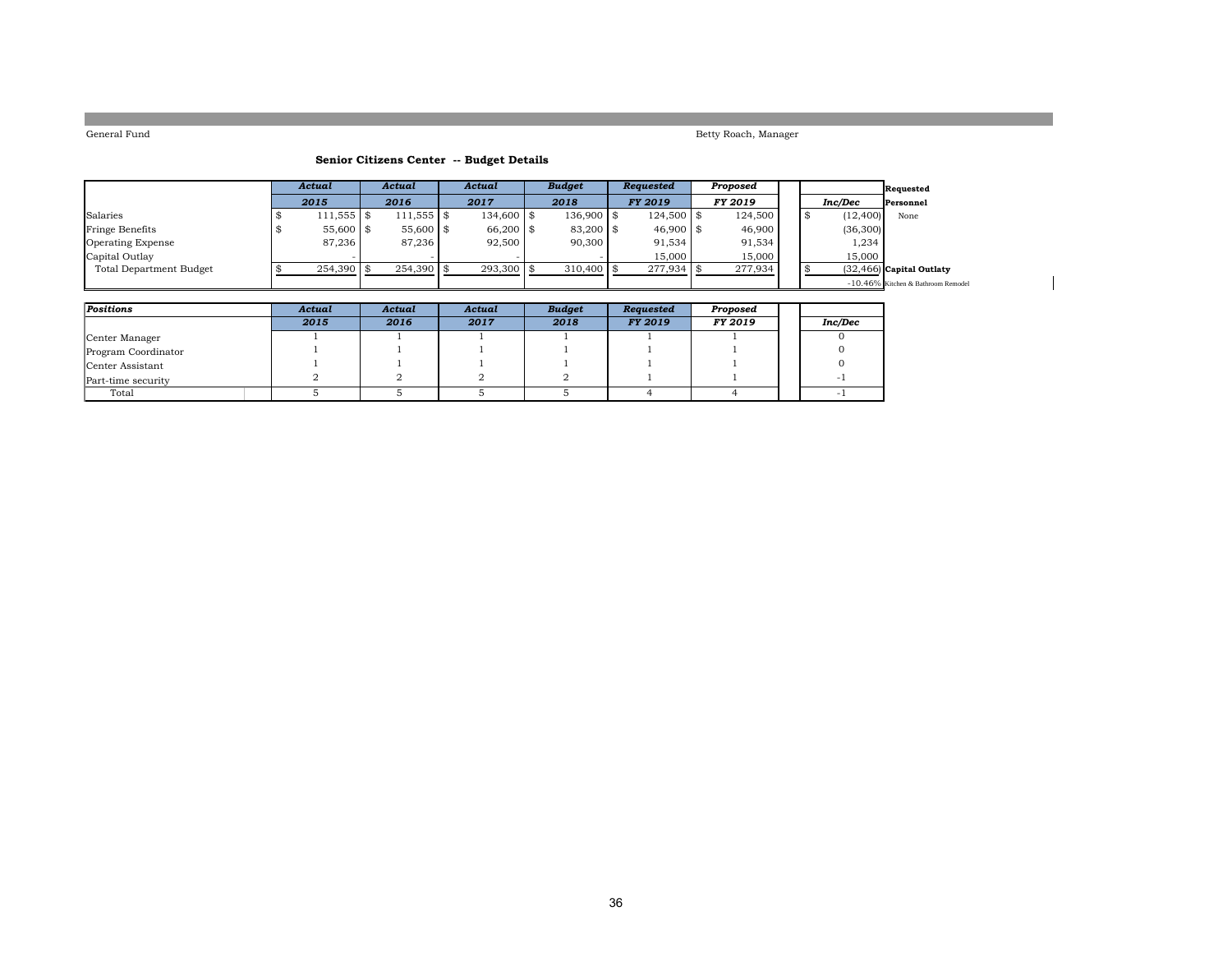### **Extension -- Budget Details**

Mary Carol Sheffield, County Agent

|                          | Actual      | Actual      | Actual      | <b>Budget</b> | Reauested      | Proposed       |  |              | Requested                                          |
|--------------------------|-------------|-------------|-------------|---------------|----------------|----------------|--|--------------|----------------------------------------------------|
|                          | 2015        | 2016        | 2017        | 2018          | <b>FY 2019</b> | <b>FY 2019</b> |  | Inc/Dec      | Personnel                                          |
| Salaries                 | $38,642$ \$ | $41,951$ \$ | $42,300$ \$ | $43,400$ \$   | 44.700 \$      | 44.700         |  | $1.300$ None |                                                    |
| Fringe Benefits          | $2,941$ \$  | $3,209$ \$  | $7,450$ \$  | $8,300$ \$    | $9,900$ \$     | 9,900          |  | 1,600        |                                                    |
| <b>Operating Expense</b> | 14,921      | 17.447      | 21,500      | 21,500        | 21,900         | 21,900         |  | 400          |                                                    |
| Capital Outlay           | 5,181       |             |             | 33,200        | 49.100         | 49.100         |  |              | 15,900 Capital Outlay                              |
| Total Department Budget  | 61,684      | $62,607$ \$ | $71,250$ \$ | $106,400$ \$  | $125,600$ \ \$ | 125,600        |  |              | 19.200 Replace ceiling tiles, insulation and light |
|                          |             |             |             |               |                |                |  |              | 18.05% fixtures                                    |

Department is a division of UGA, budget is supplement to University funding. Included is annual contract amount for temp, PT extension agent.

| Positions   | Actual | Actual | Actual | <b>Budget</b> | Reauested      | Proposed |         |
|-------------|--------|--------|--------|---------------|----------------|----------|---------|
|             | 2015   | 2016   | 2017   | 2018          | <b>FY 2019</b> | FY 2019  | Inc/Dec |
| Supplements |        |        |        |               |                |          |         |
| Total       |        |        |        |               |                |          |         |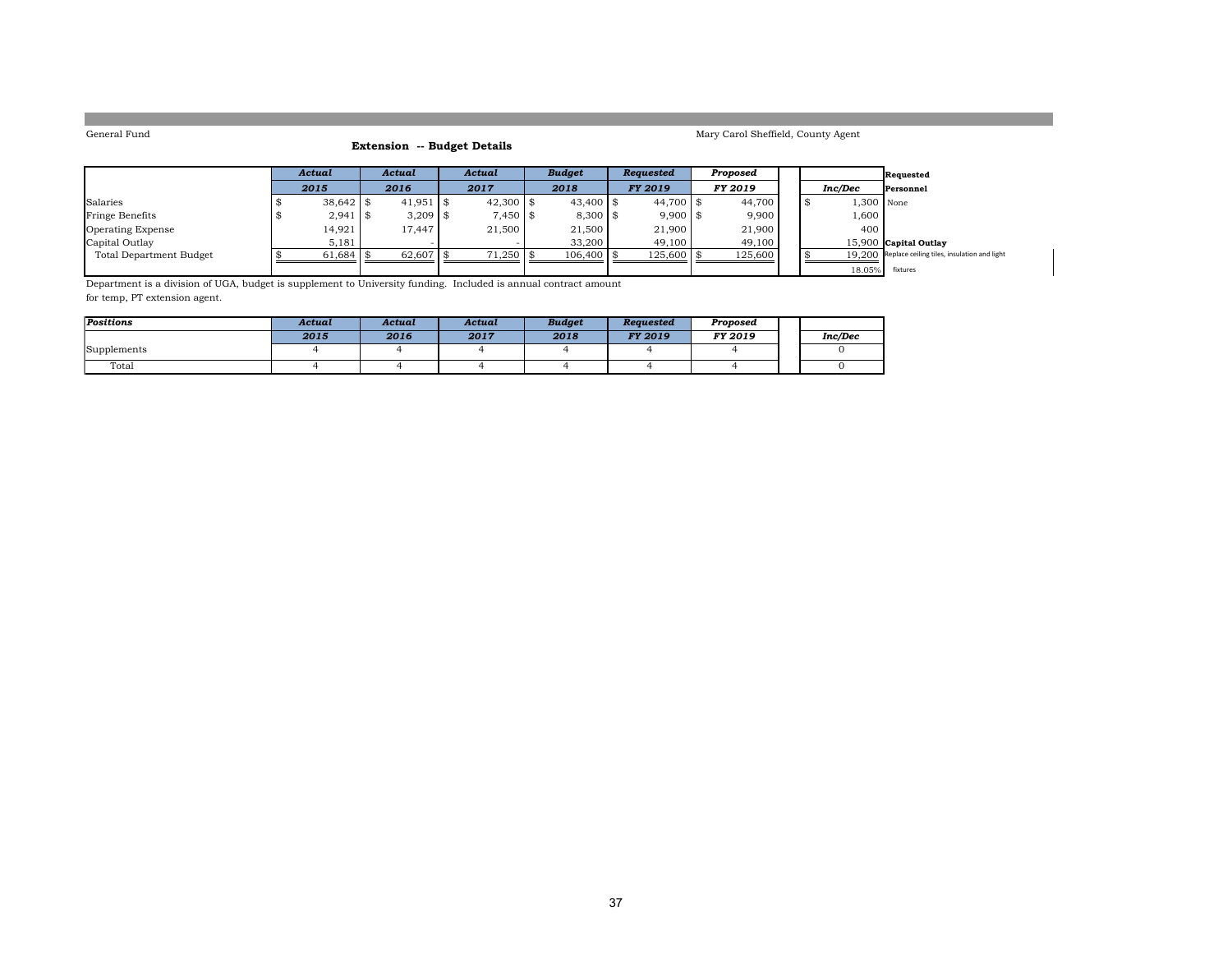### **Community Development -- Budget Details**

### Ann Lippman, Community Development Director

|                                      | <b>Actual</b>   | Actual               | Actual    | <b>Budget</b>      | Requested      | Proposed  |    |                       | Requested                           |
|--------------------------------------|-----------------|----------------------|-----------|--------------------|----------------|-----------|----|-----------------------|-------------------------------------|
|                                      | 2015            | 2016                 | 2017      | 2018               | FY 2019        | FY 2019   |    | Inc/Dec               | Personnel                           |
| Salaries                             | 709,377 \$      | 785,845 \$           | 865,600   | \$<br>960,800 \$   | $1,186,800$ \$ | 1,081,000 | \$ | $120,200$ Permit Tech |                                     |
| Fringe Benefits                      | 228,371         | \$<br>$273,955$ \$   | 285,500   | \$<br>$325,600$ \$ | 475,300 \$     | 405,700   |    | 80,100 GIS Analyst    |                                     |
| <b>Operating Expense</b>             | 106,860         | 118,490              | 119,200   | 173,200            | 361,767        | 136,767   |    | (36, 433)             |                                     |
| Capital Outlay                       | 28,446          | 67,321               | 25,000    | 90,000             | 124,000        | 49,000    |    | (41,000)              |                                     |
| <b>Total Department Budget</b>       | \$<br>1,073,053 | \$<br>$1,245,611$ \$ | 1,295,300 | \$<br>1,549,600 \$ | $2,147,867$ \$ | 1,672,467 | \$ | 122,867               |                                     |
|                                      |                 |                      |           |                    |                |           |    |                       | 7.93% Capital Outlay                |
|                                      |                 |                      |           |                    |                |           |    |                       | - F-150 Pickup                      |
| <b>Positions</b>                     | <b>Actual</b>   | <b>Actual</b>        | Actual    | <b>Budget</b>      | Requested      | Proposed  |    |                       | Printer/Copier Building & Permiting |
|                                      | 2015            | 2016                 | 2017      | 2018               | <b>FY 2019</b> | FY 2019   |    | Inc/Dec               | Printer/Copier Planing & Zoning     |
| Comm.Develop. Director               |                 |                      |           |                    |                |           |    | $\mathbf{O}$          | Plotter/Scanner (Planning & Zoning) |
| Sr. Admin Secretary                  |                 |                      |           |                    |                |           |    | $\Omega$              | Vehicle SUV                         |
| Sr. Bldg Inpsectors                  |                 |                      |           |                    |                |           |    |                       |                                     |
| <b>Bldg Permit Division Mgr</b>      |                 |                      |           |                    |                |           |    |                       |                                     |
| <b>Bldg Inspector</b>                |                 |                      |           |                    |                |           |    |                       |                                     |
| Development Division Manager         |                 |                      |           |                    |                |           |    |                       |                                     |
| Sr. Development Inspectors           | 2               |                      |           |                    |                |           |    |                       |                                     |
| Development Insp                     | O               |                      |           |                    |                |           |    |                       |                                     |
| Office manager                       |                 |                      |           |                    |                |           |    |                       |                                     |
| Permit Techs                         |                 |                      |           |                    |                |           |    |                       |                                     |
| Business Lic Tech                    |                 |                      |           | ∩                  |                |           |    |                       |                                     |
| SR. Planner                          |                 |                      |           |                    |                |           |    |                       |                                     |
| Planner                              |                 |                      |           |                    |                |           |    |                       |                                     |
| Planning & Zoning Div Mgr            |                 |                      |           |                    |                |           |    |                       |                                     |
| County Engineer                      |                 |                      |           |                    |                |           |    |                       |                                     |
| Admin Secretary (PT share w/ Marshal |                 |                      |           |                    |                |           |    |                       |                                     |
| <b>Board Members</b>                 |                 |                      |           |                    |                |           |    | 0                     |                                     |
| Total                                | 21              | 21                   | 24        | 23                 | 26             | 25        |    | 2                     |                                     |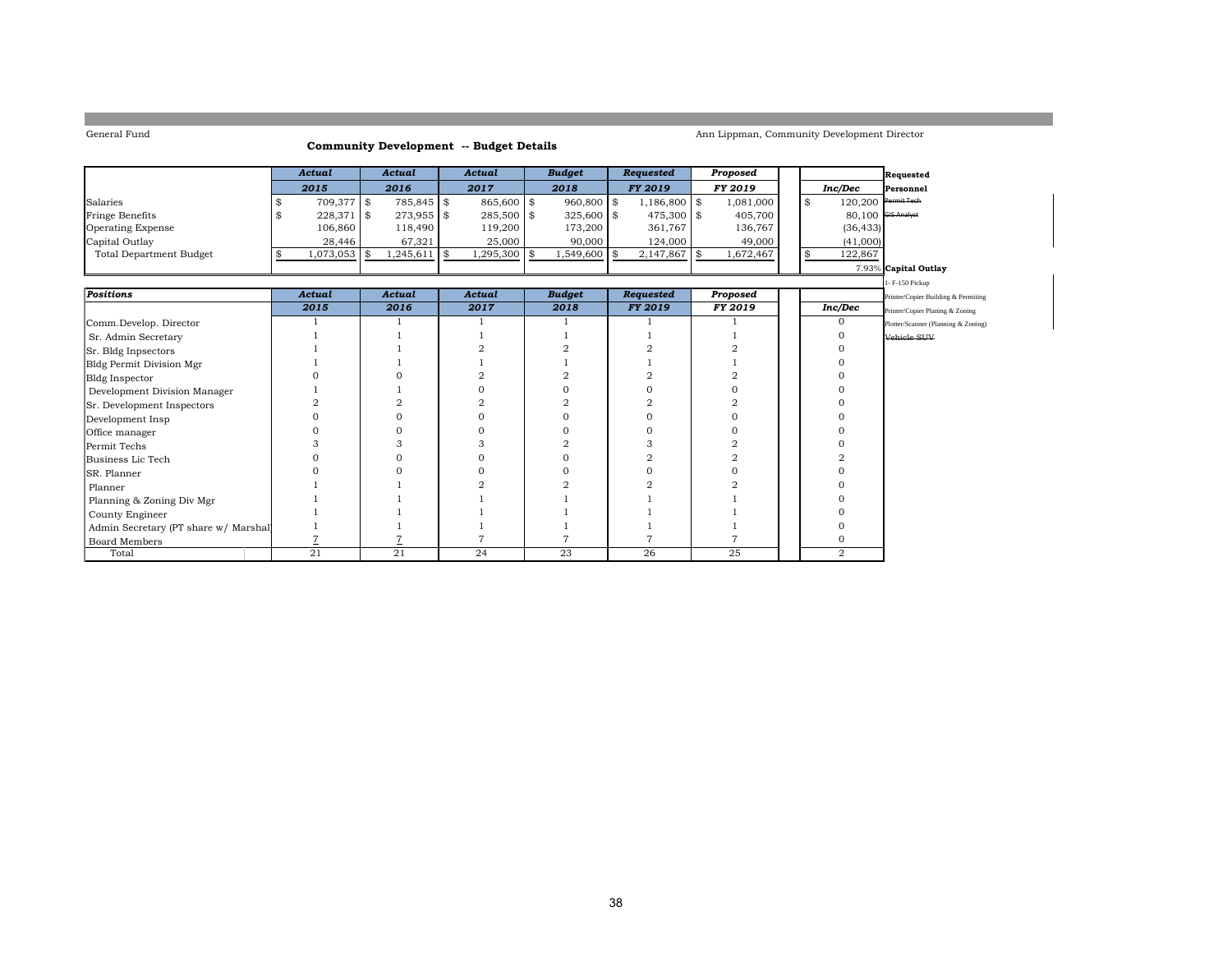### **Non-Departmental -- Budget Details**

|                                      | Actual          | Actual          | Actual    | <b>Budget</b>   | Requested       | Proposed        |                   |
|--------------------------------------|-----------------|-----------------|-----------|-----------------|-----------------|-----------------|-------------------|
|                                      | 2015            | 2016            | 2017      | 2018            | FY 2019         | FY 2019         | Inc/Dec           |
| Worker's Compensation<br>\$          | 746,749 \$      | 776,285         | 800,000   | 900,000         | 1,000,000       | 900,000         | \$                |
| Retirement Plan Contribution         | 1,650,742       | 1,683,513       | 1,700,000 | 1,700,000       | 1,800,000       | 1,800,000       | \$<br>100,000     |
| Unemployment                         | 22,622          | 520             | 10,000    | 10,000          | 15,000          | 15,000          | \$<br>5,000       |
| <b>HRA</b> Benefits                  | 377,524         | 394,789         | 400,000   | 600,000         | 600,000         | 600,000         | \$                |
| Optum Early Retirement               |                 |                 |           |                 |                 |                 | \$                |
| Mtce - Radio                         | 2,965           | 22,009          | 46,300    | 46,300          |                 |                 | \$<br>(46, 300)   |
| Leave purchase option                |                 |                 | 385,000   | 450,000         | 450,000         | 450,000         | \$                |
| Public Information                   | 5,900           | 8,269           | 10,000    |                 |                 | 9,000           | \$<br>9,000       |
| <b>Auditing Fees</b>                 | 68,000          | 74,450          | 80,000    | 80,000          | 85,000          | 85,000          | \$<br>5,000       |
| Miscellaneous                        |                 | 12,546          |           |                 |                 |                 |                   |
| Training                             |                 |                 |           |                 |                 |                 | \$                |
| Other Professional Fees              | 400,760         | 162,620         | 204,850   | 175,000         | 200,000         | 200,000         | \$<br>25,000      |
| Reservoir                            | 152,958         | 14,268          |           |                 |                 |                 | \$                |
| <b>GSP</b> Design                    | 84,092          |                 |           |                 |                 |                 |                   |
| CDL Licensing                        | ÷,              | 17,500          |           |                 |                 |                 |                   |
| Liability Insurance (IRMA)           | 491,802         | 521,261         | 550,000   | 600,000         | 800,000         | 600,000         | \$                |
| Insurance Deductible                 | 103,456         | 135,841         | 100,000   | 100,000         | 100,000         | 100,000         | \$                |
| Georgia Forestry                     | 7,837           | 7,837           | 8,000     | 8,000           | 8,000           | 8,000           | \$                |
| <b>Historical Society</b>            | 1,000           |                 | 1,000     | 1,000           | 1,000           | 1,000           | \$                |
| Harbor House                         | 36,307          | 33,125          | 30,000    | 30,000          | 30,000          | 30,000          | \$                |
| Service Contracts                    | 37,000          | 12,000          | 37,000    | 37,000          | 37,000          | 37,000          | \$                |
| Code Red - Warning System            |                 | 52,728          | 26,000    | 26,000          | 26,000          | 26,000          | \$                |
| Capital Outlay-All Departments       | 187,448         |                 |           |                 |                 |                 | \$                |
| Transfer to Debt Service             | 365,789         |                 |           |                 |                 |                 |                   |
| Economic Development                 | 200,000         | 130,000         | 130,000   |                 |                 |                 | \$                |
| Indigent Burial                      | 5,500           | 4,500           | 6,000     | 6,000           | 6,000           | 6,000           | \$                |
| <b>Paulding Enterprises</b>          | 16,696          | 15,000          | 15,000    | 15,000          | 15,000          | 15,000          | \$                |
| Mental Health Grant to State         | 50,000          | 50,000          | 50,000    | 50,000          | 50,000          | 50,000          | \$                |
| Health Dept Grant to State           | 326,514         | 326,000         | 326,000   | 342,300         | 342,300         | 342,300         | \$                |
| DFCS Grant to State                  | 17,312          | 22,239          | 25,000    | 25,000          | 25,000          | 25,000          | \$                |
| <b>Industrial Buildng Authority</b>  | 513,358         | 236,418         |           |                 |                 |                 | \$                |
| Airport Authority                    | 300,540         | 374,733         | 350,000   | 325,000         | 300,000         | 300,000         | \$<br>(25,000)    |
| Airshow                              | 16,985          |                 |           |                 |                 |                 | \$                |
| Office Supplies & Maintenance        | 8,822           | (7, 155)        |           |                 |                 |                 | \$                |
| Other General Supplies               |                 | 8,791           |           |                 |                 |                 | \$                |
| Low Flow Rebate                      | 3,700           | 2,650           | 3,500     | 3,500           | 2,500           | 2,500           | \$<br>(1,000)     |
| Contingency                          |                 |                 | 130,900   |                 |                 |                 | \$                |
| Kiosk Program                        | 3,000           | 1,750           | 5,000     | 5,000           | 5,000           | 5,000           | \$                |
| Coosa Valley RDC Dues                | 130,876         | 132,653         | 135,000   | 135,000         | 135,000         | 135,000         | \$                |
| Salary Increases                     |                 |                 | 825,000   | 2,000,000       |                 |                 | \$<br>(2,000,000) |
| Infrastructure Task Force            | 120,598         |                 |           |                 |                 |                 | \$                |
| \$<br><b>Total Department Budget</b> | 6,456,851<br>\$ | \$<br>5,227,138 | 6,389,550 | 7,670,100<br>\$ | \$<br>6,032,800 | \$<br>5,741,800 | \$<br>(1,928,300) |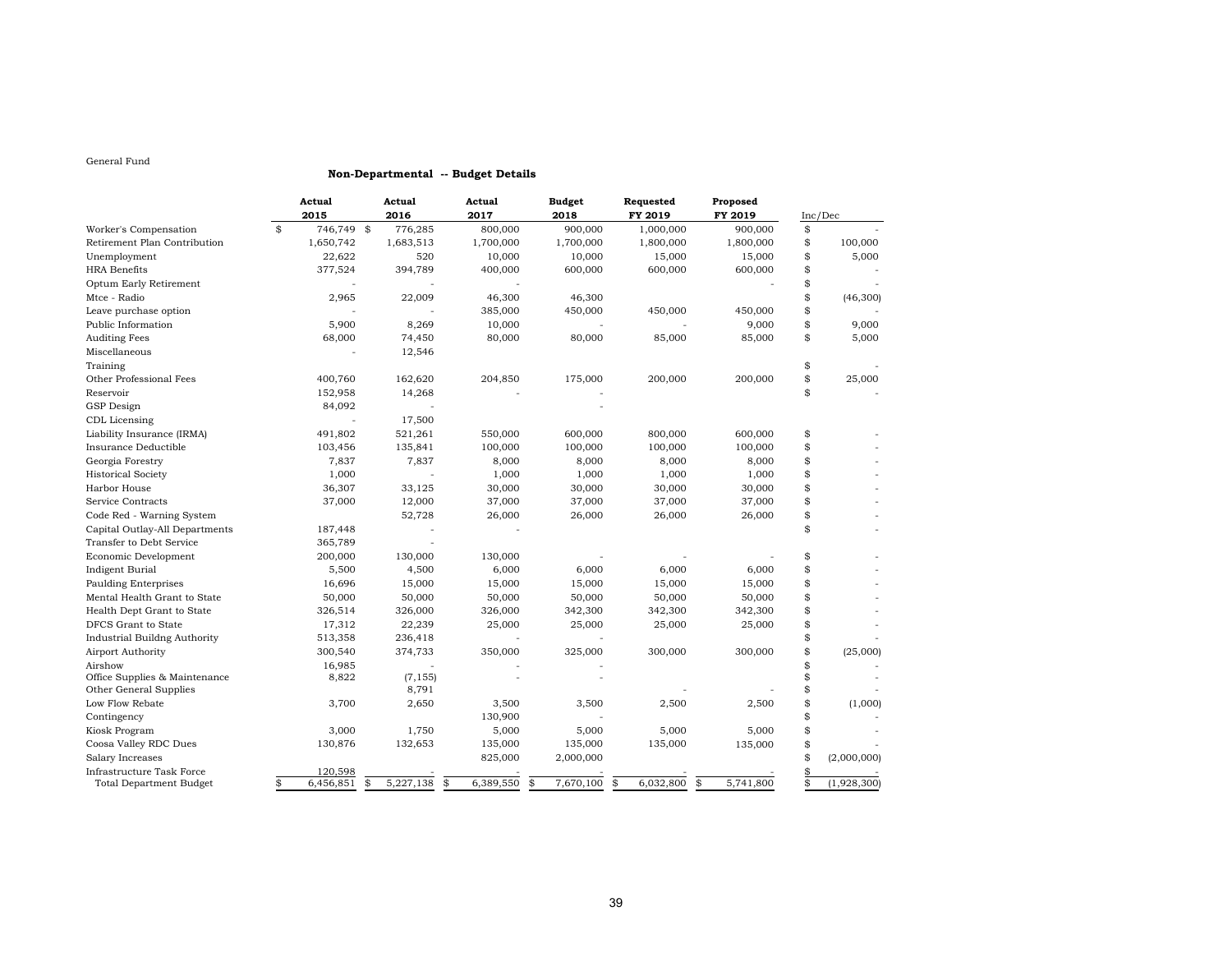**College** 

Special Revenue Fund David Mumford, Director E-911

and the control of the control of the control of the control of the

a an

### **E-911 -- Budget Details**

| Revenues                 | 2.166.817      | 2,516,236      | 2.600.000      | 2.600.000     | 2.600.000      | 2.600.000      |  |           |                       |
|--------------------------|----------------|----------------|----------------|---------------|----------------|----------------|--|-----------|-----------------------|
|                          | Actual         | Actual         | Actual         | <b>Budget</b> | Requested      | Proposed       |  |           |                       |
|                          | 2015           | 2016           | 2017           | 2018          | <b>FY 2019</b> | <b>FY 2019</b> |  | Inc/Dec   |                       |
| Salaries                 | 1,139,052   \$ | $1,156,728$ \$ | 1,370,000 \$   | 1,707,700 \$  | 1,707,700 \$   | 1,707,700      |  |           |                       |
| Fringe Benefits          | 507.141        | 516.224        | 724.500        | 771.500       | 829,100        | 829,100        |  | 57,600    |                       |
| <b>Operating Expense</b> | 488,717        | 425,661        | 553,900        | 825,600       | 760,500        | 760,500        |  | (65, 100) |                       |
| Capital Outlay           | 27.948         |                | 500,000        | 28,500        |                |                |  | (28,500)  |                       |
| Total Department Budget  | $2,162,858$ \$ | $2,098,613$ \$ | $3,148,400$ \$ | 3,333,300     | $3,297,300$ \$ | 3,297,300      |  |           | $(36,000)$ Requested: |
|                          |                |                |                |               |                |                |  |           | $-1.08\%$ Personnel   |

| Positions                       | Actual | Actual | Actual | <b>Budget</b> | Requested      | Proposed |         |                        |
|---------------------------------|--------|--------|--------|---------------|----------------|----------|---------|------------------------|
|                                 | 2015   | 2016   | 2017   | 2018          | <b>FY 2019</b> | FY 2019  | Inc/Dec | Capital Outlay:        |
| Director/E911                   |        |        |        |               |                |          |         | CAD Equipment (SPLOST) |
| E911 Deputy Director (database) |        |        |        |               |                |          |         |                        |
| Admin Assistant                 |        |        |        |               |                |          |         |                        |
| Telecom Operators               | 24     | 24     | 26     | 28            | 28             | 28       |         |                        |
| Lead Operators                  |        |        |        |               |                |          |         |                        |
| Training Section Manager        |        |        |        |               |                |          |         | General Fund:          |
| PT Custodian                    |        |        |        |               |                |          |         |                        |
| Part-time Operators             |        |        |        |               |                |          |         |                        |
| Total                           | 34     | 34     | 38     | 41            | 41             | 41       |         |                        |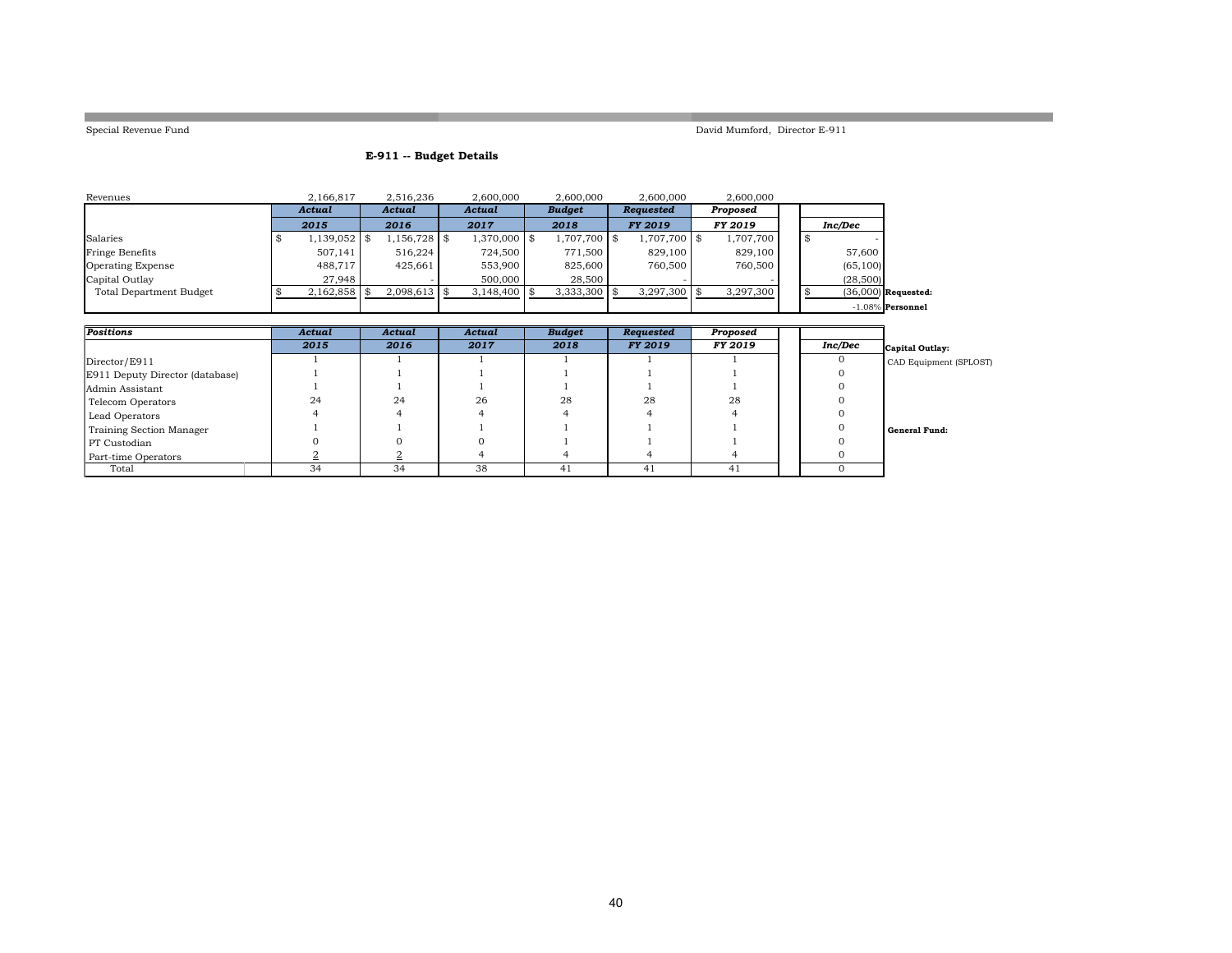| Special Revenue Fund                  |                      |                             |                |                  |                    | Joey Pelfrey, Fire Chief |    |                |                                                |
|---------------------------------------|----------------------|-----------------------------|----------------|------------------|--------------------|--------------------------|----|----------------|------------------------------------------------|
|                                       |                      | Fire -- Budget Details      |                |                  |                    |                          |    |                |                                                |
| Revenues                              | \$                   | 10,140,580 \$ 11,451,725 \$ | 11,966,000 \$  | 13,128,000 \$    | 14,313,000 \$      | 14,313,000               |    |                |                                                |
|                                       | Actual               | Actual                      | Actual         | <b>Budget</b>    | <b>Requested</b>   | Proposed                 |    |                |                                                |
|                                       | 2015                 | 2016                        | 2017           | 2018             | <b>FY 2019</b>     | FY 2019                  |    | Inc/Dec        |                                                |
| Salaries                              | \$<br>5,687,542      | \$<br>$5,940,420$ \$        | $6,436,000$ \$ | 6,929,600        | \$<br>6,967,200 \$ | 7,154,600                | \$ | 225,000        |                                                |
| Fringe Benefits                       | \$<br>$2,554,963$ \$ | $2,642,803$ \$              | $2,627,500$ \$ | $2,853,500$ \$   | 3,491,000 \$       | 3,491,000                |    | 637,500        |                                                |
| <b>Operating Expense</b>              | 1,240,485            | 1,140,605                   | 1,566,500      | 1,959,000        | 1,948,050          | 1,949,000                |    | (10,000)       |                                                |
| Capital Outlay                        | 94,099               | 44,750                      | 20,000         | 50,000           | 500,000            | 500,000                  |    | 450,000        |                                                |
| <b>Total Department Budget</b>        | \$<br>9,577,089      | \$<br>9,768,577             | 10,650,000     | \$<br>11,792,100 | \$<br>12,906,250   | \$<br>13,094,600         | \$ |                | 1,302,500 Requested:                           |
|                                       |                      |                             |                |                  |                    |                          |    |                | 11.05% Personnel                               |
|                                       |                      |                             |                |                  |                    |                          |    |                | 9- Firefighters                                |
| <b>Positions</b>                      | <b>Actual</b>        | <b>Actual</b>               | <b>Actual</b>  | <b>Budget</b>    | <b>Requested</b>   | Proposed                 |    |                |                                                |
|                                       | 2015                 | 2016                        | 2017           | 2018             | <b>FY 2019</b>     | FY 2019                  |    | Inc/Dec        | Capital Outlay:                                |
| Chief                                 |                      |                             |                |                  |                    |                          |    | $\mathbf{O}$   |                                                |
| Deputy Chief                          |                      |                             |                |                  |                    |                          |    | 0              |                                                |
| Admin Assistant                       |                      |                             |                |                  |                    |                          |    | $\Omega$       |                                                |
| Admin Secretary                       |                      |                             |                |                  |                    |                          |    | $\mathbf 0$    |                                                |
| Fire Safety Educator                  |                      |                             |                |                  |                    |                          |    | $\mathbf 0$    | <b>SPLOST</b>                                  |
| <b>EMA Deputy Director</b>            |                      |                             |                |                  |                    |                          |    | $\mathbf{0}$   | New Fire Station #12                           |
| <b>EMA</b> Coordinator                |                      |                             |                |                  |                    |                          |    | $\mathbf{0}$   | Fire Engine for new station #12 with Equipment |
| Ouartermaster                         |                      |                             |                |                  |                    |                          |    | $\mathbf 0$    | Heavy Duty Rescue with Equipment               |
| Division Chief                        |                      |                             |                |                  | h                  | 6                        |    | $\mathbf{0}$   | <b>SCBA Air Packs</b>                          |
| <b>Battalion Chief</b>                |                      |                             |                | 6                | 6                  | 6                        |    | 0              | <b>SCBA Bottles</b>                            |
| Captain                               |                      |                             |                | 11               | 11                 | 11                       |    | $\Omega$       |                                                |
| Lieutenant                            |                      |                             |                | 26               | 26                 | 26                       |    | $\Omega$       |                                                |
| Fire Apparatus Operator               |                      |                             |                | 48               | 48                 | 48                       |    | 0              |                                                |
| Firefighter II                        |                      |                             |                | 8                | 8                  | 8                        |    | $\Omega$       |                                                |
| Firefighter I                         |                      |                             |                | 43               | 52                 | 52                       |    | 9              |                                                |
| Part-time Training Officer            |                      |                             |                |                  |                    |                          |    | $\overline{0}$ |                                                |
| Part-time Firefighter                 |                      |                             |                |                  |                    | h                        |    | $\overline{0}$ |                                                |
| Part-time Information Tech            |                      |                             |                |                  |                    |                          |    | 0              |                                                |
| Supplement to State Forestry Employee |                      |                             |                |                  |                    |                          |    | $\mathbf{0}$   |                                                |
|                                       |                      |                             |                |                  |                    |                          |    | $\mathbf 0$    |                                                |
|                                       |                      |                             |                |                  |                    |                          |    | $\mathbf 0$    |                                                |
| Total                                 | 160                  | 160                         | 163            | 169              | 178                | 178                      |    | 9              |                                                |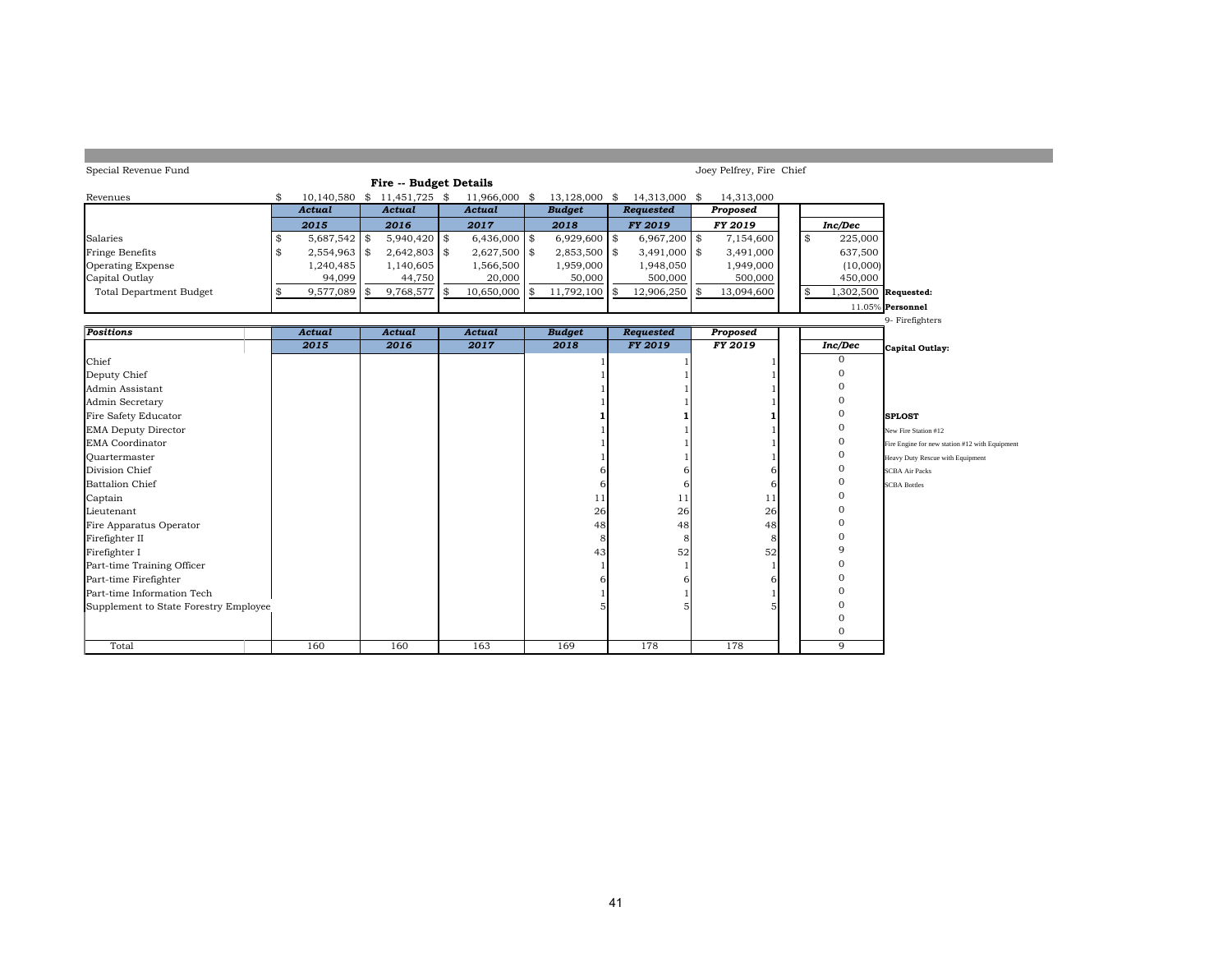| <b>Department</b>             | <b>Position</b>                            | Qty           | Cost      | <b>Total</b> | <b>Dept Total</b> |                            |
|-------------------------------|--------------------------------------------|---------------|-----------|--------------|-------------------|----------------------------|
| Commission                    | FT Admin/Deputy Clerk                      | 0             | \$53,500  | \$0          | \$0               |                            |
| <b>Government Facilities</b>  | <b>Building Maintenance Tech</b>           | 0             | \$53,250  | \$0          |                   |                            |
| <b>Government Facilities</b>  | <b>Building Maintenance Tech (painter)</b> | 0             | \$53,250  | \$0          | \$0               |                            |
| <b>Human Resources</b>        | <b>HR Generalist-Training</b>              | 0             | \$52,601  | \$0          | \$0               |                            |
| <b>Information Technology</b> | <b>GIS Technician</b>                      | 0             | \$56,039  | \$0          |                   |                            |
| <b>Information Technology</b> | <b>Systems Analyst</b>                     | 0             | \$77,067  | \$0          | \$0               |                            |
| Clerk of Court                | Make PT / FT Deputy Clerk                  | 0             | \$26,500  | \$0          | \$0               |                            |
| <b>District Attorney</b>      | <b>Administrative Asst</b>                 | 0             | \$55,540  | \$0          |                   |                            |
| <b>District Attorney</b>      | Investigator                               | 0             | \$62,800  | \$0          | \$0               |                            |
| Magistrate                    | Promote to SR Deputy clerk                 | 0             | \$1,600   | \$0          |                   |                            |
| Magsitrate                    | Make PT a FT Clerk                         | $\Omega$      | \$26,600  | \$0          |                   |                            |
| Magistrate                    | PT Clerk                                   | 0             | \$23,100  | \$0          | \$0               |                            |
| Juvenile Court                | Deputy Clerk/Chins coord                   | 0             | \$49,760  | \$0          | \$0               |                            |
| <b>Public Defender</b>        | Social Worker                              | 0             | \$65,500  | \$0          |                   |                            |
| <b>Public Defender</b>        | Asst PD                                    | 0             | \$74,400  | \$0          | \$0               |                            |
| Sheriff                       | <b>Training Instructor</b>                 | 0             | \$62,800  | \$0          |                   |                            |
| Sheriff                       | <b>Various Promotions</b>                  | 0             | \$107,800 | \$0          | \$0               |                            |
| Detention                     | Maintenance                                | 0             | \$50,100  | \$0          |                   |                            |
| Detention                     | Maintenance/Promotion                      | 0             | \$3,400   | \$0          |                   |                            |
| Detention                     | <b>Detention Officers</b>                  | 5             | \$54,701  | \$68,400     |                   | \$68,400 Hire 5 March 2019 |
| Recycling                     | PT Recycling Coord                         | 0             | \$25,600  | \$0          | \$0               |                            |
| Recreation                    | <b>Maintenance Crew Worker</b>             | 0             | \$47,400  | \$0          | \$0               |                            |
| Recreation                    | <b>Maintenance Crew Worker</b>             | 0             | \$47,400  | \$0          | \$0               |                            |
| Recreation                    | <b>Maintenance Crew Worker</b>             | $\Omega$      | \$47,400  | \$0          | \$0               |                            |
| Library                       | PT Library Asst                            | 0             | \$23,036  | \$0          | \$0               |                            |
| <b>Development Division</b>   | Permit Clerk Tech                          | $\mathbf{0}$  | \$55,600  | \$0          |                   |                            |
| Planning & Zoning Division    | <b>GIS Analyst</b>                         | $\Omega$      | \$4,500   | \$0          | \$0               |                            |
|                               |                                            |               |           |              | \$68,400          |                            |
|                               |                                            | \$<br>273,507 |           |              |                   |                            |

### **New Personnel**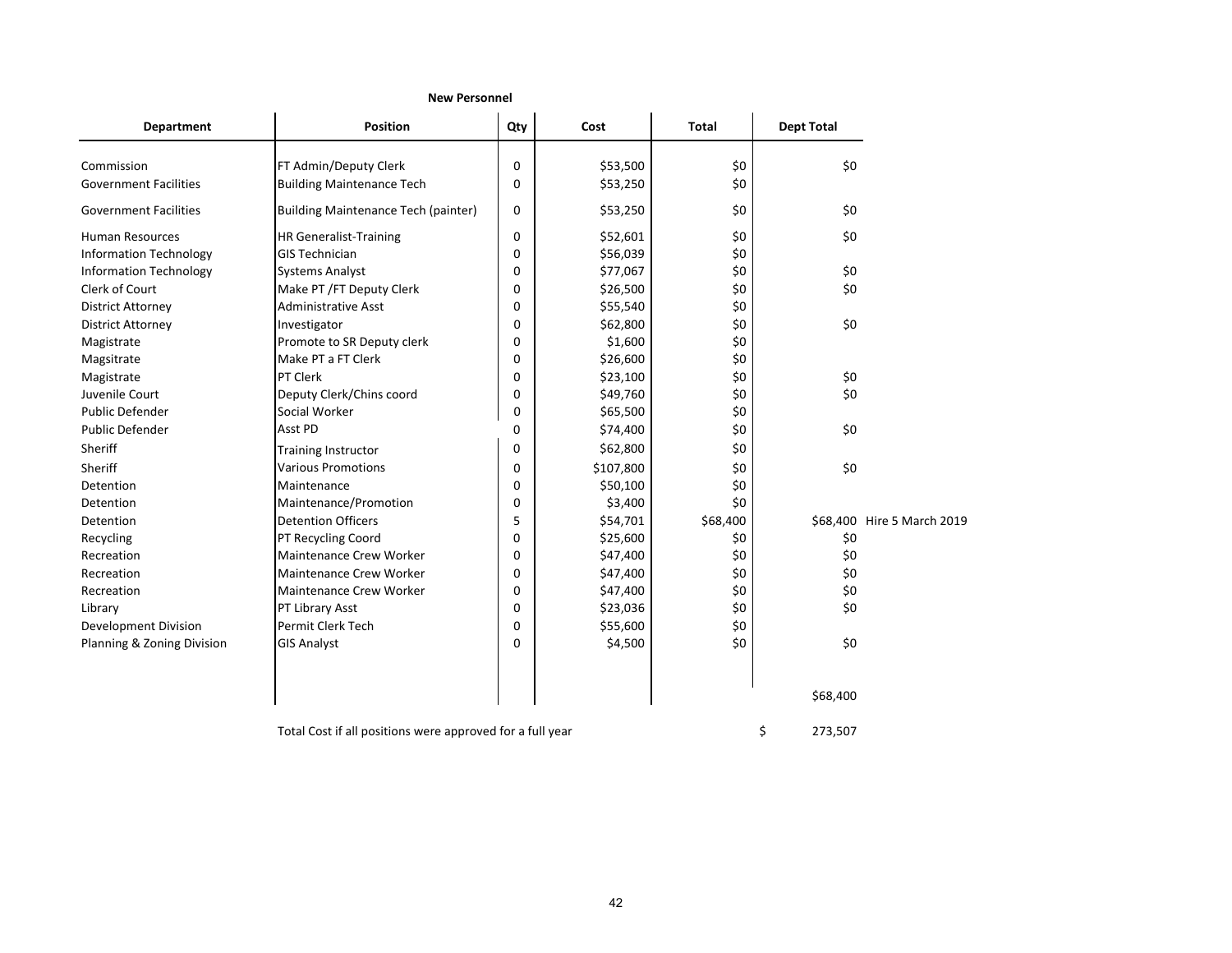### **Capital Expenditures**

| <b>Department</b>         | <b>Item Description</b>                                                              | Qty          | Price/Item           | Request      | <b>GF-Dept Total</b> | Approved                | Fund                |
|---------------------------|--------------------------------------------------------------------------------------|--------------|----------------------|--------------|----------------------|-------------------------|---------------------|
|                           |                                                                                      |              |                      |              |                      |                         |                     |
|                           |                                                                                      |              |                      |              |                      |                         |                     |
|                           |                                                                                      |              |                      |              |                      |                         |                     |
| <b>Tax Commissioner</b>   | Web design improvements                                                              | 1            | \$4,000              | \$4,000      |                      |                         | General Fund        |
| <b>Tax Commissioner</b>   | To purchase new equipment required by state mandate                                  | 1            | \$80,000<br>\$40,000 | \$80,000     | \$124,000            |                         | General Fund        |
| <b>Tax Commissioner</b>   | To replace AS-400 which reaches end of life April 2019                               | $\mathbf{1}$ |                      | \$40,000     |                      |                         | General Fund        |
| <b>Information Tech</b>   | <b>Cisco Swith Supervisor Cards</b>                                                  | 1            | 342,724.00<br>\$     | \$342,724    |                      |                         | General Fund        |
| <b>Information Tech</b>   | Computers (replacement plan)                                                         | $\mathbf 1$  | \$<br>165,000.00     | \$165,000    |                      |                         | General Fund        |
| <b>Information Tech</b>   | Microsoft Enterprise Software Agreement                                              | $\mathbf{1}$ | \$<br>170,345.67     | \$170,346    |                      |                         | General Fund        |
| <b>Information Tech</b>   | Back up Hard Drive Disk                                                              | $\mathbf{1}$ | \$<br>75,000.00      | \$75,000     |                      |                         | General Fund        |
| <b>Information Tech</b>   | <b>Production Hard Drive Disk</b>                                                    | $\mathbf{1}$ | \$<br>75,000.00      | \$75,000     | \$828,070            |                         | General Fund        |
| <b>District Attorney</b>  | Copier                                                                               | $\mathbf 0$  | \$10,000             | \$0          |                      |                         | General Fund        |
| <b>District Attorney</b>  | Build out of cubicles                                                                | 0            | \$9,000              | \$0          | \$0                  |                         | General Fund        |
| <b>District Attorney</b>  | Computers for build out cubicles                                                     | $\mathbf 0$  | \$0                  | \$0          |                      |                         | <b>General Fund</b> |
| Sheriff                   | CISCO, Mobil Vision, Watch Guard Service Agreements and Support                      | $\mathbf{1}$ | \$43,000             | \$43,000     |                      |                         | General Fund        |
| Sheriff                   | Radio system Maintenance UHF and VHF Analog                                          | $\mathbf{1}$ | \$66,500             | \$66,500     |                      |                         | General Fund        |
| Sheriff                   | LPR System, TSU Forensic Light Source, Court Security X-Ray machine (only if needed) | $\mathbf{1}$ | \$43,125             | \$43,125     |                      |                         | General Fund        |
| Sheriff                   | Vehicles                                                                             |              |                      |              |                      | $$152,625$ $$1,200,000$ | SPLOST              |
| Detention                 | <b>Transport Tahoe</b>                                                               | 1            |                      |              |                      | \$42,859 JCSA           |                     |
| Detention                 | Ford F150 Truck                                                                      | $\mathbf{1}$ |                      |              |                      | \$20,320 JCSA           |                     |
| Detention                 | Ford Explorer                                                                        | $\mathbf{1}$ | \$38,565.00          | \$38,565     |                      |                         |                     |
| Detention                 | Air Units                                                                            | $\mathbf{1}$ | \$7,180.00           | \$7,180      |                      |                         |                     |
| Detention                 | <b>Full Body Scanner</b>                                                             | $\mathbf{1}$ |                      |              | \$0                  | \$189,000 JCSA          |                     |
| <b>Animal Control</b>     | Lighting and Cameras at front gate/building                                          | $\mathbf{1}$ | \$2,000.00           | \$2,000.00   |                      |                         | General Fund        |
| <b>Animal Control</b>     | Sound Control Inside                                                                 | $\mathbf{1}$ | \$5,000.00           | \$5,000.00   |                      |                         | General Fund        |
| <b>Animal Control</b>     | <b>Laptops for Trucks</b>                                                            | 1            | \$5,000.00           | \$5,000.00   |                      |                         | General Fund        |
| <b>Animal Control</b>     | Large Commercial Washer and Dryer                                                    | $\mathbf{0}$ | \$1,000.00           | \$0.00       | \$12,000             |                         |                     |
| Transportation            | Tandem dump trucks - Maintenance                                                     | $\mathbf 2$  | \$150,000.00         | \$300,000.00 |                      |                         | General Fund        |
| Transportation            | F-250 4 x 4 pickups - Maintenance                                                    | 3            | \$30,000.00          | \$90,000.00  |                      |                         | General Fund        |
| Transportation            | Flatbed truck - maintenance                                                          | $\mathbf{1}$ | \$95,000.00          | \$95,000.00  |                      |                         | General Fund        |
|                           |                                                                                      | $\mathbf{1}$ | \$70,000.00          |              |                      |                         | General Fund        |
| Transportation            | DOT Maintenance building addition                                                    | $\mathbf 1$  | \$9,000.00           | \$70,000.00  |                      |                         |                     |
| Transportation            | Large copier - Admin                                                                 | $\mathbf{1}$ | \$25,000.00          | \$9,000.00   |                      |                         | <b>General Fund</b> |
| Transportation            | Snow plow / Salt-Dogg system - Maintenance                                           |              |                      | \$25,000.00  |                      |                         | <b>General Fund</b> |
| Transportation            | track loader - Maintenance                                                           | $\mathbf{1}$ | \$65,000.00          | \$65,000.00  |                      |                         | General Fund        |
| Transportation            | Snow / Ice pretreat system - Maintenance                                             | $\mathbf{1}$ | \$150,000.00         | \$50,000.00  |                      |                         | General Fund        |
| Transportation            | Trash Pump - Maintenance                                                             | $\mathbf{1}$ | \$35,000.00          | \$35,000.00  |                      |                         | General Fund        |
| Transportation            | Batwing cutter - Maintenance                                                         | $\mathbf{1}$ | \$11,500.00          | \$11,500.00  |                      |                         | General Fund        |
| Transportation            | portable rock crusher - Maintenance                                                  | $\mathbf 0$  | \$450,000.00         | \$0.00       |                      |                         | General Fund        |
| Transportation            | Brush chipper - Maintenance                                                          | 1            | \$60,000.00          | \$60,000.00  |                      |                         | General Fund        |
| Transportation            | 3 sided shed / with awning - Maintenance                                             | $\mathbf{1}$ | \$30,000.00          | \$30,000.00  | \$840,500            |                         | General Fund        |
| Fleet                     | Vehicle Diagnostic Equipment                                                         | $\mathbf{1}$ |                      |              |                      |                         |                     |
| Fleet                     | F-450 Service Truck                                                                  | $\mathbf{1}$ |                      |              |                      |                         |                     |
| Fleet                     | LED Lighting (Fleet Shop)                                                            | 1            |                      |              |                      |                         |                     |
| Fleet                     | LED Lighting (Fuel Canopy)                                                           | $\mathbf{1}$ |                      | \$64,400     | \$64,400             |                         | <b>General Fund</b> |
| <b>Public Information</b> | Media Studio Lighting Improvements                                                   | $\Omega$     | \$4,200              | \$0.00       |                      |                         | General Fund        |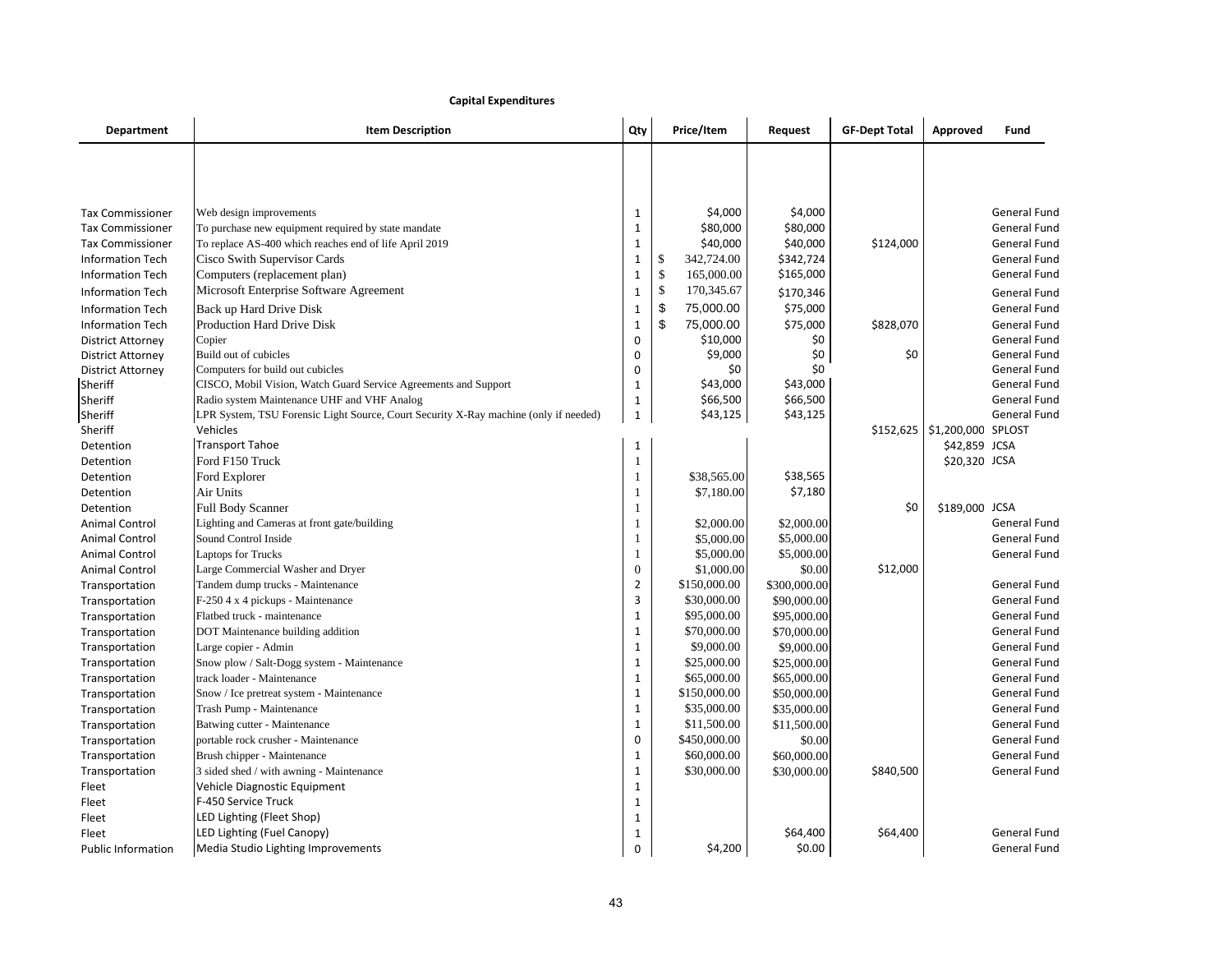| Department                | <b>Item Description</b>                                                                                                   | Qty            | Price/Item      | Request     | <b>GF-Dept Total</b> | Approved | Fund                |
|---------------------------|---------------------------------------------------------------------------------------------------------------------------|----------------|-----------------|-------------|----------------------|----------|---------------------|
| <b>Public Information</b> | Media Studio Audio/Video Improvements                                                                                     | 0              | \$7,300         | \$0.00      |                      |          | General Fund        |
| <b>Public Information</b> | Drone for Aerial photo/video                                                                                              | $\mathbf 0$    | \$1,500         | \$0.00      | \$0                  |          |                     |
| Recycling                 | Lawnmower                                                                                                                 | $\mathbf{1}$   | \$7,000         | \$7,000.00  |                      |          | General Fund        |
| Recycling                 | F-250 4 x 4 pickups - Maintenance                                                                                         | $\mathbf{1}$   | \$28,000        | \$28,000.00 |                      |          | General Fund        |
| Recycling                 | Lighting                                                                                                                  | $\mathbf{1}$   | \$3,000         | \$3,000.00  | \$38,000             |          | General Fund        |
| Senior Center             | Kitchen & Bathroom Remodel                                                                                                | $\mathbf{1}$   | \$15,000        | \$15,000.00 | \$15,000             |          | General Fund        |
| Recreation                | F-150 (Replacement vehicle) (Per Tim Atcheson)                                                                            | $\mathbf{1}$   | \$21,000.00     | \$21,000.00 |                      |          | General Fund        |
| Recreation                | F-250 (Additional vehicle to accommodate staff increases                                                                  |                |                 | \$0         |                      |          |                     |
|                           | and new park sites)(Per Tim Atcheson)                                                                                     | $\mathbf 0$    | \$24,000        | \$0.00      |                      |          | General Fund        |
| Recreation                | Ford Explorer (replace 1998 Jeep Cherokee)(per Tim Atcheson)                                                              | 1              | \$30,000        | \$30,000.00 |                      |          | General Fund        |
| Recreation                | Zero turn mowers                                                                                                          | $\overline{2}$ | \$24,000        | \$48,000.00 |                      |          | General Fund        |
| Recreation                | Ricoh copier (replacement for unit at Braly)                                                                              | $\mathbf{1}$   | \$8,300         | \$8,300.00  |                      |          | General Fund        |
| Recreation                | Gym floor drumsanding and refinishing (Also to include racquetball<br>and aerobics rooms) Mt. Tabor (per Jimmy Renfroe)   | 1              | \$<br>13,000.00 | \$13,000.00 |                      |          | General Fund        |
| Recreation<br>Recreation  | Gym floor drumsanding and refinishing (Taylor Farm Park<br>Structural repairs and painting to the tennis restroom area at | 1              | \$<br>8,000.00  | \$8,000.00  |                      |          | General Fund        |
|                           | Taylor Farm Park (per Jimmy Renfroe)                                                                                      | 1              | \$<br>20,000.00 | \$20,000.00 |                      |          | General Fund        |
| Recreation                | Replace metal halide lamps in Mt Tabor gym with LED to reduce<br>wattage and power demand (per Jimmy Renfroe)             | 1              | \$<br>5,000.00  | \$5,000.00  |                      |          | General Fund        |
| Recreation                | Replace metal halide lamps in Taylor Farm gym with LED to reduce<br>wattage and power demand (per Jimmy Renfroe)          | 1              | 5,000           | \$5,000.00  | \$158,300            |          | General Fund        |
| Library                   | FY19 Purchase Building & Land for Hiram Library Relocation                                                                | 0              | \$1,299,000     | \$0.00      | \$0                  |          |                     |
| Extension                 | Replace Ceiling tiles, insulation and light fixtures                                                                      | 1              | \$49,100        | \$49,100.00 | \$49,100             |          | <b>General Fund</b> |
| <b>Community Dev</b>      | Vehicle (SUV)                                                                                                             | 0              | \$<br>25,000.00 | \$0.00      |                      |          | General Fund        |
| <b>Community Dev</b>      | F-150 Pickup                                                                                                              | $\mathbf 1$    | \$<br>25,000.00 | \$25,000.00 |                      |          | General Fund        |
| <b>Community Dev</b>      | Printer/Copier Building & Permiting                                                                                       | $\mathbf{1}$   | \$<br>7,000.00  | \$7,000.00  |                      |          | General Fund        |
| <b>Community Dev</b>      | Printer/Copier Planing & Zoning                                                                                           | $\mathbf 1$    | \$<br>7,000.00  | \$7,000.00  |                      |          | General Fund        |
| <b>Community Dev</b>      | Plotter/Scanner (Planning & Zoning)                                                                                       | $\mathbf{1}$   | \$<br>10,000.00 | \$10,000.00 |                      |          | General Fund        |
|                           |                                                                                                                           |                |                 |             | \$49,000             |          |                     |
| Gov't Buildings           | Electrical Van & Tools                                                                                                    | $\mathbf 0$    | \$37,000        | \$0.00      |                      |          |                     |
| Gov't Buildings           | Floor Equipment                                                                                                           | $\mathbf 0$    | \$35,000        | \$0.00      |                      |          | General Fund        |
| Gov't Buildings           | Tools                                                                                                                     | $1\,$          | \$8,000         | \$8,000.00  |                      |          | General Fund        |
| Gov't Buildings           | 4 WD Truck                                                                                                                | $\mathbf{1}$   | \$36,100        | \$36,100.00 |                      |          | General Fund        |
| Gov't Buildings           | LED Lighting upgrade                                                                                                      | $\mathbf{1}$   | \$30,000        | \$30,000.00 |                      |          | <b>General Fund</b> |
| Gov't Buildings           | Protable Steam Pressure Washer                                                                                            | $\mathbf 0$    | \$14,000        | \$0.00      |                      |          | General Fund        |
| Gov't Buildings           | PAINTER VAN AND TOOLS                                                                                                     | $\mathbf 0$    | \$37,000        | \$0.00      |                      |          |                     |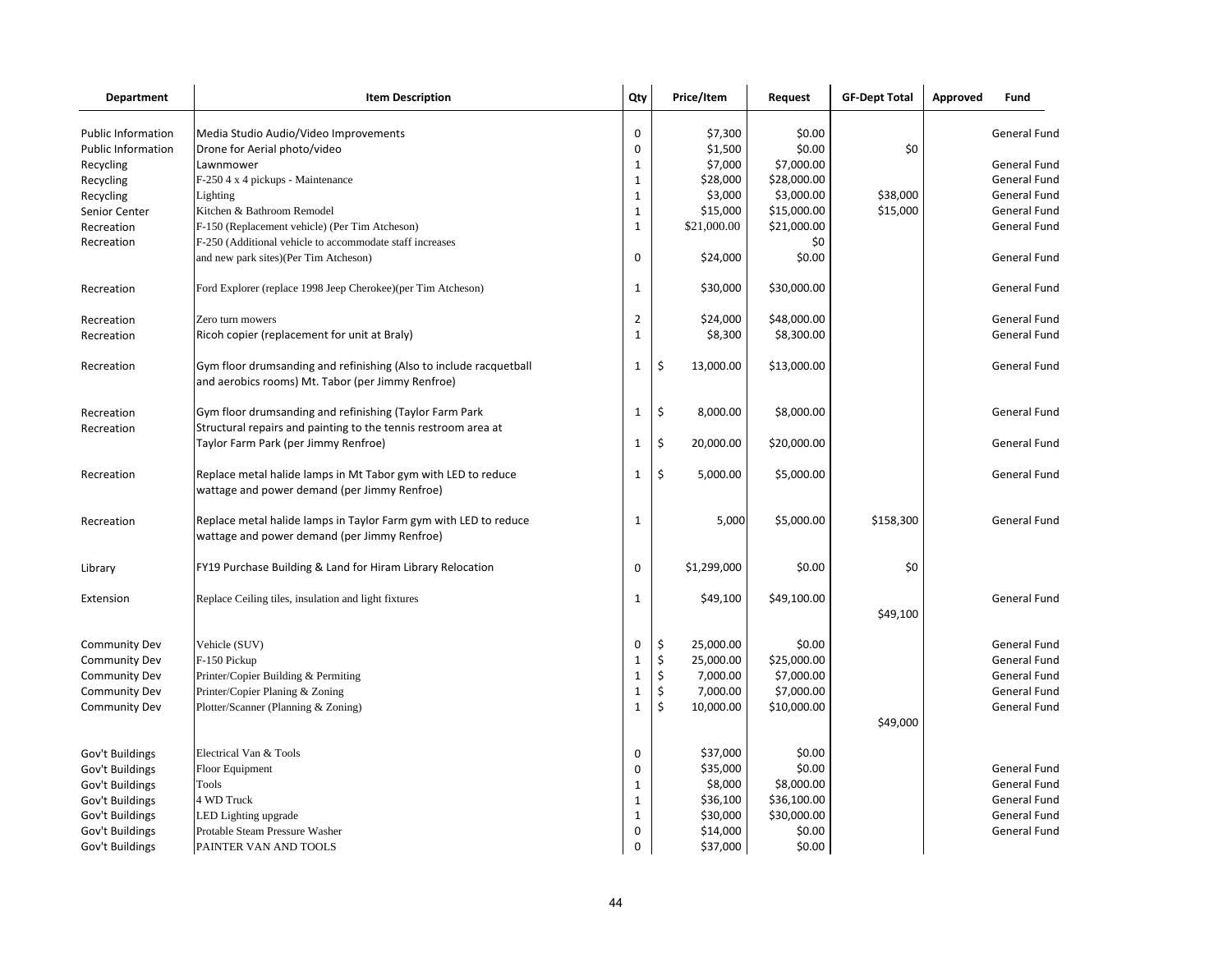| Department      | <b>Item Description</b>                                       | Qty         | Price/Item | Request      | <b>GF-Dept Total</b> | Approved | Fund                |
|-----------------|---------------------------------------------------------------|-------------|------------|--------------|----------------------|----------|---------------------|
|                 |                                                               |             |            |              |                      |          |                     |
| Gov't Buildings | LEAD MAINT TECH VAN AND TOOLS                                 | $\mathbf 0$ | \$37,000   | \$0.00       |                      |          | <b>General Fund</b> |
| Gov't Buildings | PM'ING PROGRAM                                                |             | \$80,000   | \$5,000.00   |                      |          | General Fund        |
| Gov't Buildings | <b>ELECTRICAL AT WATSON</b>                                   | 0           | \$15,000   | \$0.00       |                      |          | <b>General Fund</b> |
| Gov't Buildings | Fountain Renovations                                          |             | \$20,000   | \$15,000.00  |                      |          | <b>General Fund</b> |
| Gov't Buildings | Groundfloor renovations & waterproofing - Historic Courthouse | 0           | \$150,000  | \$100,000.00 |                      |          | <b>General Fund</b> |
| Gov't Buildings | Replace existing Chiller system-Historic Courthouse           | 0           | \$490,000  | \$0.00       |                      |          |                     |
| Gov't Buildings | Building Envelope. Insullation & Moisture Control             |             | \$250,000  | \$0.00       |                      |          |                     |
| Gov't Buildings | Dock Leveler @ Admin Building                                 |             | \$9,887    | \$9,887.00   |                      |          | <b>General Fund</b> |
| Gov't Buildings | Dock Leveler@ Justice Bldg                                    |             | \$11,340   | \$11,340.00  |                      |          | General Fund        |
|                 |                                                               |             |            |              | \$215,327            |          |                     |
|                 |                                                               |             |            |              |                      |          |                     |
|                 | Total Cost of Capital Outlay aprpoved purchases               |             |            |              | \$2,546,322          |          |                     |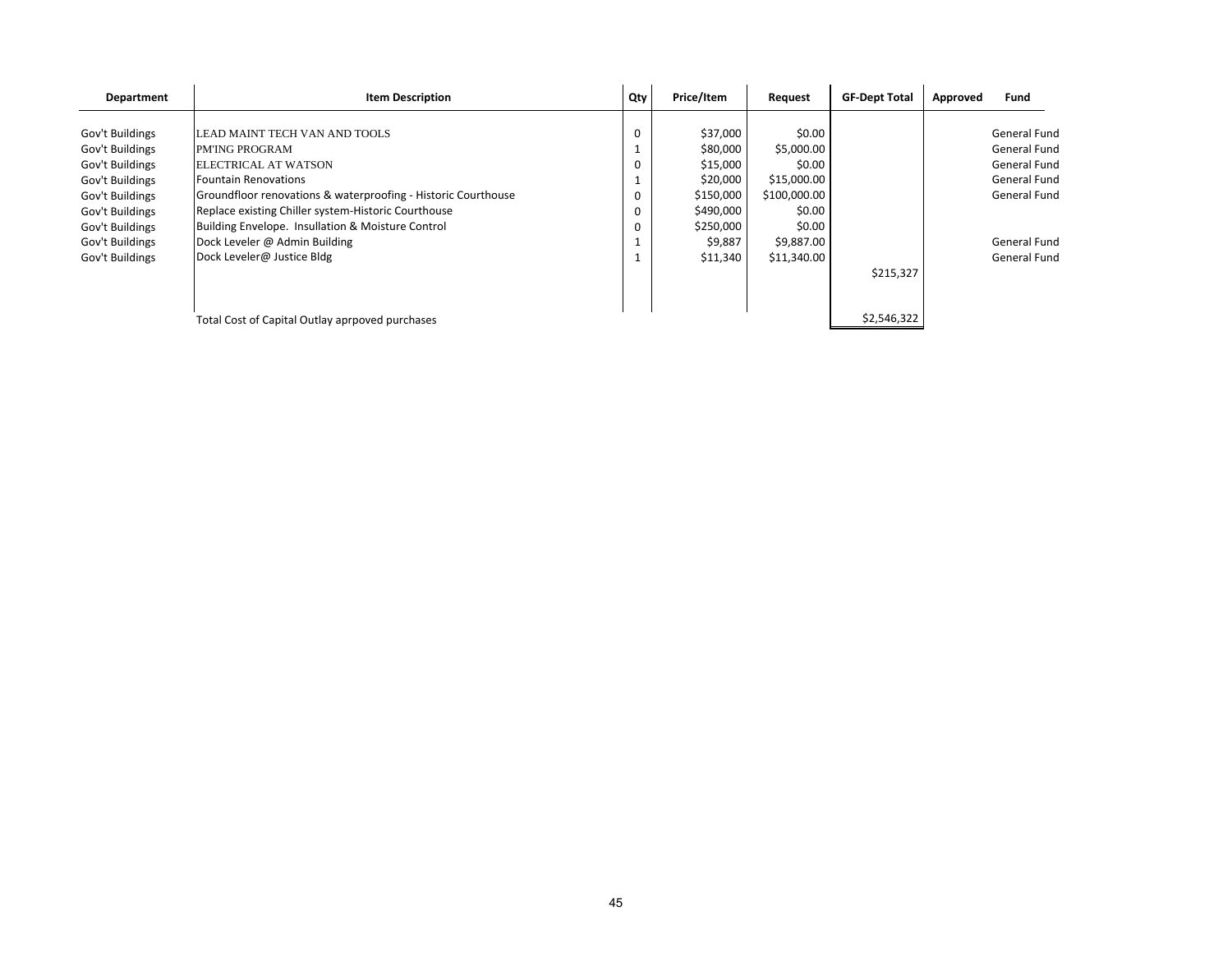# **FREQUENTLY ASKED QUESTIONS**

### **1.) Does the budget include a tax increase?**

The budget does maintain a neutral millage rate for the County Maintenance and Operations, Bond and Interest as well as the Fire Tax.

We will be notified by the school system in July what the school millage rate will be. For the example below I assume no change.

An advertisement of tax increase is required due to the assessment increases, and this budget proposal does not include a roll back of the millage rate from the 2017 rate.

## **2.) What will my tax bill look like under this budget?**

Tax Assessments were mailed out on May 25, 2018. If you have received your assessment notice the estimated tax bill will be an accurate assessment of the actual tax bill. A very simplified estimate is below. This calculates a tax bill for a property that was valued at \$200,000 in 2017. In 2018, on average assessments went up 6.93%.

|                       |                    | 2017 Value |                   | <b>Difference</b> |              |
|-----------------------|--------------------|------------|-------------------|-------------------|--------------|
| <b>Property Value</b> |                    | 200,000    |                   | 213,860           |              |
| 40% Assessed          |                    | 80,000.0   |                   | 85,544.0          |              |
| <b>M&amp;O</b>        | $6.5 \;$ \$        | 520.00     | $6.5 \;$ \$       | 556.04            | \$<br>36.04  |
| Debt                  | $2.07 \text{ }$ \$ | 165.60     | $2.07\frac{1}{2}$ | 177.08            | \$<br>11.48  |
| Fire                  | $3.1 \; \text{S}$  | 248.00     | $3.1 \;$ \$       | 265.19            | \$<br>17.19  |
| School                | 18.879 \$          | 1,510.32   | 18.879 \$         | 1,614.99          | \$<br>104.67 |
| <b>Total Tax Bill</b> |                    | 2,443.92   |                   | 2,613.28          | 169.36       |

Again, this is a very simplified example that does not include changes such as exemptions or classifications, etc. The assessment notices provide an accurate statement of what your specifics will look like on the actual bill.

### 3.) **What are the primary (largest) additional expenses that are increasing this budget?**

- a.) The 2018 budget included a portion of a salary study. That study was implemented in October and therefore only included a fraction of a year. This 2019 budget includes the entire annual cost.
- b.) As everyone is experiencing increases to health cost we have also incurred a cost increase for the same health insurance coverage.
- c.) We continue to catch up on the replacement of equipment from the recession years where these purchases were only made as required to provide the service. The equipment is failing or the maintenance cost is increasing in some areas and the equipment needs to be replaced.